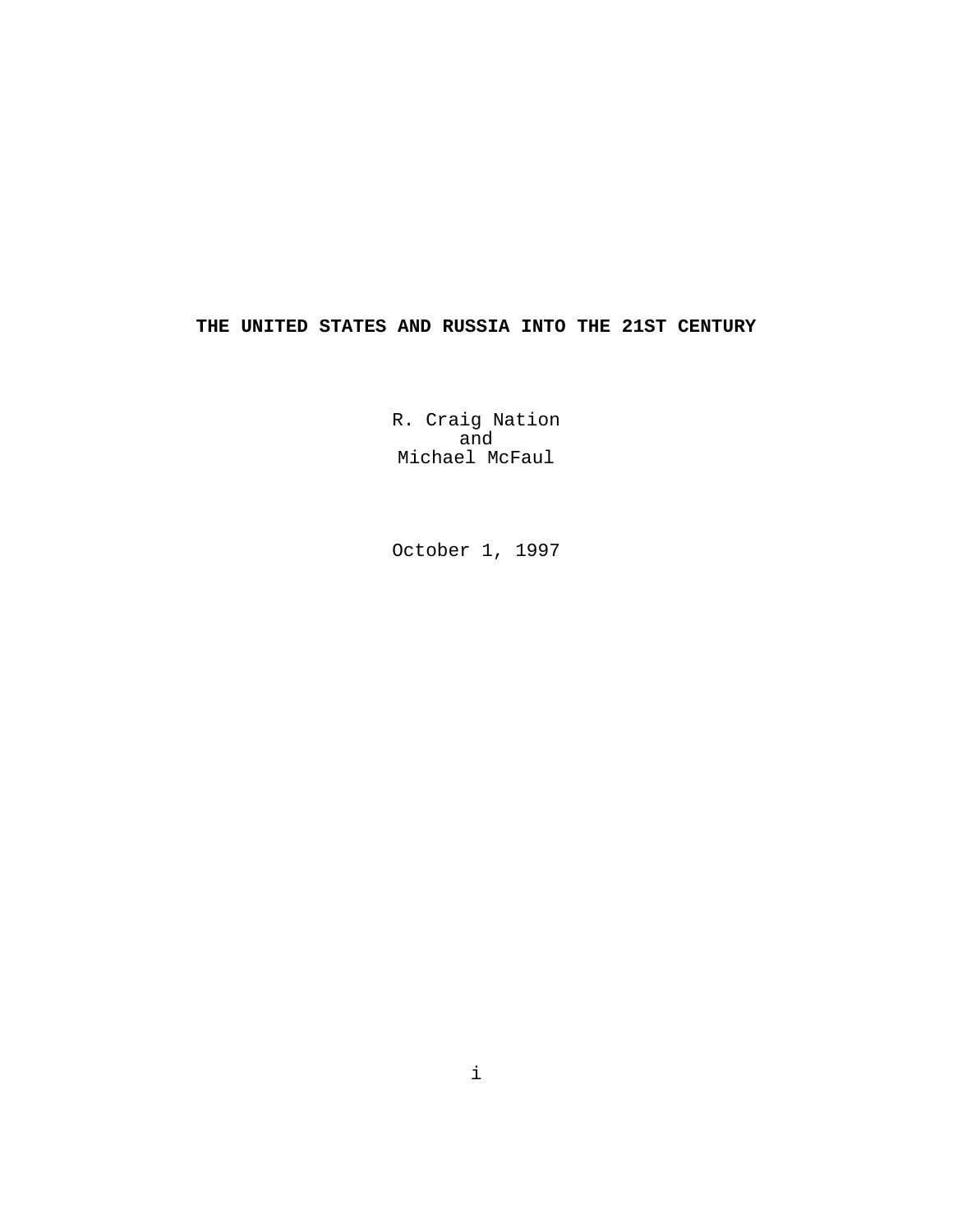#### \*\*\*\*\*\*\*

The views expressed in this report are those of the authors and do not necessarily reflect the official policy or position of the Department of the Army, the Department of Defense, or the U.S. Government. This report is cleared for public release; distribution is unlimited.

#### \*\*\*\*\*\*\*

Comments pertaining to this monograph are invited and should be forwarded to: Director, Strategic Studies Institute, U.S. Army War College, Carlisle Barracks, PA 17013-5244. Comments also may be conveyed directly to the Conference Organizer, Dr. Earl H. Tilford, Jr., by calling commercial (717) 245-4086 or DSN 242-4086. Copies of this report may be obtained from the Publications and Production Office by calling commercial (717) 245-4133, DSN 242-4133, FAX (717) 245- 3820, or via the Internet at rummelr@carlisleemh2.army.mil

#### \*\*\*\*\*\*\*

These papers were originally presented at the U.S. Army War College's Annual Strategy Conference held April 22-24, 1997. The Strategic Studies Institute is pleased to publish them as part of its Conference Series.

#### \*\*\*\*\*\*\*

Selected 1993 and all later Strategic Studies Institute (SSI) monographs are available on the Strategic Studies Institute Homepage for electronic dissemination. SSI's Homepage address is: http://carlisle-www.army.mil/usassi/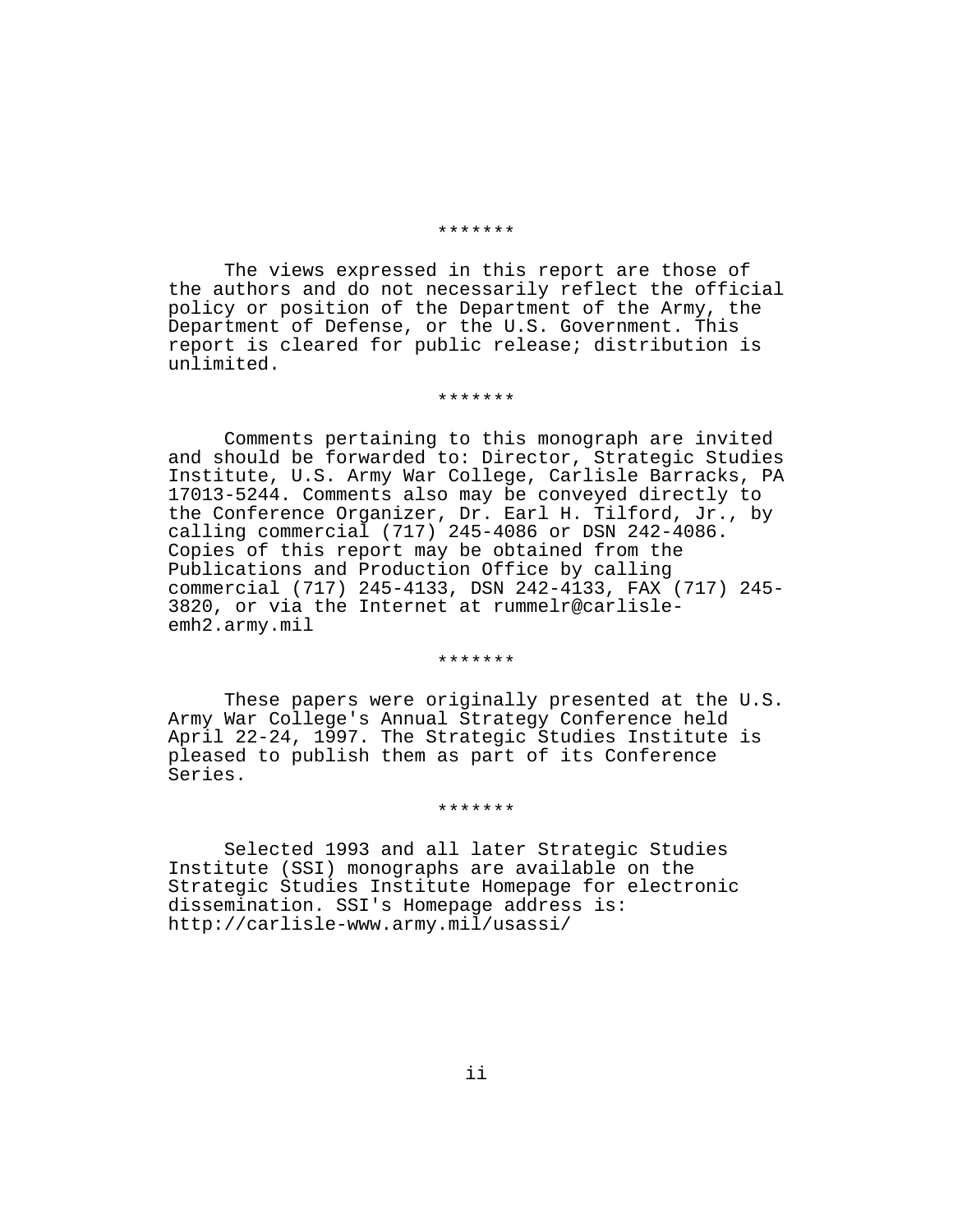#### **FOREWORD**

In late April 1997, the U.S. Army War College's Strategic Studies Institute hosted its Eighth Annual Strategy Conference. The topic for this year's conference was Russia's Future as a World Power. The concluding panel for this conference, The United States and Russia into the 21st Century, included the following two papers. In the first essay, Beyond the Cold War: Change and Continuity in U.S.-Russian Relations, Dr. R. Craig Nation argues that, for the United States, the primary challenge is to adjust to a post-Cold War world where it is difficult to justify traditional exercises of power in the absence of any imminent threat. But, for the United States, the trauma of readjustment has been mostly confined to the American defense industry and the military services themselves; and the adjustments that are being undertaken have occurred in the midst of an economy enjoying an exceptionally long and steady growth. For Russia, however, the demise of the Soviet Union was a event of unparalleled historical precedent. In the span of a few years, what was once an awesome empire, one whose interests were defended by armed forces of tremendous size and quality, fractured. Left was a truncated state, undergoing massive economic upheaval. With the exception of its armed forces and nuclear capabilities, Russia poses dangers to only a very few immediate neighbors. Dr. Nation traces the attempts of both states to come to terms with Russia's new status and to establish a new relationship. He concludes that neither a purely cooperative nor inevitably antagonistic pattern will characterize their turn-ofthe-century interaction. Instead, we should anticipate a hybrid model as Russia defines its national interests through its own prism.

In the second essay, American Policy Towards Russia: Framework for Analysis and Guide to Action, Dr. Michael McFaul maintains that, while Russia may be temporarily in decline, its sheer size, natural resources, educated populace, and strategic location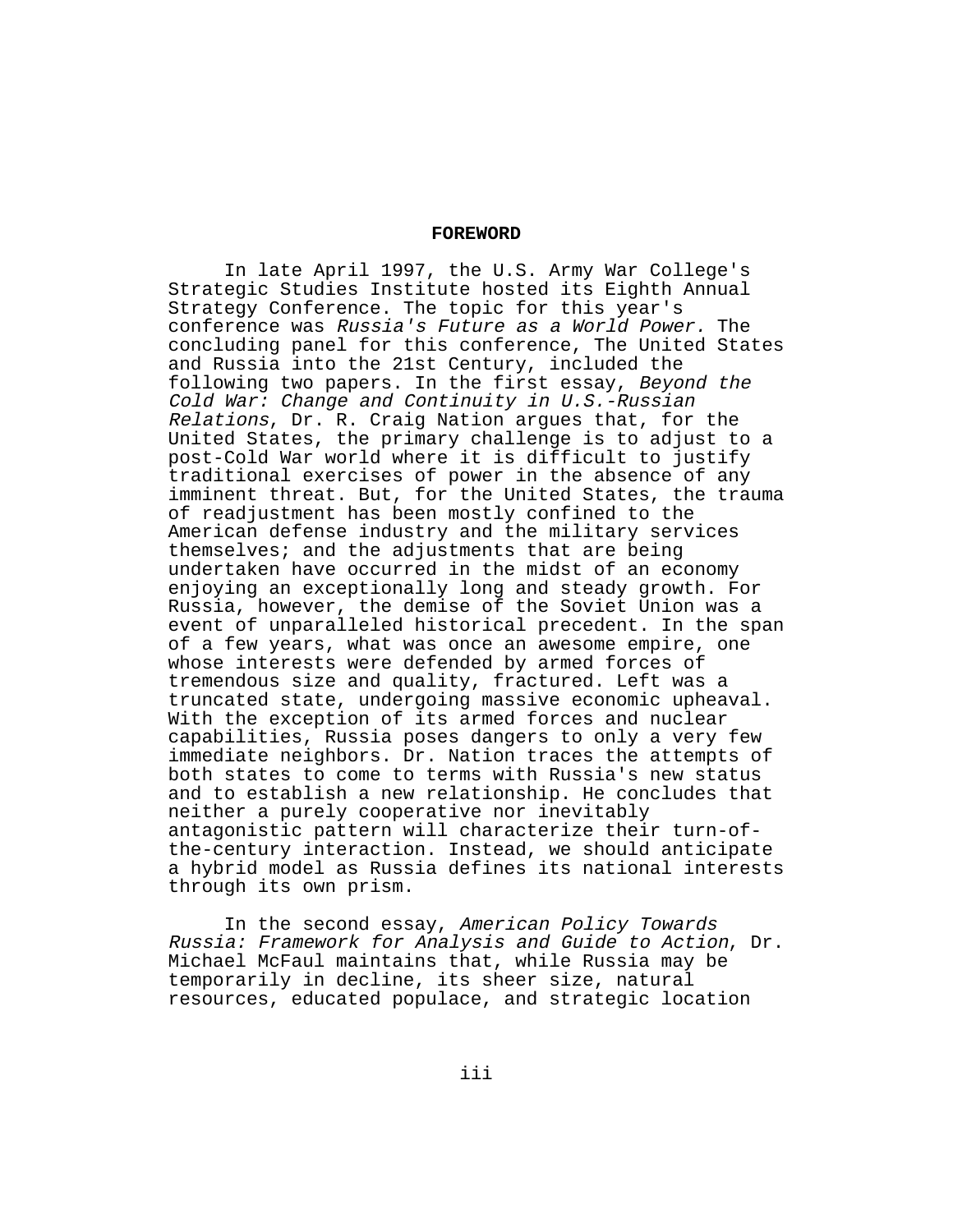between Europe and Asia make it virtually certain that Russia will reemerge as a major power. The only question is whether Russia will join the community of nations as a responsible member or whether it will become a rogue nation. Dr. McFaul contends that Russia could still develop into a democracy with a free market economy and, if it does, its place in the community of nations may be sanguine. If not, Russia has the potential to be horrendously troublesome. The West, especially the United States, should do all that it can to encourage the better angels of Russia's nature.

Predictions by very astute observers about Russia's future course cover a wide spectrum, and all had their advocates during the Eighth Annual Strategy Conference. But on two things there was clearly agreement: that the transformation in Russia opens possibilities for radically different futures, and that whatever fate runs with Russia runs with us all.

> RICHARD H. WITHERSPOON Colonel, U.S. Army Director, Strategic Studies

Institute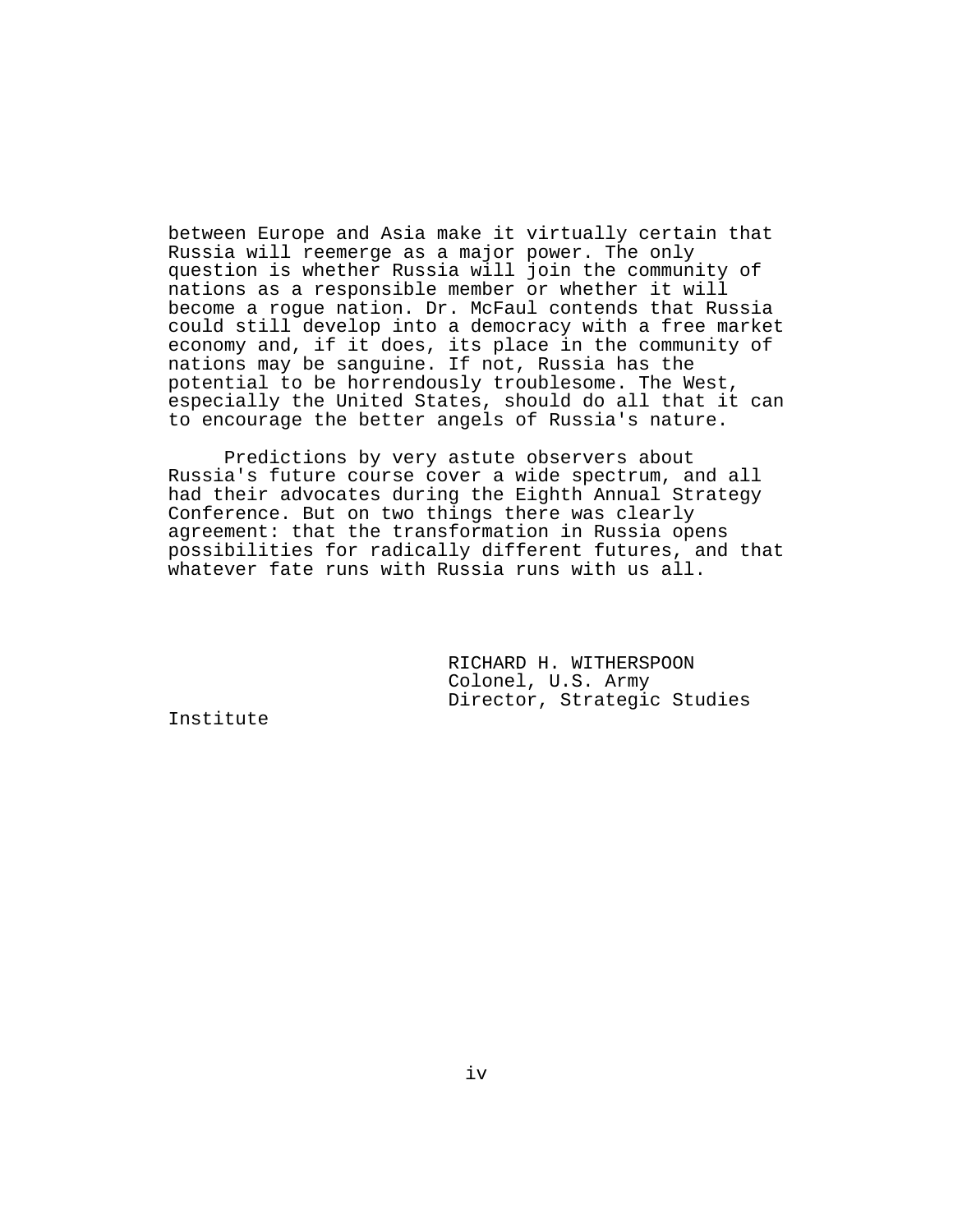#### **BIOGRAPHICAL SKETCHES OF THE AUTHORS**

R. CRAIG NATION is Director of Russian and Eurasian Studies at the U.S. Army War College and a Fellow at the Clarke Center of Dickinson College, both located in Carlisle, Pennsylvania. Dr. Nation has published extensively on Soviet and Russian foreign and security policy. He is the author of Black Earth, Red Star: A History of Soviet Security Policy, 1917-1991.

MICHAEL McFAUL is an Assistant Professor of Political Science at Stanford University. He earned his B.A. and M.A. in Slavic and East European Studies from Stanford and his Ph.D. in International Relations from Oxford University. Dr. McFaul has edited numerous monographs including Privatization, Conversion and Enterprise Reform in Russia. His articles have appeared in Foreign Affairs, Foreign Policy, and World Politics.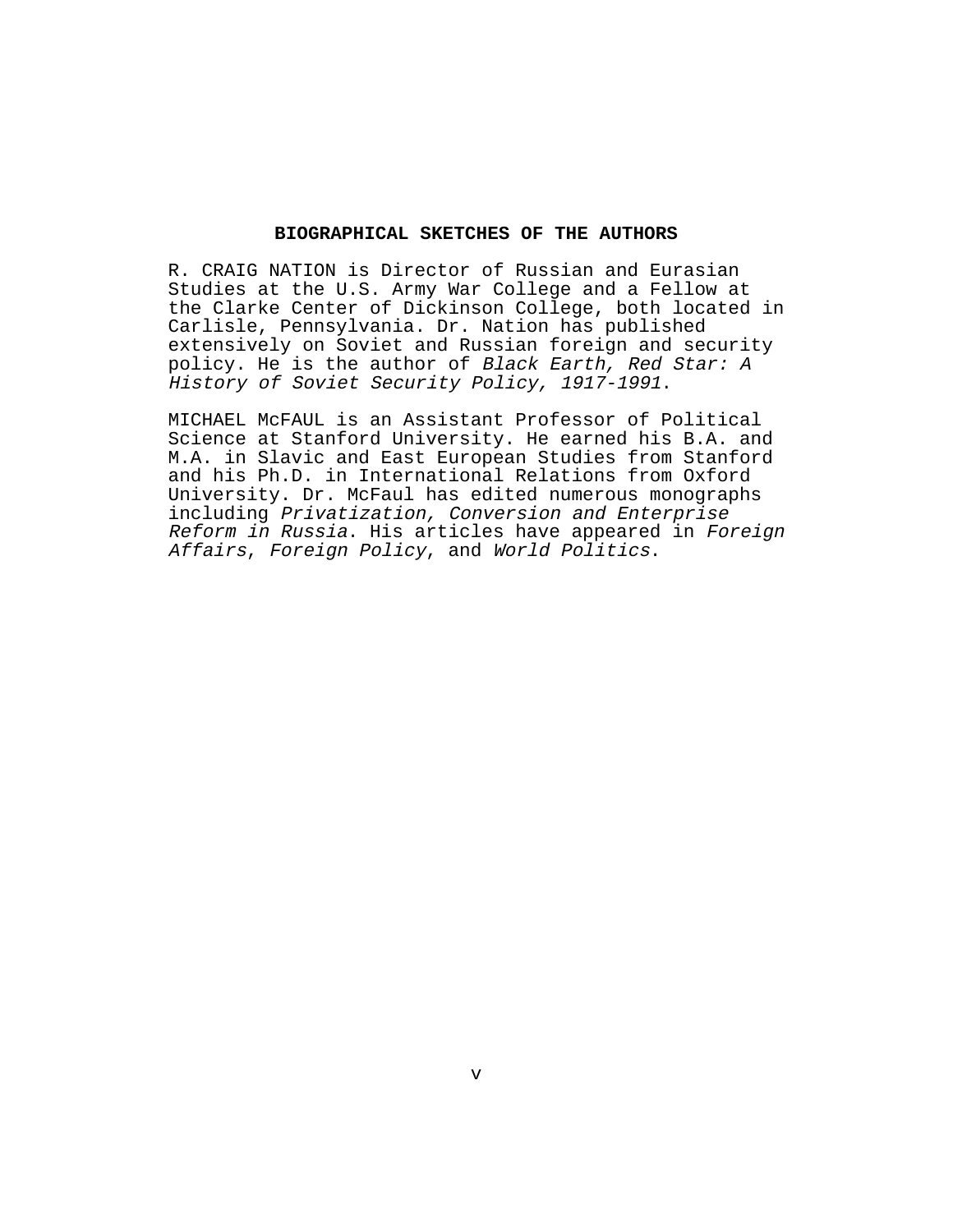### **BEYOND THE COLD WAR: CHANGE AND CONTINUITY IN U.S.-RUSSIAN RELATIONS**

R. Craig Nation

## **The End of the Bipolar World Order**.

Russia can be counted as a European great power from the battle of Poltava in 1709, several generations prior to the American Declaration of Independence. Throughout the 18th and 19th centuries, the Americas were of only modest interest to the huge, autocratic Eurasian land power, and relative neglect was fully reciprocated by the New World's rising maritime republic. A sensitive 19th century observer like Alexis de Toqueville was able to discern the seeds of future rivalry, but his insights were only hypothetical. Russia was pleased to sell all of Alaska to the Yankees for a pittance in the 1860s. Washington mediated an end to the Russian-Japanese war with the treaty of Portsmouth in 1905, but its concern was with a fledgling Japanese rival rather than the floundering Russian colossus. Though some contemporary observers, in an attempt to cast the Russian-American relationship in as positive a light as possible, have sought to portray an historical legacy of active collaboration (including Russian support for American independence and sympathy for the cause of the North in the U.S. Civil War), prior to the 20th century the two states operated in distinct spheres of geopolitical interest, and their mutual relations were marginal at best.

The First World War and the Russian Revolution changed the situation in two ways. First, intervention in the war represented a commitment to engagement in Europe that the United States was thereafter incapable of shaking off. The revival of isolationist sentiment in the 1920s tempered that engagement but did not end it, and, as the crisis of the 1930s deepened, U.S. concern with the course of events in Europe became ever greater. Second, after 1917, traditional geostrategic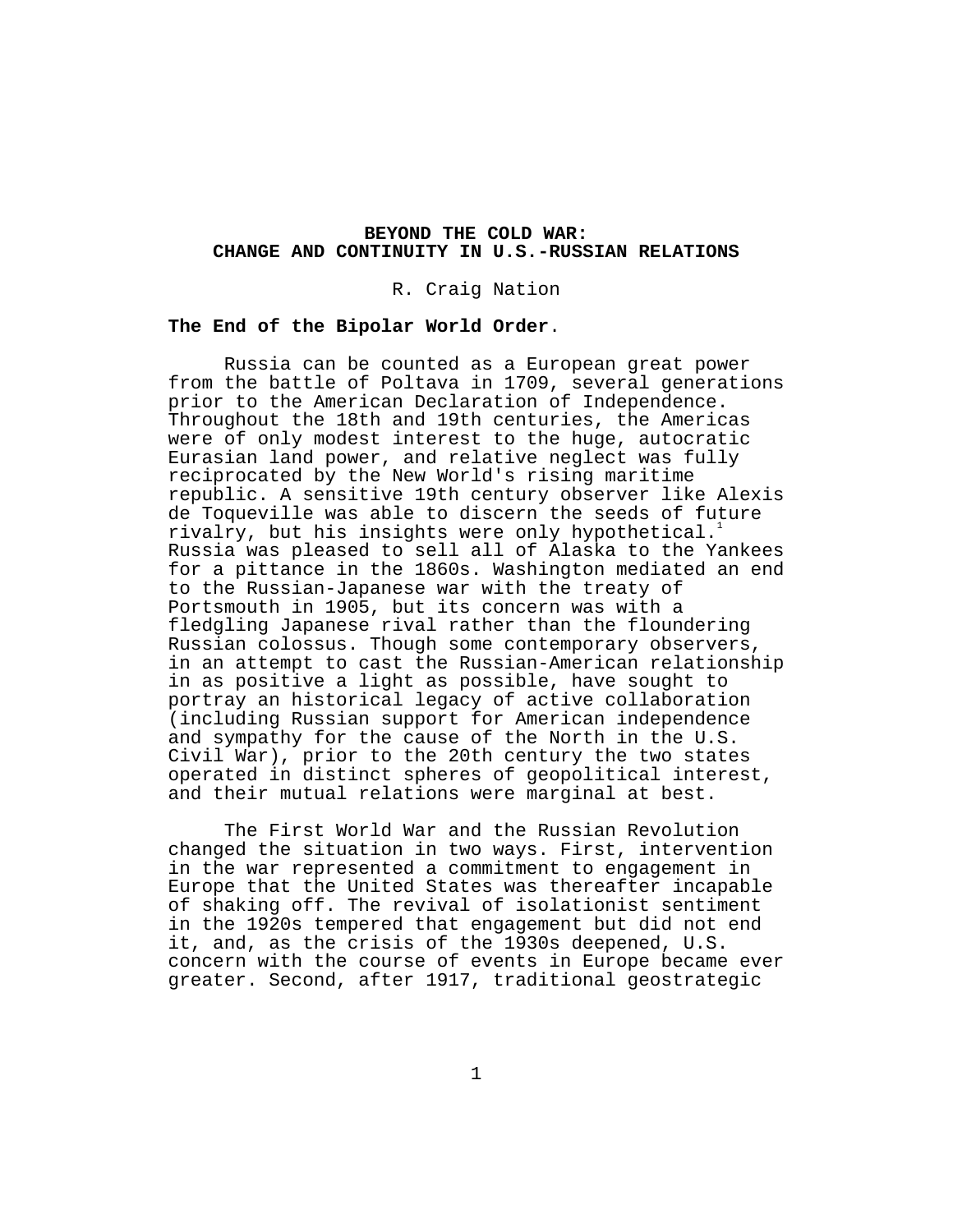interests were complicated by ideological rivalry. The first of several U.S. "Red Scares" in 1920 made clear how volatile that rivalry could be, and set the stage for the intense clash of values that would define U.S.- Soviet relations in the decades to come. If one chooses, like Andre Fontaine, to define the Cold War primarily in terms of ideological competition, it is appropriate to date its origin from the First, rather than the Second World War.

The United States and the USSR nonetheless concluded the Second World War as allies, though perhaps more by accident than design. Both were drawn into the war as a result of surprise attacks launched by allied rivals, and both were constrained by the exigencies of total war to cooperate strategically. There was always an element of incongruity about the wartime alliance, and, with the cement of a common enemy removed, it was no surprise that underlying rivalry should reassert itself. In some ways both Washington and Moscow made a game effort to retain the spirit of wartime collaboration during the transition years of 1945-47, an effort that was frustrated more by the underlying, structural sources of hostility that had come to divide two great nations, than by the tactical choices or personal proclivities of their respective leaders.

The result was the Cold War system, which provided a relatively stable context for U.S.-Soviet relations for over 40 years. That system was defined first and foremost by bipolarity. The United States and the USSR emerged from the war as the world's dominant powers, and, even if cumulative U.S. assets greatly outweighed those of the Soviets, the USSR was strong where it counted--with its military forces threateningly deployed in the heart of Europe and with an emerging nuclear strategic arsenal. "Russia had never experienced such an immense reinforcement of its role in world politics," writes A. A. Kokoshin retrospectively, "neither at the pinnacle of its glory in the age of Peter the Great and Catherine II, nor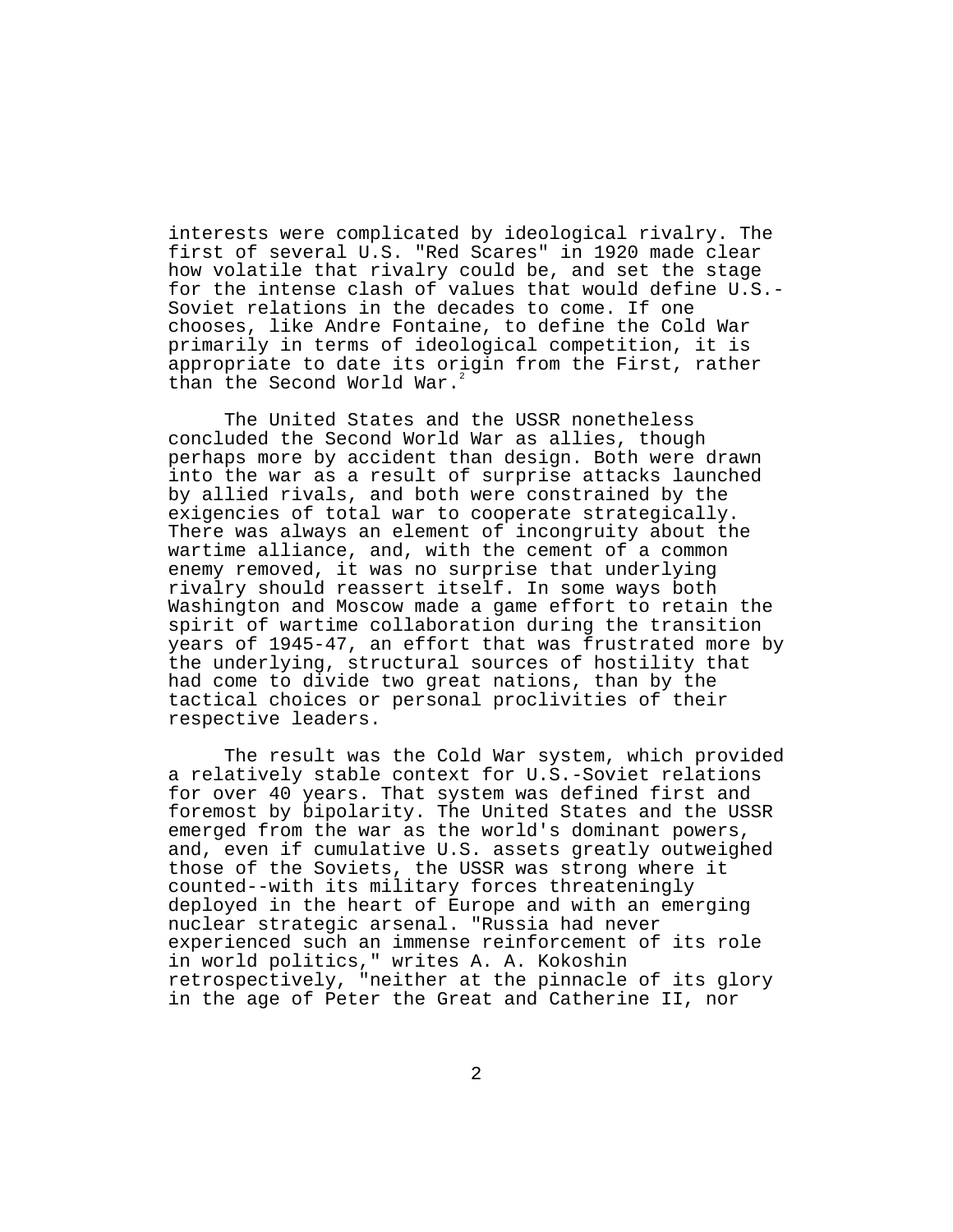after prevailing over Napoleon, which resulted in the Russian army's march into Paris in 1814."<sup>3</sup> Most other salient dimensions of the Cold War were attributes of bipolarity which affected but did not fashion the core rivalry defining the system as a whole. Cold war competition, pursued within an international state system where Carl von Clausewitz's famous premise concerning the political instrumentality of armed force maintained all of its relevance, was highly militarized, but it was not a product of militarism. Superpower rivalry was intensified by ideological polarization, with the two protagonists committed to the defense of radically different if not mutually exclusive world futures, but U.S.-Soviet relations had taken a very different form during the interwar decades when ideological motivation was even more intense. Bipolarity was the foundation of a pattern of world order, and it imposed vigilance not only along the interfaces where the armed forces of the protagonists confronted one another directly (in Europe, East Asia, and the Northwest Pacific), or in the realm of institutions and ideals, but pervasively and globally. Nearly all of the postwar "regional conflicts" pursued with varying degrees of intensity in the world's least developed and most inaccessible regions included a significant dimension of great power engagement.

U.S. policy during the Cold War has been interpreted in retrospect as having been inspired by a grand strategy for the defeat of Soviet power, spelled out in the famous NSC 68, drafted in the spring of 1950 on the eve of the Korean War, and applied consistently over several decades on the basis of a "doctrine of containment."4 Such an interpretation is in many ways suspect--the gestation of U.S. policy toward the Soviet Union in the difficult postwar years was considerably more acrimonious than is sometimes assumed and at no point through the decades of Cold War rivalry was an unambiguous consensus over policy options in place. The Cold War, as its name suggests, implied pitched competition, but it also defined a system of order with a cooperative and, even on occasion, a collusive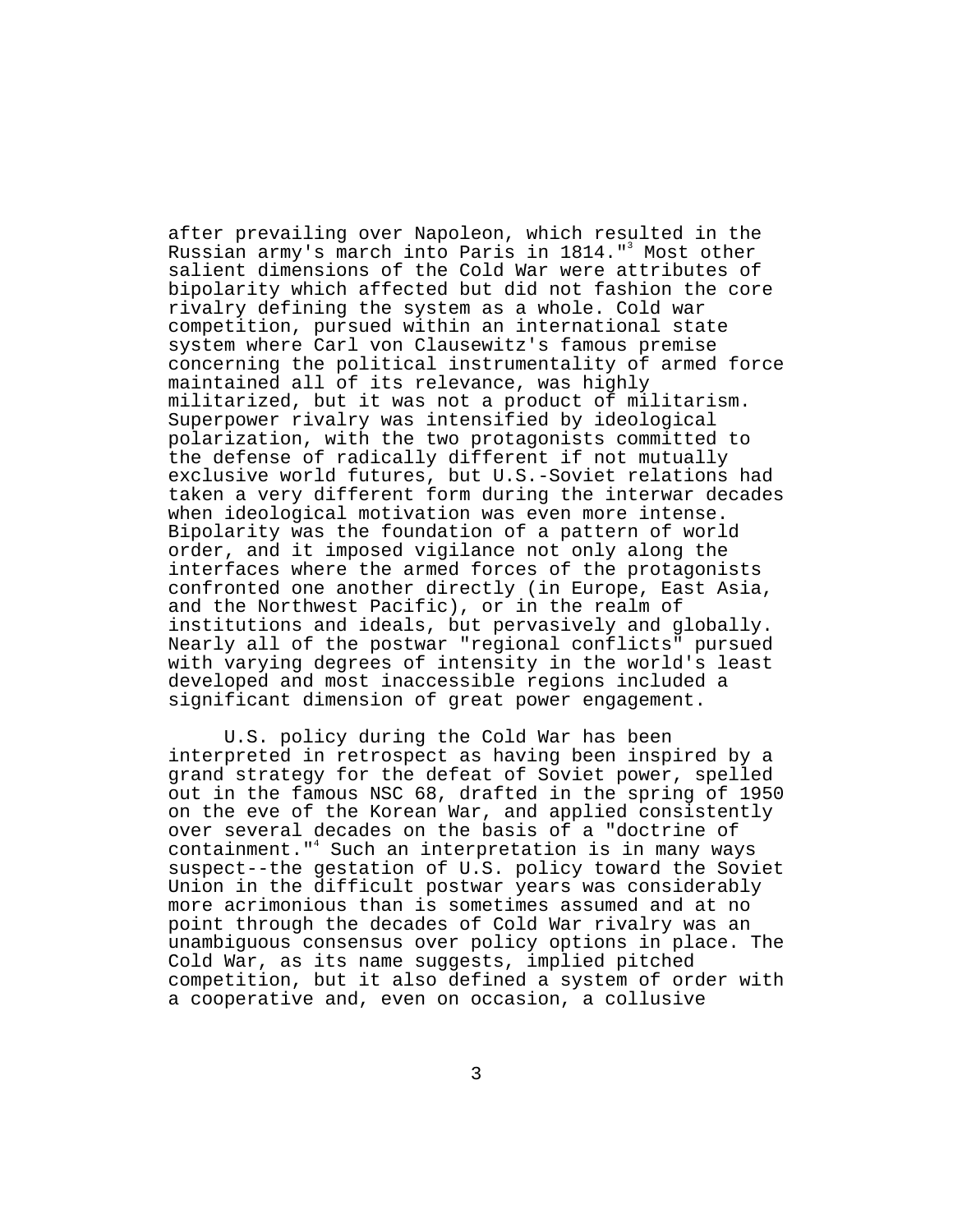dimension. The superpowers were ready to accede to the establishment of mutual spheres of influence, their nuclear strategic rivalry was carefully monitored and from 1969 subjected to the scrutiny of an arms control process, an ever more refined and institutionalized process of communication and consultation was crafted to ward off surprises, and steps were taken to ensure that rivalry by proxy in Third World regional conflicts would not escalate to the point where it could threaten a direct confrontation.<sup>5</sup>

The end of the Cold War was occasioned by a crisis of Soviet power that unfolded over many years and culminated in the dismantling of the Soviet state in the course of 1991. Leonid Brezhnev's detente policy, though it was justified in the name of an elaborate ideological formula that blithely asserted a continuing shift in the global correlation of forces to the USSR's advantage, was in part a reaction to the first signs of that crisis, an attempt to stabilize relations with the United States in order to concentrate upon shoring up the foundations of national strength. But Brezhnev's foreign policy failed to achieve almost all of its stated and unstated goals. Detente was intended to stabilize the strategic arms race at levels of approximate parity, but in the aftermath of the INF deployment controversy of the early 1980s Moscow found itself forced back into an open-ended strategic competition that it could not hope to win. Brezhnev sought to use a reduction of East-West tensions in order to draw upon the economic dynamism of the West and relaunch Soviet economic growth, but, in the end, little was achieved. The 1975 Helsinki Pact satisfied one important Soviet demand by formally recognizing postwar European borders, but its "Basket Three" commitment to a human rights agenda only stimulated what was already chronic unrest among the Soviet Union's restive Warsaw Pact satellites. In Asia, the logic of detente aimed at blocking the emergence of a U.S.-Chinese strategic axis with an anti-Soviet character, but by the late 1970s, the United States had played its China card, leaving Moscow effectively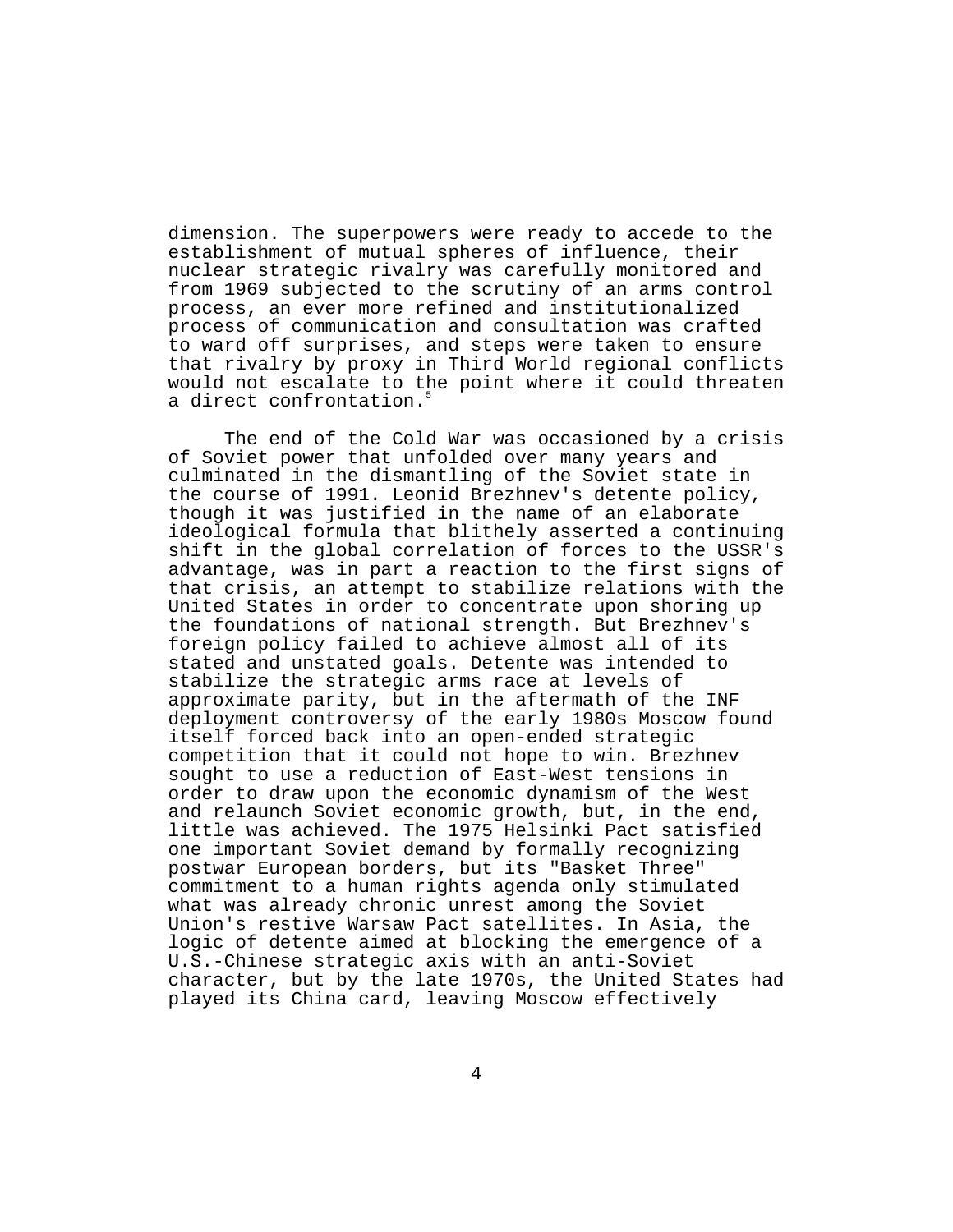isolated in the region. Even the Soviets' aggressive Third World activism had gone awry, bleeding into the sands of a series of open-ended and unproductive local wars including the traumatic intervention in Afghanistan.

The post-Brezhnev call for "New Thinking" in international relations thus fell upon fertile ground. The Soviet state which Mikhail Gorbachev and his generation of reformers inherited was isolated internationally, overextended strategically, and socially fragile. The Kantian premises of Gorbachev's international theory--increasing international interdependence, the irrationality of war, the need for cooperative solutions to existential, ecological, and developmental threats--are often criticized in Russia today for their excessive idealism or naivete. They were nonetheless appropriate responses to the Soviet Union's objective need for a major reorientation of international priorities. Gorbachev's initiatives pulled back the USSR from its Third World imbroglios, reanimated the nuclear disarmament process, built a foundation for rapprochement with China, forged a new climate of cooperation with the West, and generated the possibility for a decisive (though ultimately unsuccessful) engagement with the challenge of domestic reform. Gorbachev's goal was not to transcend bipolarity but to reestablish it by renewing the foundations of Soviet power. This helps to account for the skepticism with which his program was originally greeted in the West, though in fact the real goal was not hegemonism but rather positive cooperation in a framework of common security. For a brief moment, projects for Soviet-American co-management and condominium arrangements, a pax Gorbacheviana under the twin stars of the born-again superpower partners, were able to flourish.

The image of a new world order defined by superpower cooperation quickly proved to be a mirage. Gorbachev's turn away from the illusory threat perceptions of the Cold War era served to clear the ground for a confrontation with the real social,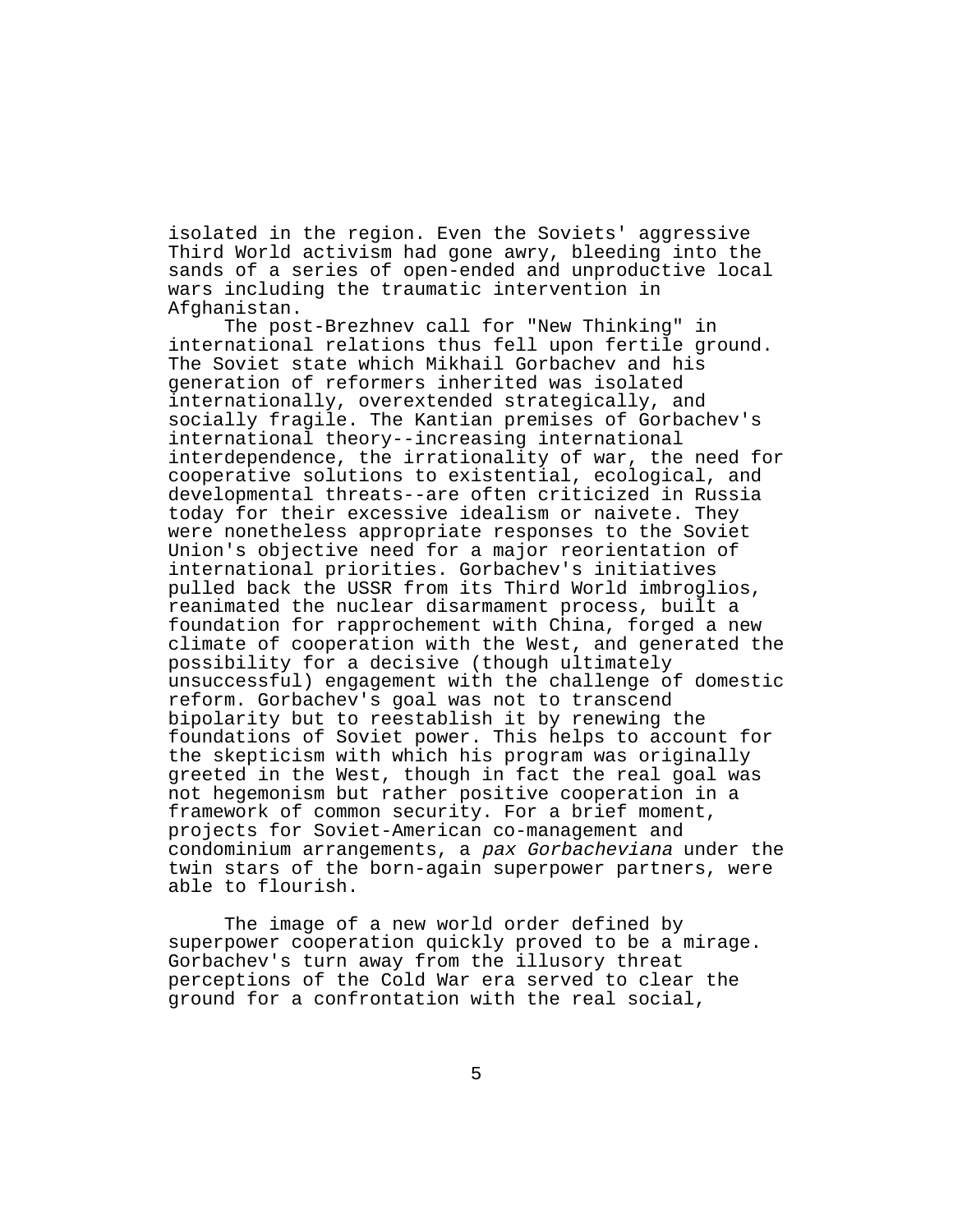economic, and political sources of the Soviet malaise, but it was a necessary rather than sufficient condition for regime transformation. In the end the Soviet order was not destroyed by external pressures (these pressures may actually have served artificially to prolong it by offering the regime an enemy image as a source of legitimization). Soviet power was eroded by the process of modernization itself--by the globalization of world markets which made the highly autarkic Soviet command model hopelessly outdated, by the revolution in telecommunications which made an enforced isolation of the Soviet peoples impossible to maintain, by the homogenization of aspirations born of a universalized image of the good life, and by the evolution of Soviet society including the dynamics of urbanization, higher educational standards, and greater self-awareness. It was in attempting to address these types of dilemmas that Gorbachev's reform program, the "nearly utopian project of an attempt to affect a revolutionary transformation via reformist means," was swept off the rails.

The failure of Gorbachev's project, the destruction of the Soviet federation, and the corrupt and ineffective character of the Russian successor state created under the aegis of Boris Yeltsin brought an end to Cold War bipolarity not by recasting its spirit but by imploding one of its pillars. The Cold War did not culminate as an armed confrontation, and attempts to interpret its outcome in the context of theories of hegemonic war risk serious distortion.<sup>7</sup> The Soviet Union had never been strong enough to assume the role of aspiring hegemon, and it was not external pressure but the sudden maturation of a domestic crisis under the weight of an aggressive reform agenda that precipitated events. The USSR was not defeated strategically by a purposeful rival--it disintegrated from within due to its inability to confront systemic change. As a result, the United States was as surprised by the tragic fate of Gorbachev's perestroika as was its originator, and lacked a well thought-through and consistent strategy for reacting to and exploiting the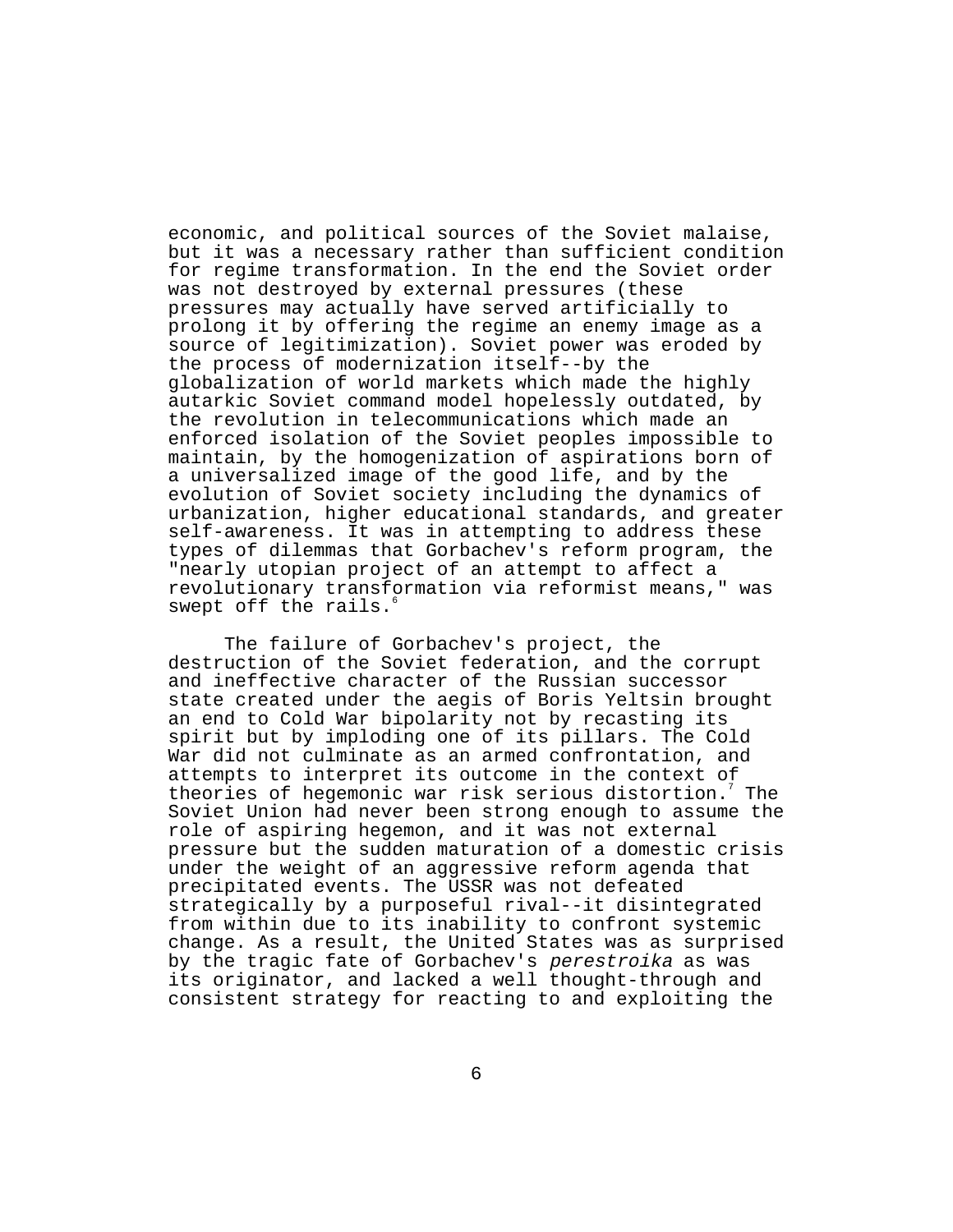new realities created by the Soviet collapse.

### **The Illusion of Partnership**.

In crafting a foreign policy strategy Gorbachev called together many of the Soviet Union's most sophisticated and experienced internationalists. Those elements of the foreign policy community that choose to join with Boris Yeltsin in opposition were usually lower on the professional ladder and often less prepared for the responsibilities of leadership. Andrei Kozyrev, with a background as a second-level Soviet diplomat, became foreign minister of the newly independent Russian Federation in December 1991 without a fully developed appreciation for the new situation created by the disbanding of the USSR and the weakening of Russia itself. Yeltsin had not built his reputation as a foreign policy critic, and in power he essentially associated with a more extreme and inflexible variant of the New Thinking approach, an approach that was firmly anchored in the context of bipolarity. The rhetoric of universal human values was, if anything, intensified, and the goal of attachment to the Western security and economic communities articulated emphatically. Soon after assuming control, Kozyrev wrote:

We resolutely reject a policy of force, and we strive for a qualitative shift in our approach to the problems of humanity. Promotion of political interactions between Russia and the leading countries of the world, the development of partnerships and major progress in disarmament will be the foundation for new global relations characterized by stability and predictability. This will enable us to direct enormous material resources and human potential to raising standards of living and providing social security and health care. It will allow us to undertake significant,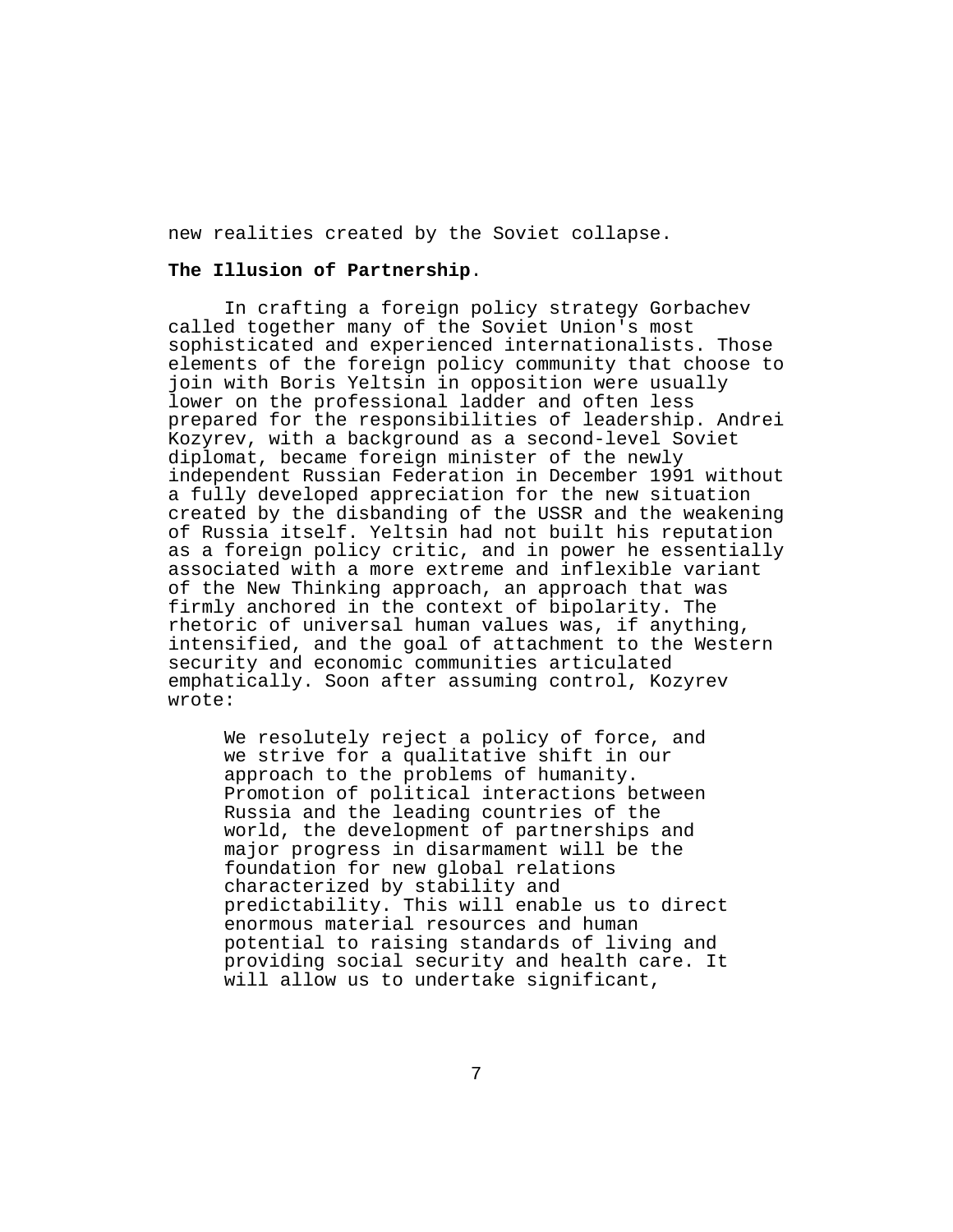urgently needed measures to prevent the imminent environmental crisis; it will pave the way for creative solutions to other global problems--especially those of developing countries; the eradication of mass starvation and poverty, the consequences of overpopulation and natural disasters.

The U.S. foreign policy establishment, which had been so cautious in reacting to Gorbachev's revolutionary initiatives, embraced the heady prospects evoked by such rhetoric "without reserve, in the naive belief that the new Russia would be transformed overnight into a democratic, loyal, and, above all, unquestioning, supporter of Western policy."<sup>9</sup> The result was an agenda for strategic partnership which would come to dominate perceptions of the new Russia-U.S. relationship on both sides during the first phase of Russia's post-communist transition.

The partnership agenda rested upon a series of misperceptions. These included the conviction that Russia's transformation was decisive and irrevocable, that movement toward the goals of democratization and marketization could precede in linear fashion according to a preconceived blueprint and with good prospects for success, that the new Russia had crossed a threshold by choosing association with the community of developed post-industrial states, and that, as a result of that choice, the underlying contradictions that had plagued U.S.-Soviet relations in the past would no longer weigh upon the future. Such assumptions were encouraged in part by the high drama with which the breakup of the USSR and "end of communism" was invested, in part by the reigning cult of the unregulated free market, and in part by a chronic overvaluing of the ideological component of the former U.S.-Soviet rivalry. The core assumption was that the Soviet apocalypse had literally changed all, negating the sources of traditional strategic rivalry and opening a door toward the brave new world order of the global marketplace and the democratic peace. The United States, it was presumed,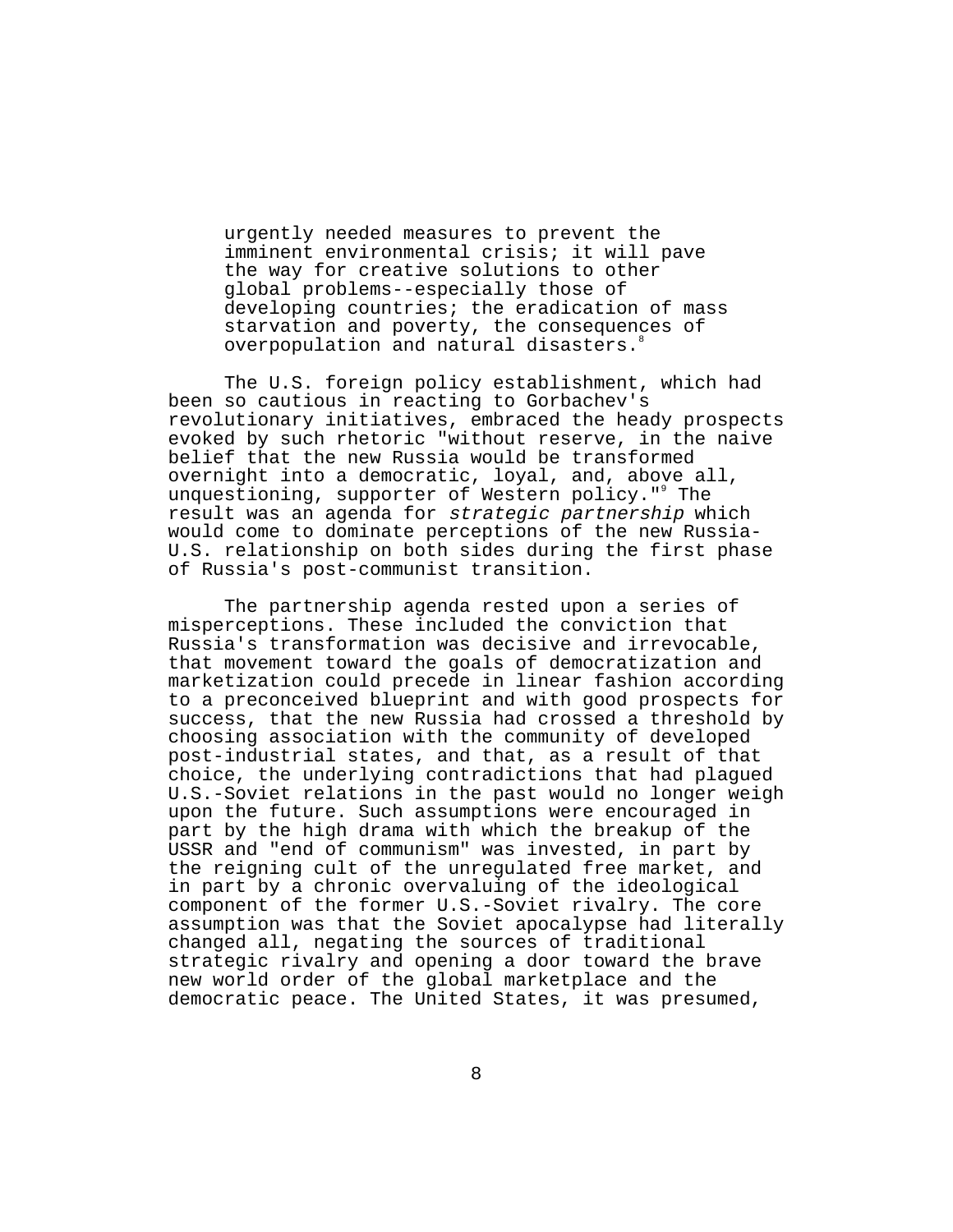stood to benefit from these transformations in tangible ways--from the reinforcement of national values that would result from the victory over totalitarianism, from the peace dividend attached to post-Cold War demilitarization, and from engagement in Russian markets as they gradually opened to Western penetration. It was also implicitly suggested that a special relationship with Russia would enable Moscow to continue to play its historical role of Ordnungsmacht in post-communist Eurasia, but in support, rather than in defiance, of Western interests.

The agenda for partnership quickly became the declared foundation for a new U.S.-Russian association. Its premises were spelled out in a series of formal documents, including the Camp David Declaration of February 1992, the Charter of Russian-U.S. Partnership of June 1992, and the Vancouver Declaration of April 1993, and were reiterated repeatedly by responsible foreign policy spokespersons for both sides. During his visit to Moscow in January 1994, President Clinton went so far as to commit to a "mature" strategic partnership, imparting a degree of stability and predictability to the relationship that was far from having been put into place.<sup>10</sup>

Russian perceptions of the partnership agenda were characterized by a combination of euphoric enthusiasm, willful self-abasement, and self-interested calculation. The Cold War had accustomed Soviet elites to think of the United States on a basis of equivalency, and there was a strong tendency to perceive the American system as a model for emulation as well as a source of support. "America," writes Sergei Rogov, "as the undisputed leader of the West, was seen as a 'natural' ally of a new, reformed Russia." $11$  Partnership, in this context, meant acceptance for Russia as a full-fledged member of the club of leading post-industrial democracies accompanied by generous material support for internal reform.

In 1993 the inevitable disillusionment generated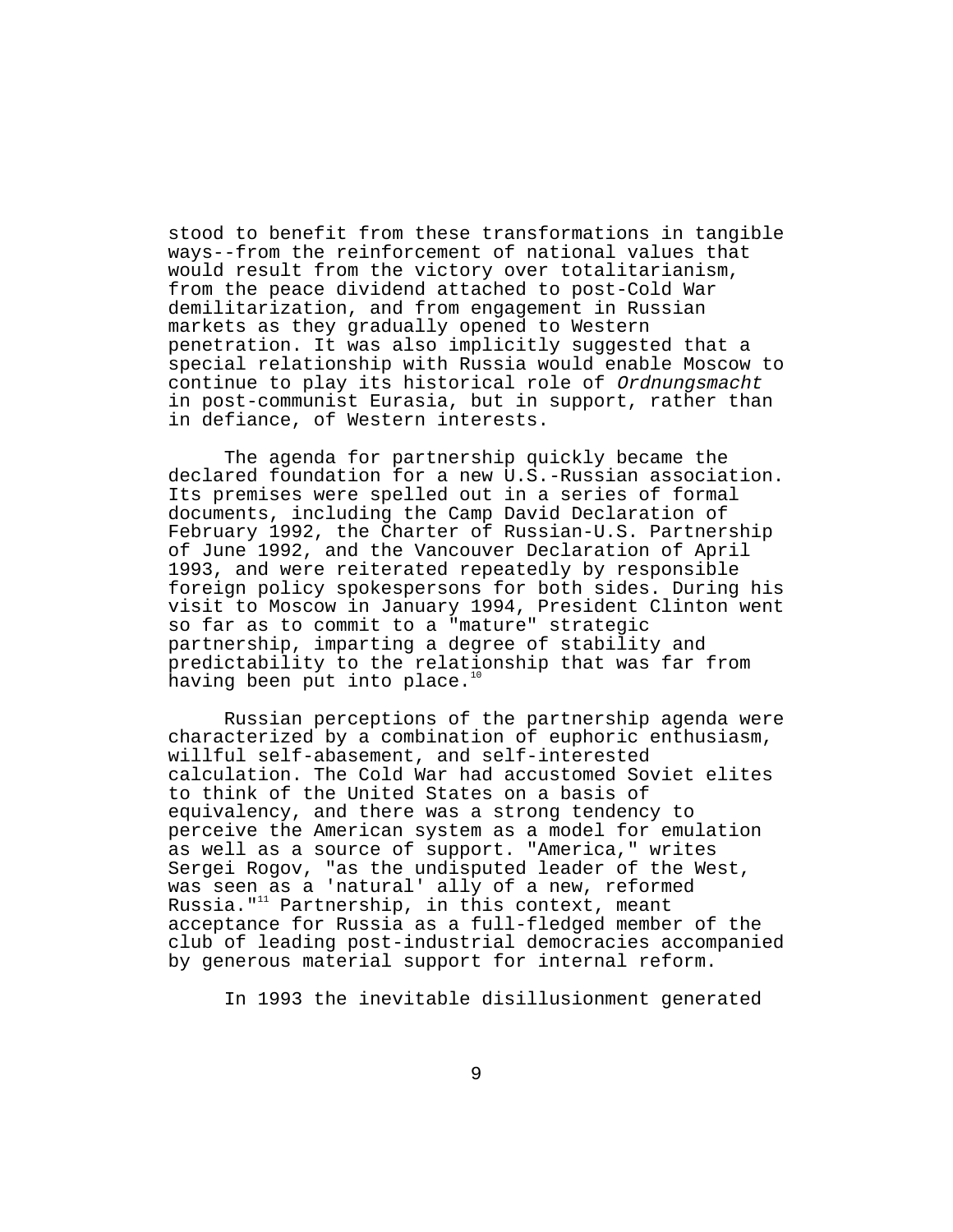by these exaggerated hopes became manifest. From the American side, the failure of a real Russian market adapted to the needs of Western investors to take form was patent. Democratization in Russia had made little progress toward anything resembling Western norms, an outcome exposed dramatically by the armed confrontations in the heart of Moscow during October 1993 and the disputed elections which followed in the immediate wake of the bloodletting. The strong showing of Vladimir Zhirinovskii's Liberal Democratic party in these elections, where it won 22 percent of the seats to the State Duma by party list and became the single largest party in the Russian parliament, gave rise to fears of a "Weimar" scenario in which a defeated and humiliated Russia risked to be transformed into "a monstrous garrison empire, a hundred times more dangerous than today's expiring USSR.  $"$ <sup>12</sup> It also gave impetus to a more autonomous Russian international policy, self-assertive and less attuned to the interests of the West--to a Russia which "had learned to say no."<sup>13</sup> Russia's aggressive role in the post-Soviet space, in particular, was increasingly perceived as neo-imperial in character, defiant of international norms, and inimical to Western hopes to preserve the new Eurasian status quo.<sup>14</sup>

On the Russian side, the sources of disillusion were more complex and also more deeply rooted. The real consequences of the break up of the USSR, including a severe decline in living standards, reduced international prestige, and the criminalization of governance and economic life under an ineffective successor regime soon began to make themselves felt. Hopes that economic restructuring could be propelled by a "new Marshall Plan" built on U.S. development assistance were disappointed. The original Marshall Plan committed a full 2 percent of U.S. Gross Domestic Product (GDP) to European reconstruction (a total of \$17 billion, equating to about \$150 billion today), while U.S. aid to post-communist Russia has never risen above .005 percent of GDP. The hoped-for combination of Western investment and Russian resources proved to be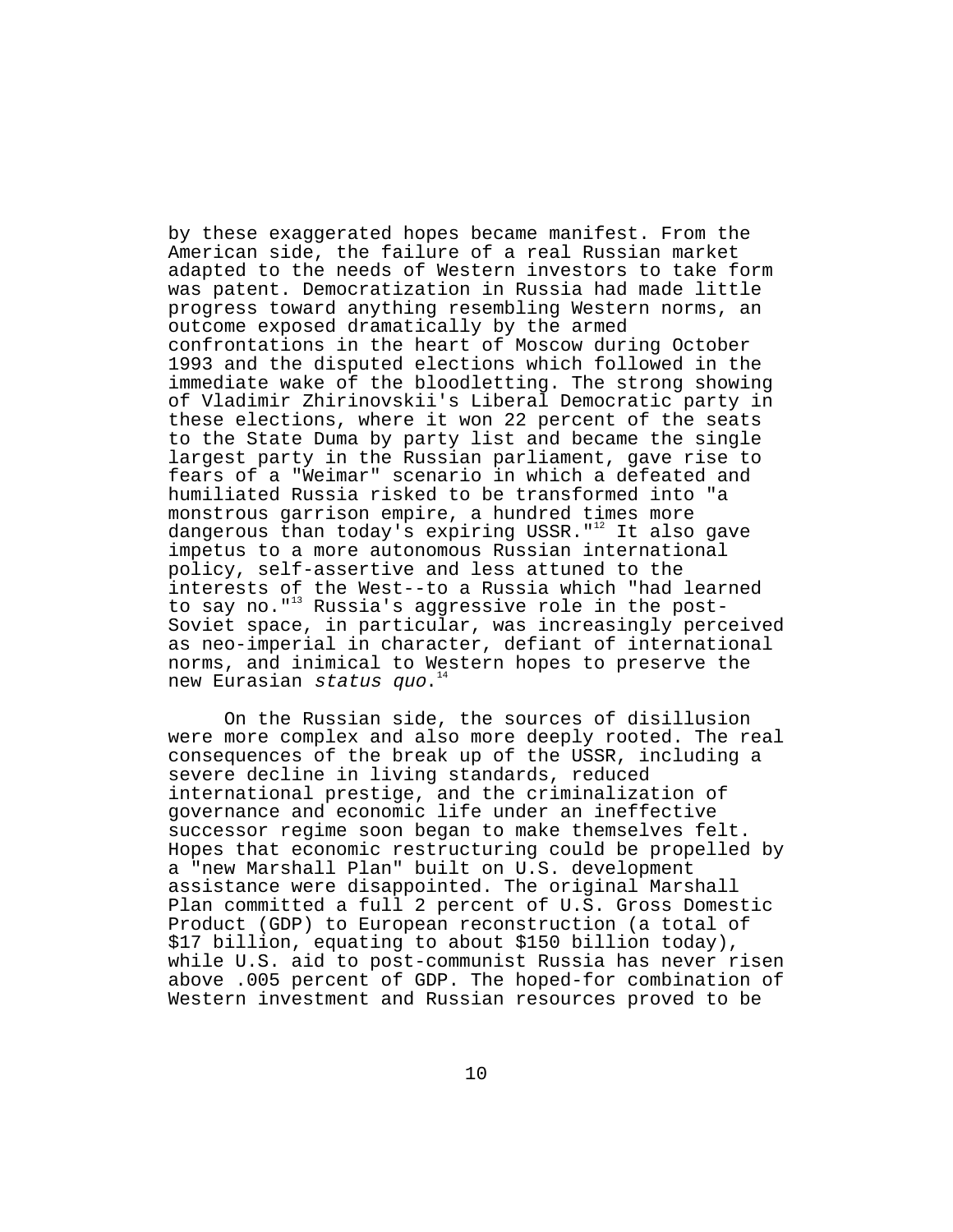stillborn; U.S. investment in democratic Russia has not exceeded \$5 billion, compared to over \$50 billion invested in an unreformed Communist China during the same period.<sup>15</sup> Russia was not welcomed into Western multilateral institutions as a full partner, and occasional U.S. triumphalism concerning its "victory" in the Cold War generated considerable national resentment--the Russians argued that the dismantling of the cold war system had been initiated by themselves and realized cooperatively. The tendency of Western elites to understand the end of the Cold War primarily in the ideologically charged context of the "collapse of communism" may in fact have created a perceptual gap between themselves and their Russian counterparts, for whom the geopolitical consequences of the transition quickly became a primary concern.<sup>1</sup>

Disillusionment over the consequences of partnership was manifested by a protracted public debate over national identity and foreign policy options, widely publicized and pitting "Westernizer" and "Eurasianist" camps one against the other in a replay of one of the classic themes in Russian intellectual history. In 1993 the cutting edge of that challenge became Russia's policy toward the Yugoslav conflict, interpreted by the opposition as the epitome of the sacrifice of abiding national interest on the alter of partnership, and as a "betrayal" of the Russian idea.<sup>17</sup> The issue should have been peripheral to the larger scope of Russian diplomacy, but Moscow's inability to assert its own agenda in the Balkans, a region where it had traditionally been a significant actor, became a kind of catharsis. The foreign ministry's attempt to bend with the wind and coopt the nationalist challenge by affecting a modest course correction was too little, too late. From 1994 onward Foreign Minister Kozyrev was on the defensive, and his replacement by the old Soviet foreign policy hand Evgenii Primakov in January 1996 only culminated an evolution that had long been underway. A variant of the "Eurasianist" position in the Russian foreign policy debate had triumphed, on behalf of an agenda that on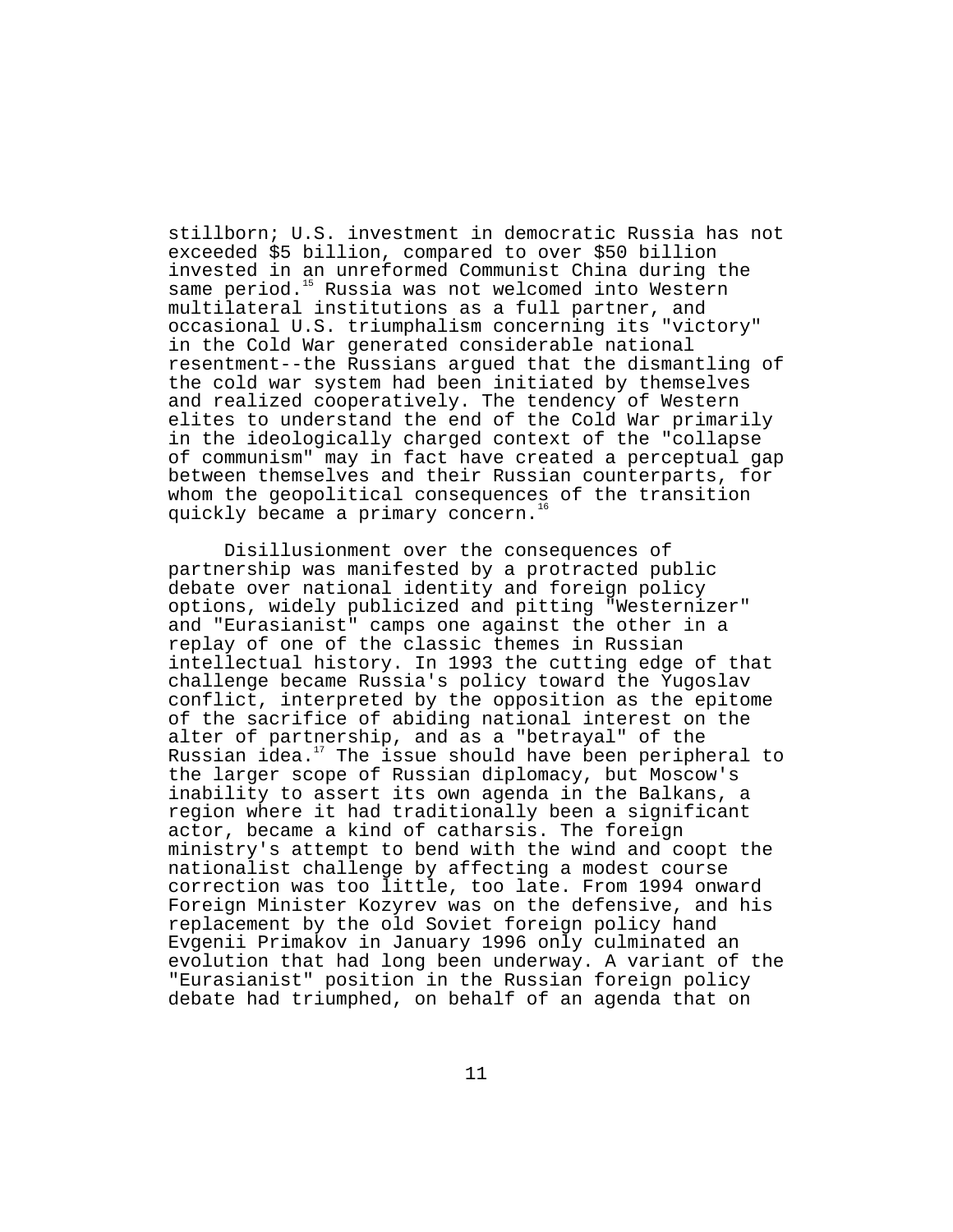the surface seemed to be much less congenial to U.S. national purposes. Henceforward, Russian national interests would be defined in terms of the country's unique status as "both a bridge and barrier between Europe and Asia."<sup>18</sup>

The new Russian foreign policy assembled under Primakov's guidance made a sweeping critique of Kozyrev's failures its point of departure. The new and inexperienced Russian foreign ministry, it was argued, had been operated unprofessionally if not incompetently. Kozyrev himself was accused of never clarifying what Russia's core national interests were perceived to be, and failing to specify the ways and means that were required to pursue them. Particular emphasis was placed upon the failure of the choice of deference toward the West to lead beyond a pattern of unilateral concessions made at Russia's expense without commensurate rewards. These concessions ranged from the trivial to the essential, but all were deemed to be detrimental to specific Russian national interests-- Russian support for U.N. sanctions against potential allies such as Yugoslavia, Iraq, and Libya; the terms of the START II treaty (signed by Yeltsin in January 1993) presumed to place Russia at a strategic disadvantage; reduction under Western pressure of missile technology exports to India and of nuclear cooperation with China; toleration for discrimination against Russian and Russian-speaking minorities in Latvia and Estonia; acceptance of Western interference in Russian relations with its neighbors; patience in view of Western reluctance to renegotiate the CFE treaty; and so on. The Kozyrev foreign ministry, it was suggested, had in particular failed to develop a coherent policy toward Russia's single most important international challenge--the need for a consistent and effective policy toward the "Near Abroad" where vital national interests were unambiguously in play. Because Kozyrev's foreign policy was not convincingly grounded in national interests, it could never construct a secure democratic foundation. Instead, disorderly procedures were allowed to facilitate decisionmaking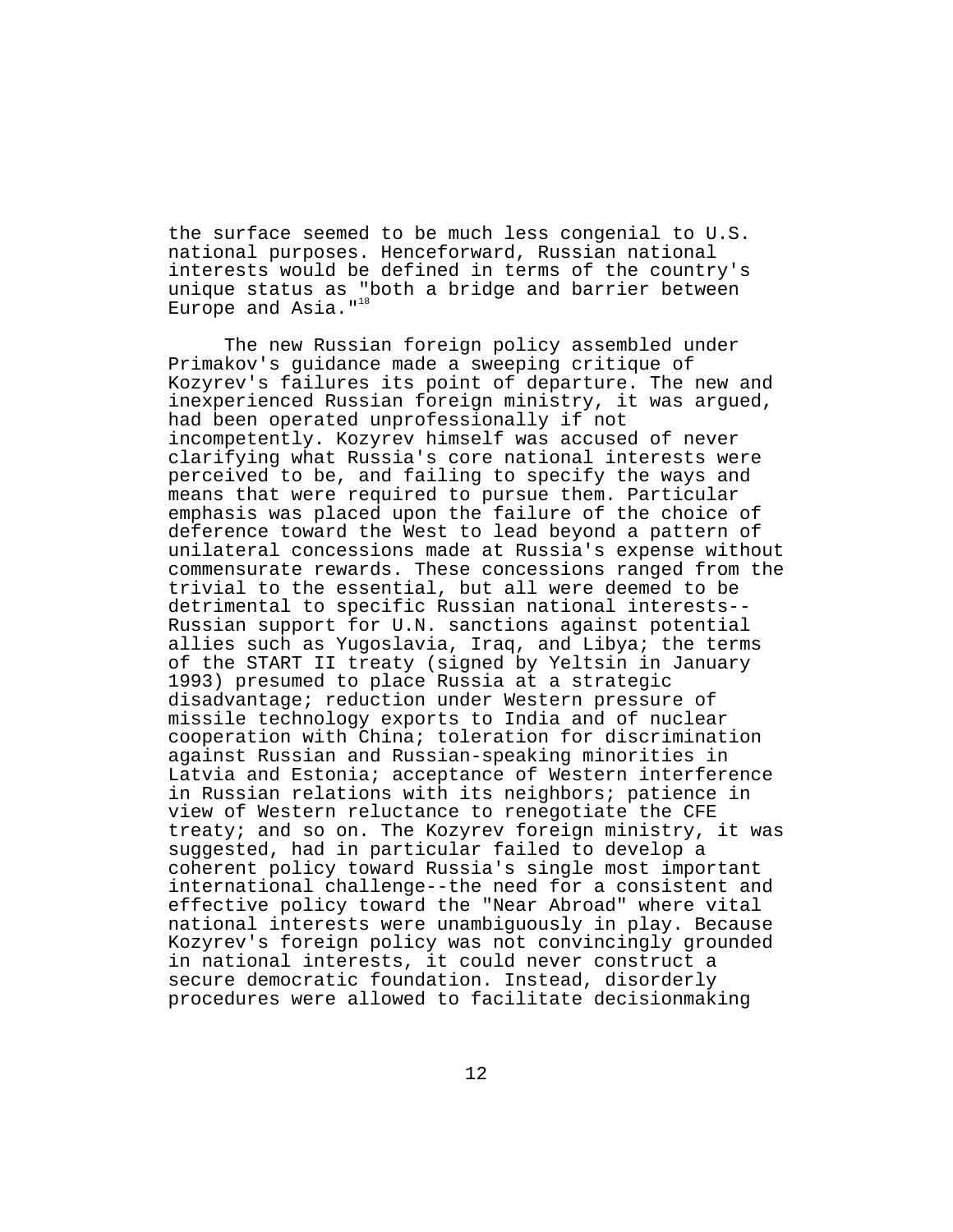out of the public eye by the Yeltsin inner clan, powerful corporate interests were encouraged to define an agenda on their own behalf that often conflicted with larger national goals, and the Duma was effectively marginalized, thus insuring that the public's voice was neither heard nor heeded. The most basic of all flaws in the Kozyrev strategy, according to the indictment, was its naivete concerning the real goals of U.S. policy, characterized by one source as a "strategy of supremacy" aimed at "securing American military domination on a global scale."<sup>19</sup> A strong Russia capable of standing up for its own interests, it was asserted, represented an intolerable challenge to American preeminence that Washington would do all in its power to prevent.

These arguments reflect a fixation upon Cold War competition, and a certain preference for conspiracy theory explanations of the Soviet Union's sudden collapse. They also tend to echo extremist evaluations in the West, where nearly every Russian foreign policy gesture is interpreted as part of a grand strategy of imperial reassertion. The new synthesis developed under Primakov's guidance was a logical response to the failings of the Kozyrev leadership, but, on both sides, critiques of partnership cast on the level of state attributes and national strategic goals failed to grasp the larger systemic context that will inevitably make the U.S.-Russian relationship beyond Cold War bipolarity something qualitatively different from what it has been in the past. Disillusion with the partnership agenda was produced neither by a disguised American intention to keep Russia down, nor by a willful Russian policy of neo-imperial expansion. It was a inevitable consequence of the fact that the presumptions of the strategic partnership model did not corresponded to reality. By seeking to perpetuate the ideal of a special relationship between equals as a central pole of international relations, that model rested squarely upon a pattern of bipolarity that was not in accordance with the new global balance of power.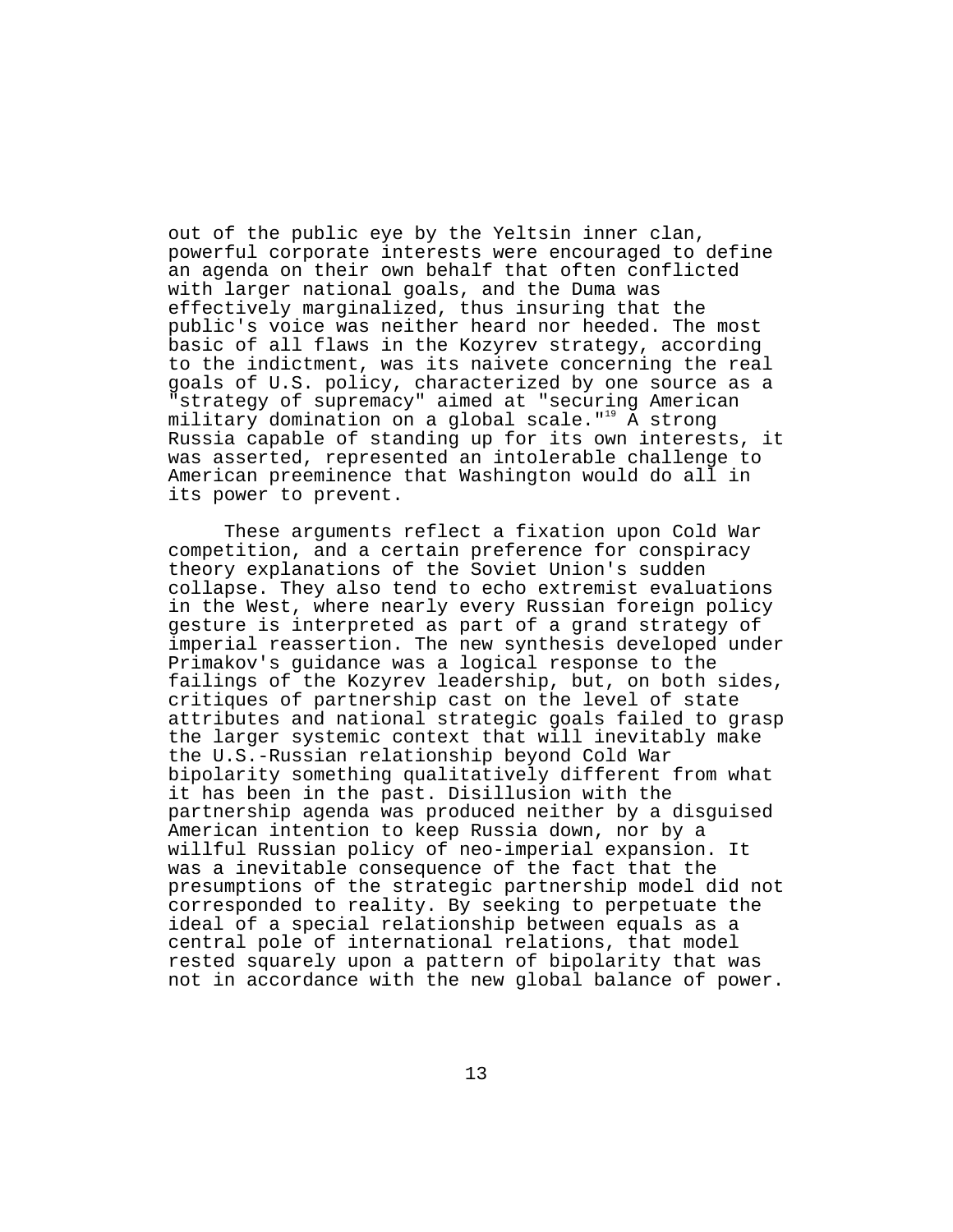# **Beyond Bipolarity**.

The central problem for the United States in adjusting to post-Cold War realities has been to find a justification for the exercise of power in a world that no longer presents imminent threats to national wellbeing. For the Russian Federation, the poles of the dilemma have been exactly reversed. Measured by almost every traditional attribute of national power, the consequence of the end of the Cold War and the demise of the USSR has been a catastrophic and historically unprecedented decline. The key determinant in the new U.S.-Russian relationship is not Moscow's ambition, but rather its radically diminished stature.

The only area in which today's Russian Federation can even pretend to equivalency with the United States is that of nuclear policy. Russia remains the only state in the world that has the technical capacity to destroy the United States, and, for that reason alone, its strategic arsenal and the arms control regime constructed to constrain it are and will remain of central concern. Even in the domain of strategic deterrence, however, the larger context has changed. Russia has rejected the competitive Soviet model of world politics that once seemed to give its strategic doctrine a particularly aggressive cast, it has abandoned the extraordinarily secretive and centralized decisionmaking model that lent Soviet policy an aura of unpredictability, and it has lost the dynamic of research, production, and deployment that kept its weapon systems competitive. Though Russia can still use the nuclear option as a source of leverage, the intense and multidimensional rivalry that once made nuclear strategic competition between the superpowers so extraordinarily dangerous has become a thing of the  $past.^2$ 

The decline of Russian conventional military capacity is a story unto itself. On one level, relative military decline has been an inevitable consequence of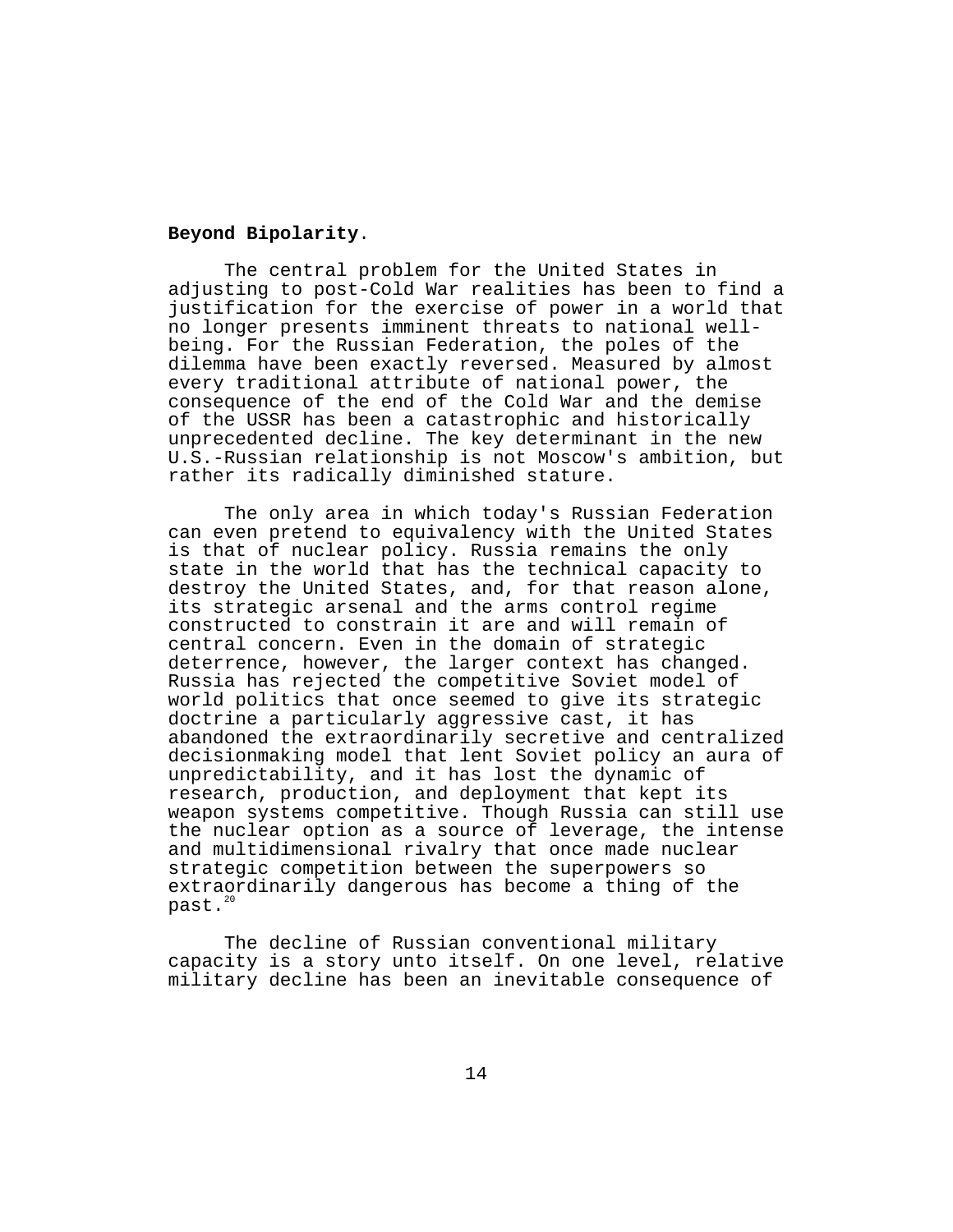the collapse of the USSR, which overnight reduced the population pool and base of conscription from 289 to 150 million, occasioned the loss of significant numbers of modern weapons to other successor states, and forced the surrender of critical facilities for training, military education, and defense production. In the decade between 1987 and 1997, the number of men at arms under the aegis of the Ministry of Defense dropped from 5.2 to 1.7 million, the number of ground divisions from 211 to around 60, the tank park from 53,000 to 27,000, and the defense budget by approximately 80 percent. These figures must be understood against the background of the Soviet Union's exaggerated militarization. They nonetheless represent a significant decline in power assets, and the impact of quantitative reductions has been magnified by a host of related factors; budget shortfalls, limited training and weapons procurement, supply shortages, insufficient maintenance, a decline in mobilization capacity, and severe morale problems, to name just a few. The impact of these problems upon military effectiveness was dramatically exposed in Chechnya. Any reversal of adverse trend depends upon the progress of the reform agenda associated with Minister of Defense Igor Rodionov, but, for the time being, that initiative has stalled in the face of bureaucratic resistance and political paralysis at the top.<sup>2</sup>

 In respect to all other instruments of national power, the effect of the Soviet collapse has been a radical reduction in Russian capacity. The formula of "democratization, marketization, and cooperation," far from imposing a new sense of order and meaning derived from the material civilization of the West, has instead created what is widely perceived as a kind of anarchical void in which Russia's entire history as a political civilization threatens to be swallowed up, a "phase of tragic schism and anarchy." $22$  The Soviet economy once counted as the world's second or third largest. The economy of the Russian Federation, in free fall since 1992 and still declining, no longer ranks among the world's top ten. A deep crisis of Russian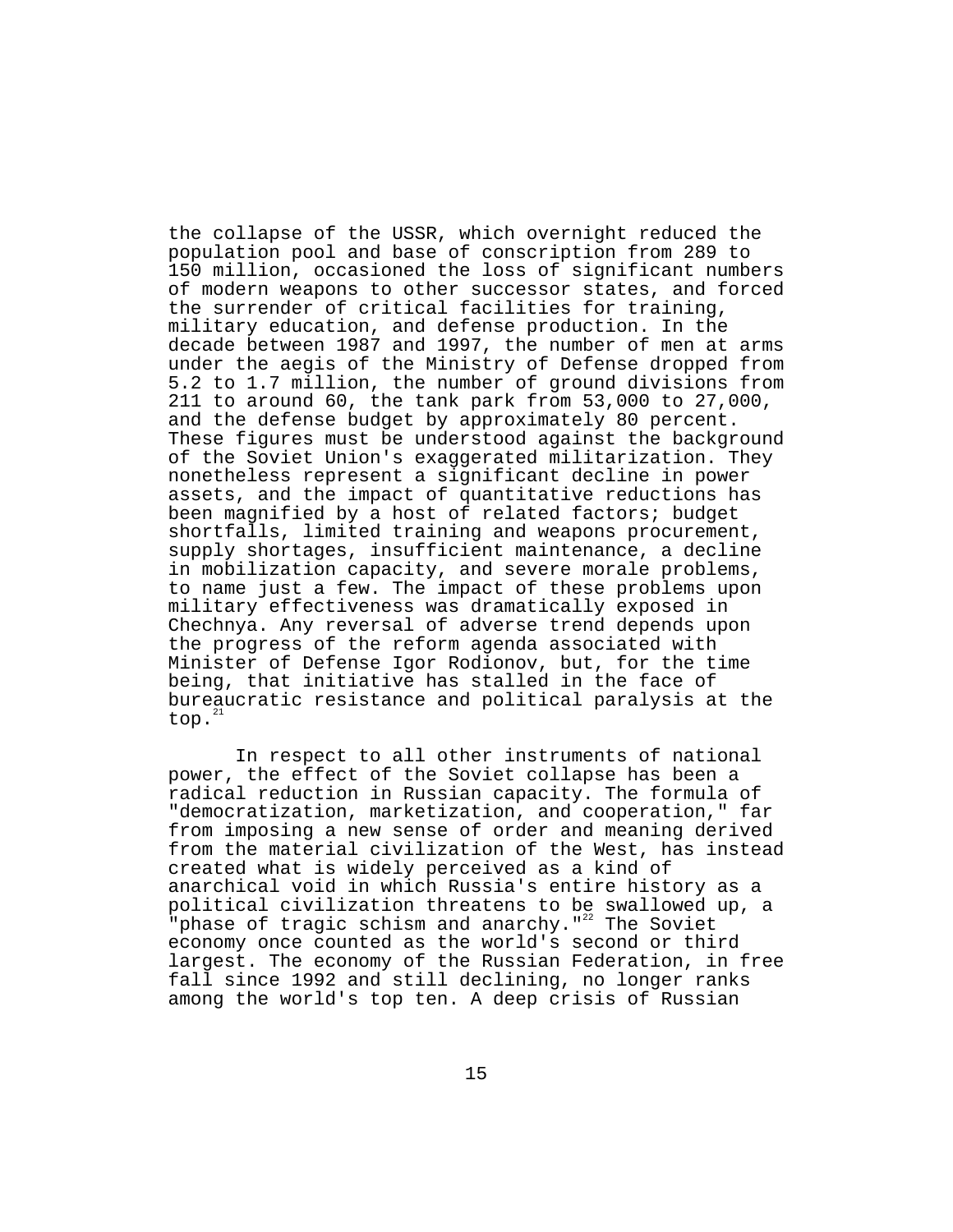society, manifested in historically unprecedented declines in public health statistics, life expectancy, levels of literacy, and the like, has left the population at large listless and demoralized. Not least, the sense of purpose once imperfectly imparted to Soviet policy by the logic of communism has not yet been replaced. Without a consensus over national values or purposeful vision to give its policies cohesion, Russia has been condemned to aimless and debilitating drift. Under these circumstances, the pretense of partnership could only be pursued on the basis of de facto subordination, a situation that Russia was bound eventually to come to resent and seek to reject.

The crisis of the partnership agenda has forced both sides to adapt their policies and attitudes to the exigencies of a post-bipolar world. Both have produced a number of formal pronouncements and academic explorations intended to fix the parameters of a new era in global security affairs, but the results to date have been unconvincing. Lacking the structure that Cold War bipolarity imposed on the theory and practice of international relations and given the volatility inherent to periods of systemic change, attempts to codify a long-term vision or grand strategy have remained preliminary or provisional at best.

The Clinton administration's 1994 National Security Strategy of Enlargement and Engagement begins with a sonorous invocation of systems in change:

A new era is upon us. The Cold War is over. The dissolution of the Soviet Empire has radically transformed the security environment facing the United States and our allies. The primary security imperative of the past half-century--containing communist expansion while preventing nuclear war--is gone. We no longer face massive Soviet forces over an East-West divide nor Soviet missiles targeted on the United States and ready to fire. Yet there remains a complex array of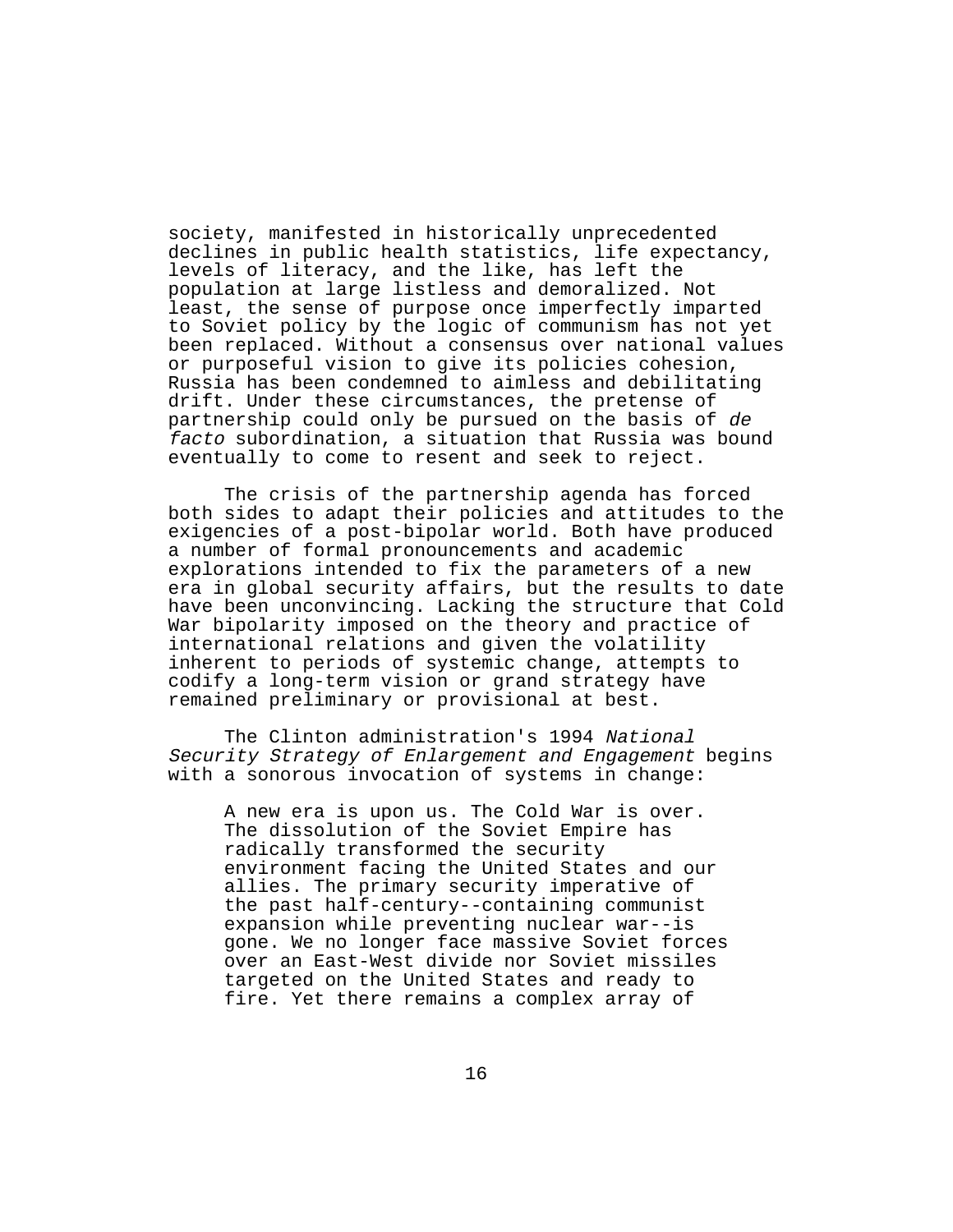new and old security challenges America must meet as we approach a new century.<sup>23</sup>

This document proclaims the United States to be the world's "preeminent power," and proceeds to outline a policy of global engagement designed to defend and  $ext{end}$  that preeminence. $24$  The vague terms in which the substance of policy is cast, however, call attention to a basic dilemma. As the undisputed world leader, the United States is committed to the pursuit of intrusive regional policies. It is obligated to maintain a robust military establishment capable of meeting the challenge of force modernization, maintaining a sizeable overseas presence and force levels sufficient to win two "nearly simultaneous" major regional conflicts, and contributing to an enlarged agenda of international peace operations. It is pledged to the aggressive pursuit of economic advantage and a demanding program "to enlarge the community of democratic and free market nations."<sup>25</sup> Altogether this constitutes an ambitious and multifaceted strategy that combines concern for the traditional elements of national power with a sensitivity to new kinds of concerns in the economic, ecological, and cultural domains. The core challenge is that of selective engagement on behalf of global leadership and benign preeminence, with targets for intervention determined according to the type and intensity of interests perceived to be at stake. By asserting engagement touts azimuts, however, the Clinton strategy risks the failure to establish clear guidelines for managing and allocating inevitably limited power resources.

Despite the rhetoric of partnership, the place of the Russian Federation in this ambitious strategic vision is curiously circumscribed. Russia is in many ways the critical test of the core assumptions upon which enlargement and engagement rest (that democratic empowerment combined with transition to a free market and opening to the world economy is the best recipe for ensuring positive and peaceful interstate relations). Russia's progress in pursuing these goals is praised in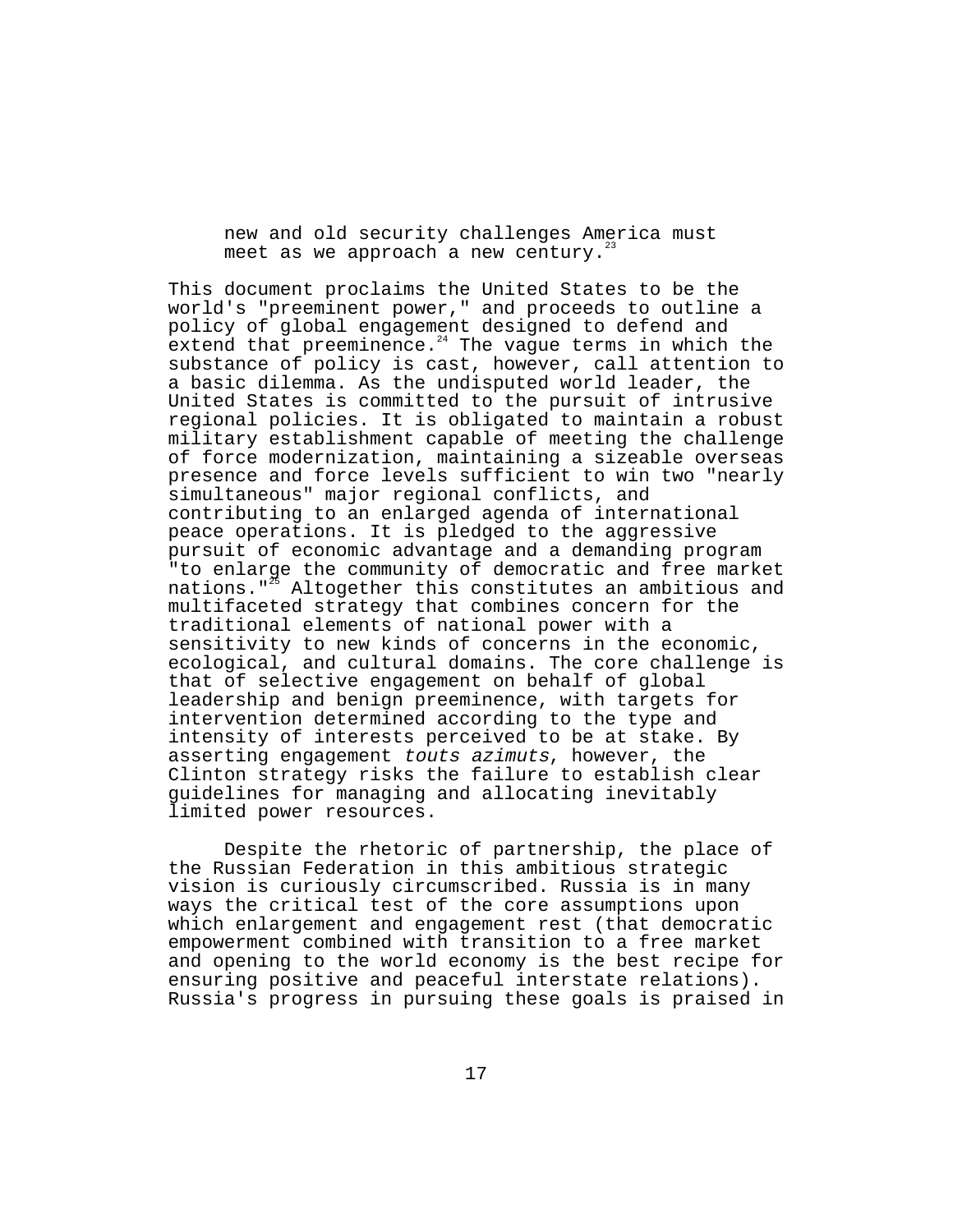no uncertain terms; its economic transformation is described as "one of the great historical events of the century."26 But democratic empowerment is referenced more cautiously as "the work of generations," and in general the place of Russia in the larger spectrum of U.S. policy is reduced. Of the three specific interests which are used to define U.S. intent toward the new Russia (democratic transformation, transition to the market, and regulation of the nuclear threat), only the third is expressed in association with a tangible end state attached to a hard and unambiguous agenda for guided change.

The 1996 edition of the National Security Policy of the Russian Federation, prepared as a presidential report and intended to cover the period 1996-2000, is modeled closely on its American equivalent and has in many ways been crafted as an alternative to the vision of Pax Americana outlined in the Clinton administration document. The text begins with references to the relationship between the goals of democratic transition and national security that establish a degree of continuity with the immediate past. "The idea of national security," it is asserted, "is closely tied to the conception of responsible democratic development, is an integral part of such development, and simultaneously a condition for its realization.  $"$  The illusions of New Thinking are dismissed as irrelevant, however, and the Westernizers' agenda for partnership with a triumphant West is sharply rejected. Instead, Russia is urged to cultivate its "unique geopolitical role in Eurasia," the only orientation which can "create the possibility for Russia to play a significant stabilizing role in the global balance of power."28 The document makes no attempt to deny Russia's precipitous decline. Its goal is to outline an agenda for redressment based upon a clear articulation of national interests and the patient cultivation of traditional sources of national strength.

The overarching concept that informs Russia's new foreign policy doctrine is multipolarity, a theme that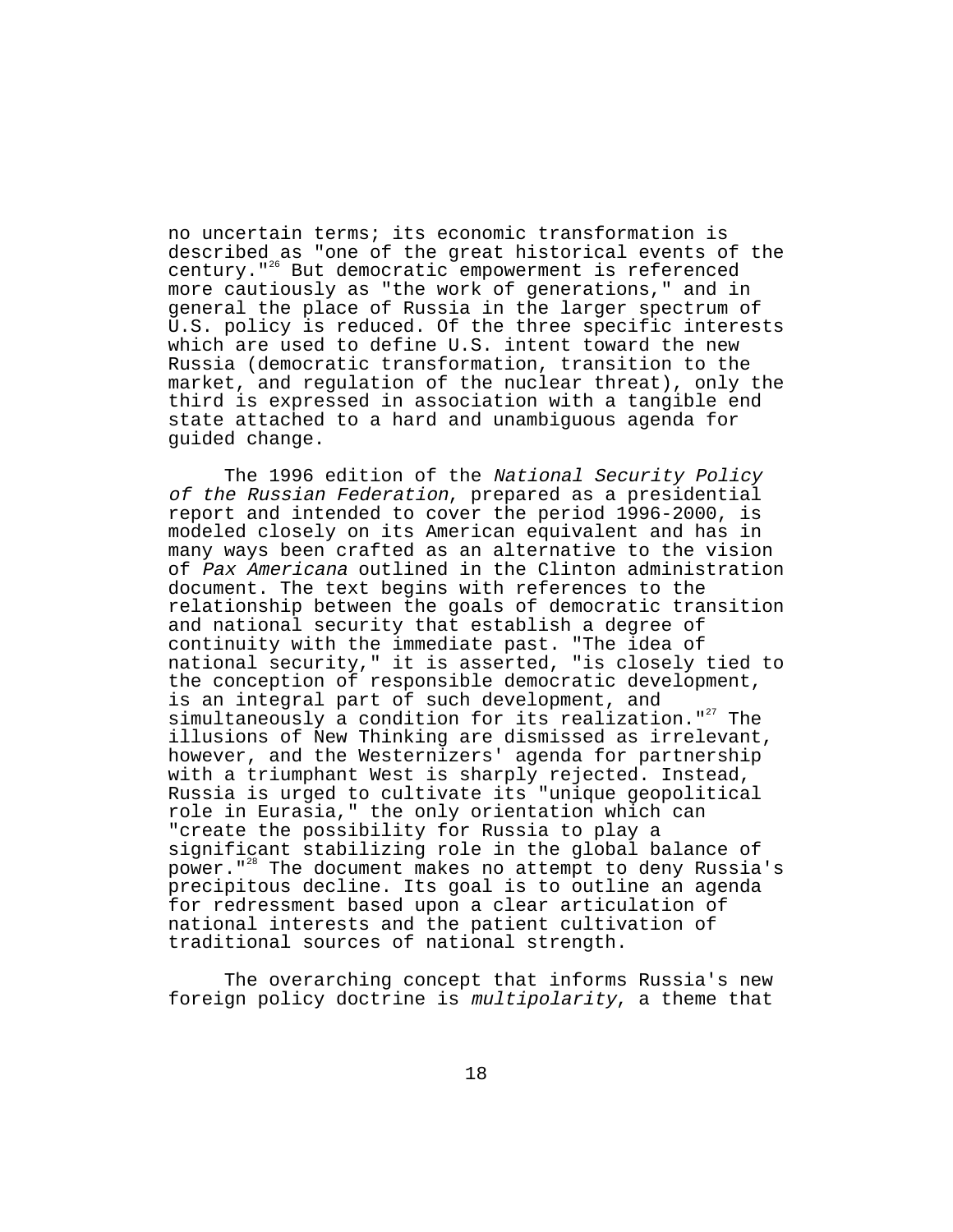has been aggressively developed in international fora by Foreign Minister Primakov. The essential meaning of the end of the Cold War, it is asserted forcefully, is movement "from a confrontational bipolar to a multipolar world."<sup>29</sup> The active vector propelling this evolution is not only the Soviet breakdown; the United States, too, is perceived to have suffered from the cumulative costs of Cold War rivalry. Washington is constrained to act multilaterally to be effective, and, without the discipline imposed by a common enemy, its alliance relations and international leverage will be harder to maintain. A Europe that is no longer strategically dependent will eventually seek to pull away from its transatlantic anchor, it is argued somewhat hopefully, and both Japan and China have already emerged as independent centers of political authority in East Asia.

Current Russian foreign policy thinking suggests that although the collapse of the bipolar model has meant a qualitative transformation in the texture of world politics, it has been accompanied by an "inertia" in political thought:

The stereotypes rooted for over 40 years of the Cold War in the consciousness of several generations of government leaders have as yet not disappeared together with the dismantling of strategic rockets and the destruction of thousands of tanks.

The new realities of a multipolar world demand what is in fact presented as a slightly altered variant of new thinking: the rejection of the mentality of "winners and losers," the transcending of old lines of demarcation inherited from a confrontational past, a "democratization" of international economic relations, and a commitment to the cooperative regulation of international problems on a basis of equality.

Though there is clearly an important degree of wishful thinking here, the larger implications of the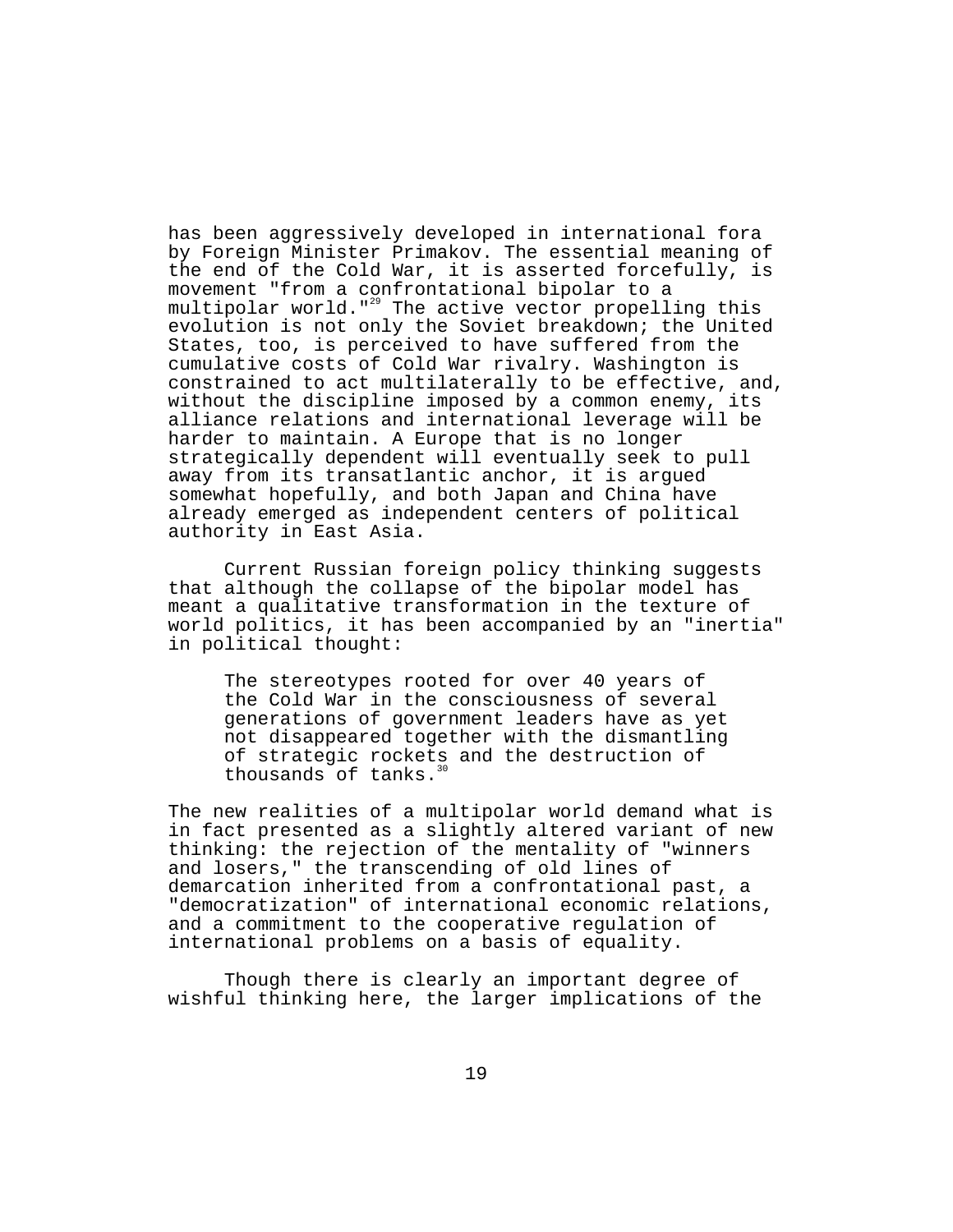concept are significant. Russian definitions of multipolarity imply a clear preference for cooperative great power management and collective security options as global security models. They demand a rejection of unipolar or hegemonic alternatives however they might be packaged or phrased. They refuse to accept integration with a Western community that is pledged to perpetuate U.S. leadership, or partnership models that relegate Russia to the status of junior partner at best. According to the multipolarity scenario, U.S. preeminence is neither a desired nor a sustainable alternative. One of the key challenges for a new Russian foreign policy must therefore be the search for leverage to block or frustrate U.S. pretensions.

In order to achieve this goal, the Russian Federation is urged first of all to cultivate its own garden. The basis of national strength is the unity of the Federation itself, and preserving national integrity is designated as the most vital of all national interests. With its 89 federal units (21 of which are defined as the homelands of their titular, non-Russian nationalities), vast extent (Russia is still, and by some margin, the largest country in the world), and considerable regional variation, Russia has the potential to be chronically plagued by the kind of centrifugal pressures that overwhelmed the USSR. Though the 1992 Federation Treaty and the 1993 Constitution attempt to define a new federal order, they are incomplete, and patterns of association continue to rest importantly upon a series of bilateral agreements and informal understandings. The Russian constitution, approved by referendum in the aftermath of the October 1993 violence, was supported by only 48 of Russia's federal units; in 24 units, a majority of voters opposed the text; and in the remaining 16 units (excluding Chechnya), participation was under the required 50 percent. It is moreover probable that even these meager results were falsified in order to ensure the 50 percent overall participation required to validate the outcome--a situation one commentator has described as "a veritable institutional time bomb."<sup>3</sup>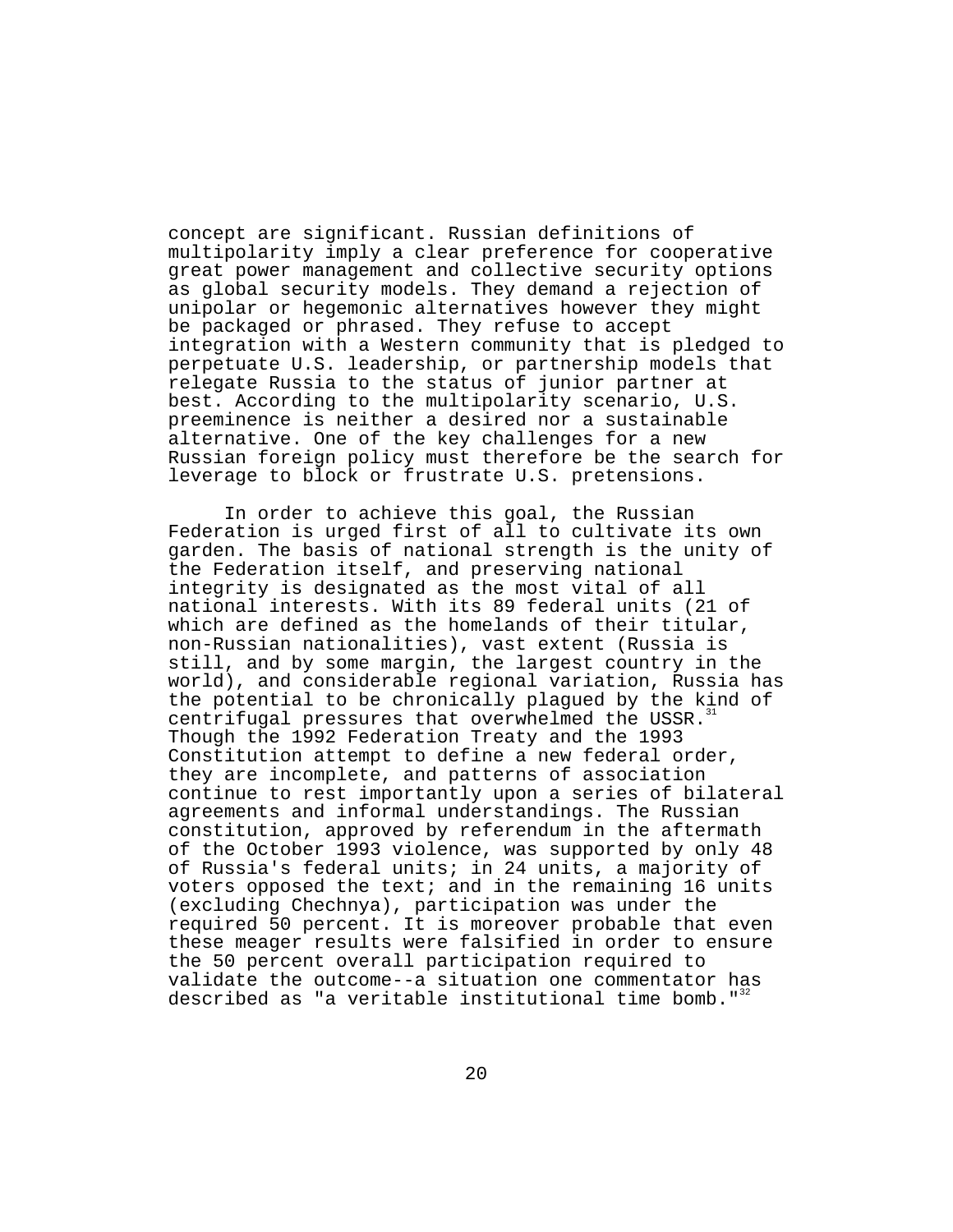The popular election of provincial governors has also had the effect of bolstering the self-confidence of local leaders and widening their space for autonomy.<sup>33</sup> The unsuccessful attempt to suppress Chechen separatism by force has highlighted the issue, and the ceasefire currently in place in the rebellious province has left the issue of independence completely unresolved.<sup>3</sup>

Russia has reason to be concerned about the stability of the federation, but also realistic prospects to achieve the minimum goal of territorial integrity. Great Russians remain dominant within the federation as a whole, with 80 percent of the total population and over 50 percent in all but 14 of the individual federal units. All of the units to some degree depend upon Moscow for infrastructure and economic support, and many confront external threats or internal instability from which only Moscow can shield them. "Complete separation from Moscow," write Susan L. Clark and David R. Graham with some reason, "is not feasible for most areas and likely only in the extreme case of a political or economic catastrophe."<sup>35</sup>

Moscow's aspiration to preserve the unity of the Russian Federation has been strongly supported in the West. The second major foreign policy goal presented by the Russian National Security Policy is, however, considerably more contentious. For the leading Western powers, the disbanding of the USSR was the major strategic benefit derived from the outcome of the Cold War, and there has been something like a consensus in support of policies designed to resist pressures for reassociation and ensure that geopolitical pluralism remains the basis of the new Eurasian political order.<sup>36</sup> Russia's current foreign policy thinking sharply refutes such aspirations and asserts the need to regather the former Soviet republics within a Commonwealth of Independent States (CIS) subject to effective Russian control. Russian national security programs make the goal of reassociation explicit, evoking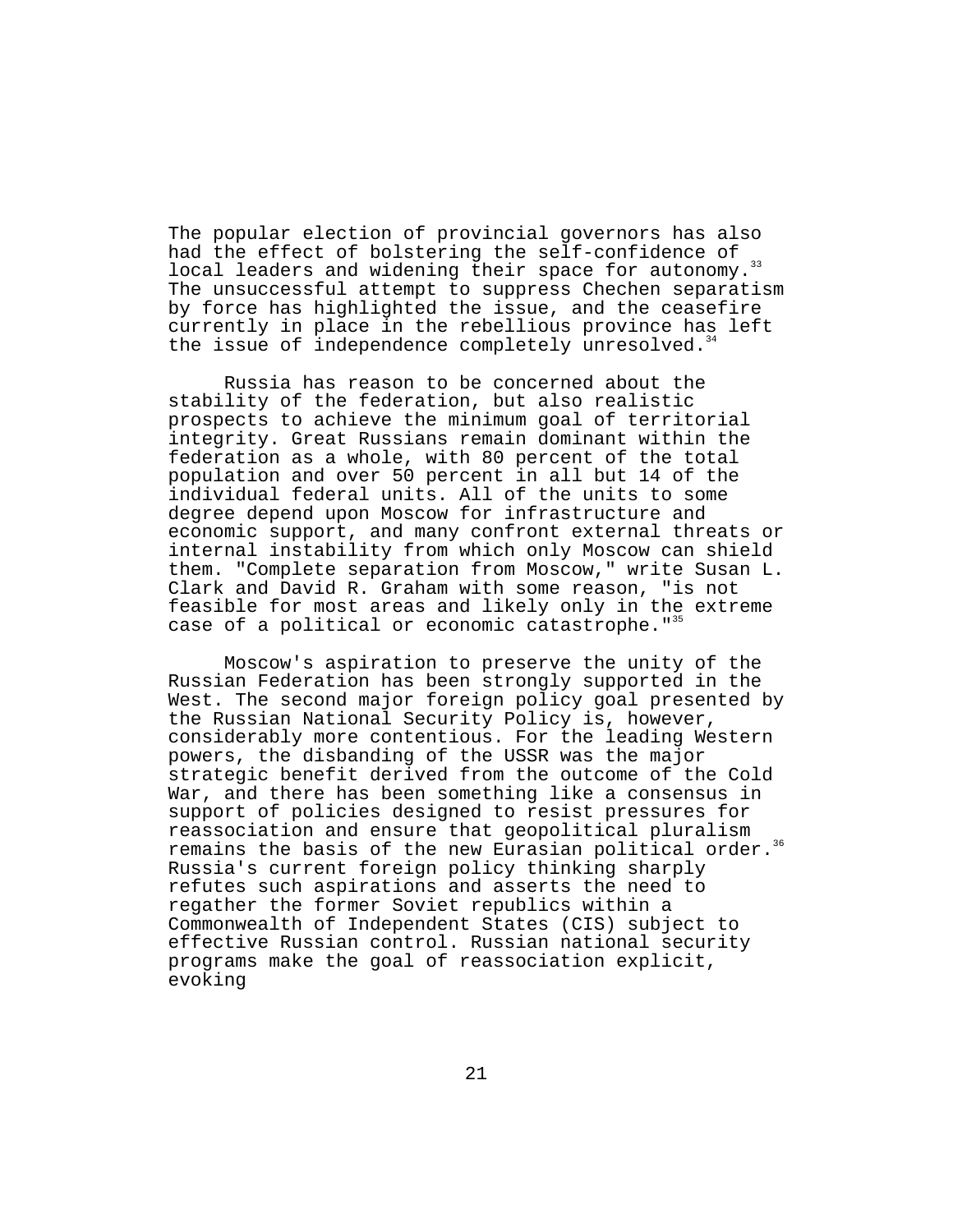the creation of a stable union of sovereign governments, integrated economically and politically, capable of aspiring to a respected place in the international community, and possibly to the status of an independent subject in the world economic and political order.

Concern for Russia's role within the former Soviet space is, in part, a product of the aggravated nationalism born of the rigors of transition, but it is also the result of careful geopolitical reflection. The rhetoric of partnership has only partly disguised vested U.S. interests in preventing Russia from reestablishing the contours of the former Soviet Union and reemerging as a legitimate peer competitor. Vladimir Baranovskii speaks for a large number of his fellow citizens in noting the "deepening suspicion that, behind the encouraging and supportive rhetoric of the West, there is a strong pragmatic desire to downgrade Russia to the position of a second-rank state (or to keep it there)."<sup>38</sup> For Aleksei Bogaturov, the real U.S. concern is with neither democratization nor modernization, but rather "the weakening of Russia's strategic and economic position in Eurasia."<sup>39</sup> On the basis of evaluations of this nature, Russia has become highly sensitive to issues such as the status of the approximately 25 million Russians living within the borders of the former USSR but outside those of the Russian Federation (about 20 percent of the Russian population of Eurasia), to the real and potential instabilities that plague border zones, to the exposure of its wide and often undefended state border, to the stakes at issue in geostrategic rivalry with competing regional powers, and to its own complex imperial heritage.

The Russian state is a product of steady imperial expansion. Paul Goble is correct to note that, as a consequence, "the Russians have never been forced to define precisely who is a Russian and what the proper limits of Russian territory should be."<sup>40</sup> This question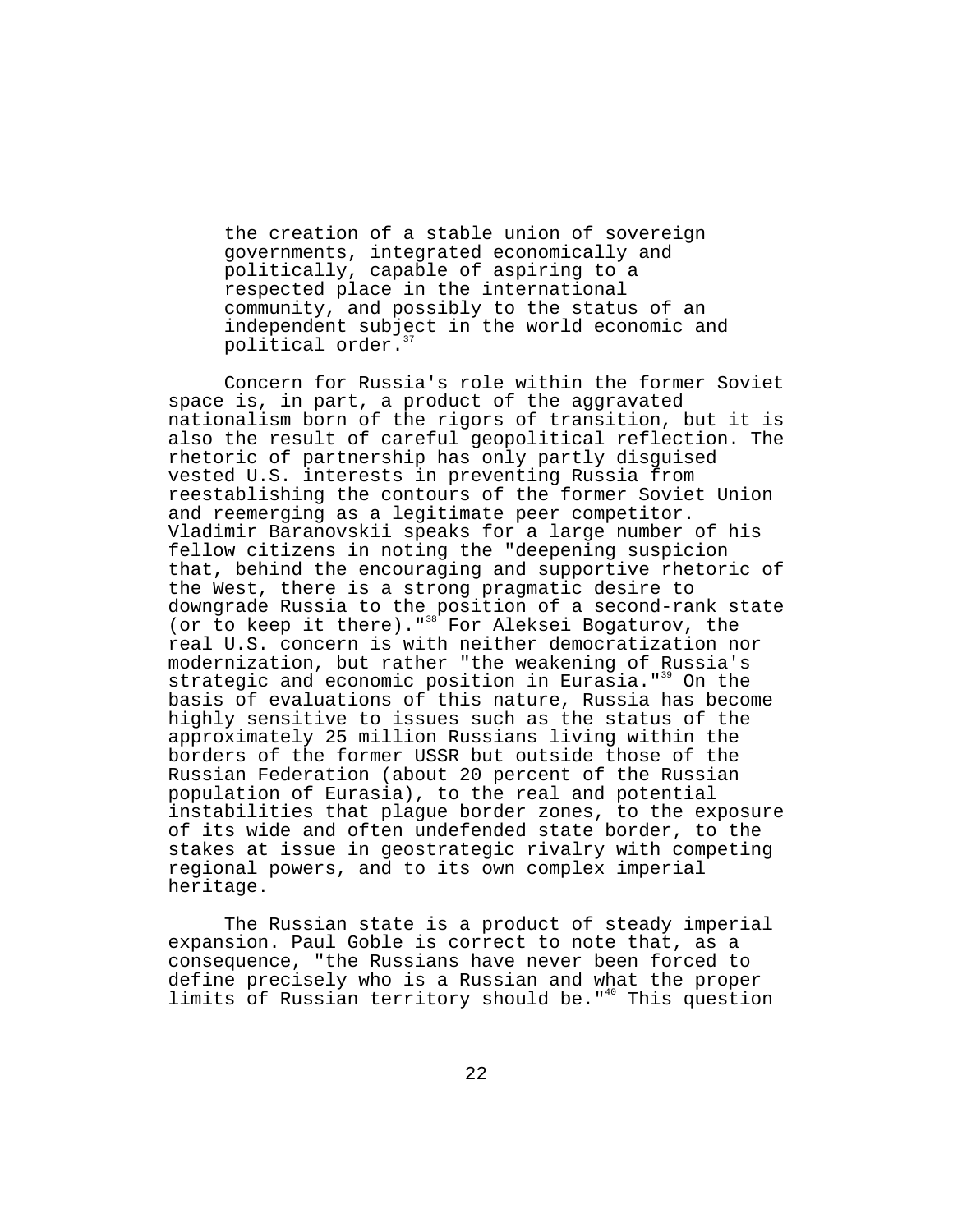has yet to be definitively resolved. On March 17, 1991, nearly 80 percent of the Soviet population voted in a referendum to perpetuate a reformed and democratized union. By way of contrast, the act of dissociation promulgated at Belovezhskaia Pushka (near Brest) in December 1991 was drawn up by the three nationalistic leaders of Russia, Ukraine, and Belarus acting outside the public eye without consultation and with questionable legality. Today the call for reassociation is not only voiced by extremist demagogues like Vladimir Zhirinovskii--it is a widely shared aspiration, albeit usually expressed with the condition that the process should be peaceful and voluntary. Offended Russian nationalism is the driving force of such aspirations, and it has become a force to be reckoned with. "The Zhirinovskii phenomenon," writes one recent account, "is interesting not only in its own right, but also as an example of the tremendous potential energy of the 'Russian factor,' its huge mobilizing potential."<sup>42</sup>

Substantial arguments can be adduced in support of the creation of something like a classic Russian sphere of influence in its so-called "Near Abroad." Many of the newly independent states are weak and in need of external sponsorship. Regional conflict along the Russian periphery has been chronic, and it is clear that the international community will not rush in to put out fires. Russia has assumed a heavy peacekeeping responsibility in the post-Soviet area almost by default, and it cannot be expected to stand aside while armed conflicts along its borders threaten to spin out of control. Economic interdependence and cultural interpenetration after generations of common existence within a single state are also strong.

Not all Russian incursions in the near abroad have been benign, and doctrinal formulations concerning "peacemaking" often seem to have more in common with classic interventionism than peacekeeping as it is defined in the West. $43$  By any definition there is a strong imperial element in Russian policy towards its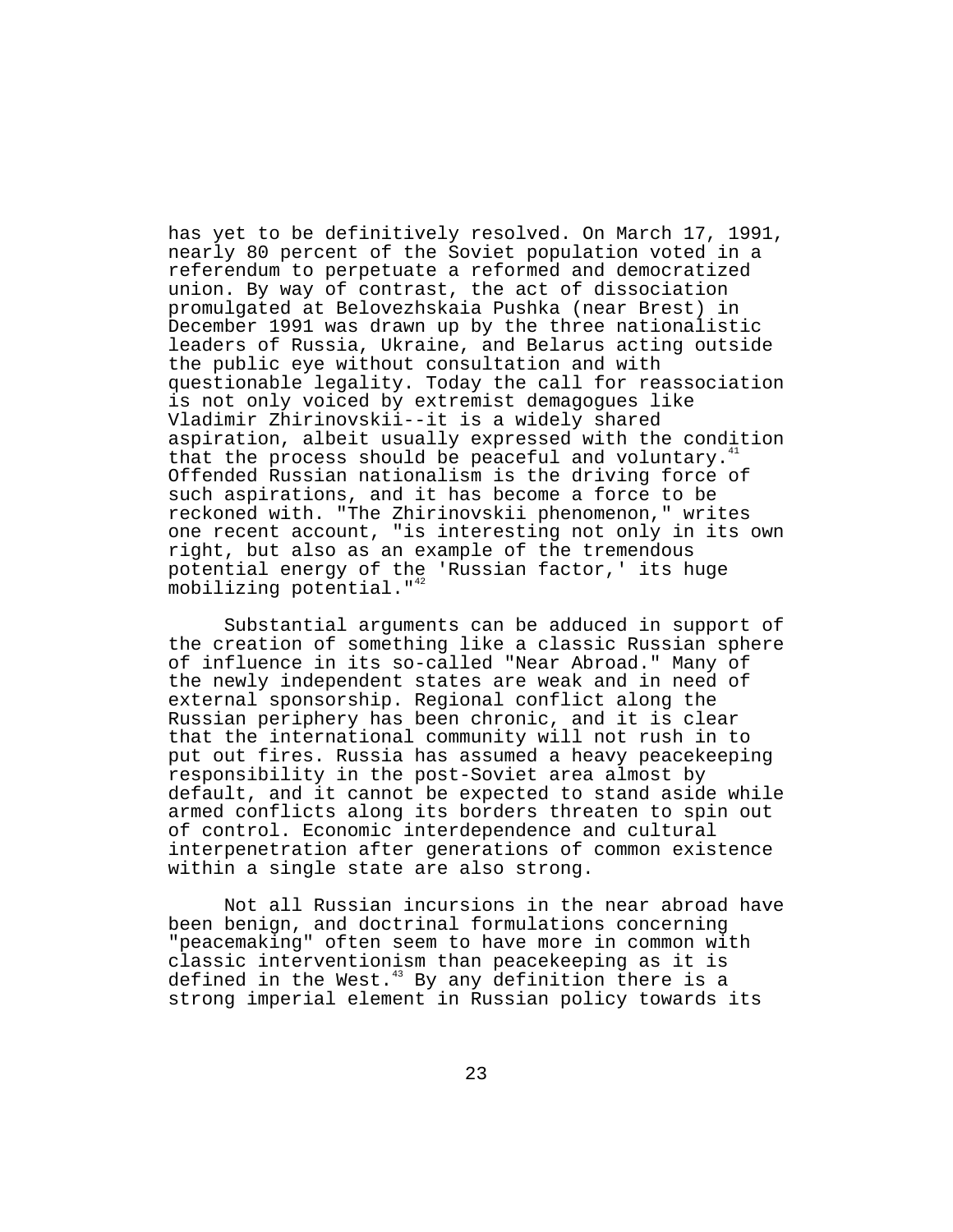immediate neighbors, but there are also limits to the extent of influence that Moscow can realistically hope to achieve. Russia is too weak to use military force as a decisive instrument of reintegration and too poor to offer compelling economic concessions. A sharp decline in inter-republican trade has been characteristic of Eurasia's post-communist experience; during 1993-1994 Russia's trade with former Soviet republics dropped by over 50 percent, and its trade turnover with the European Union is now considerably higher than with members of the CIS. $44$  In attempting to influence its neighbors, Russia also confronts countervailing pressure. Elites in power in the newly independent states, in most cases authoritarian leaders intolerant of real political opposition, are committed to consolidating their power under the banner of sovereignty and national interest. China, Iran, and Turkey offer alternative poles of attraction for the emerging states of Central Asia, and the oil and natural gas reserves of the Caspian Sea have made it a magnet for international investment. The consolidation of Ukrainian independence has become a major U.S. strategic goal, and it has been fully reciprocated by the government of Leonid Kuchma. These examples may corroborate the Russian nationalist argument that geopolitical pluralism is, in fact, nothing more than a euphemism for a weak and dependent Russia. Countervailing pressures are in the event quite real, and Russia can hope to overcome them only with difficulty and in the long term.

The former Soviet space also contains one of the famous civilizational faultlines immortalized by Samuel Huntington's clash of civilizations thesis.<sup>45</sup> Huntington lists an "Orthodox-Byzantine" culture among his eight or nine major civilizational groupings, and the line of demarcation between this area and the great arc of Islamic civilization cuts through the heart of Eurasia. There is a large Muslim presence inside the Russian Federation (nearly 20 million citizens), within major cities, and along a belt of approximately contiguous territories stretching from the Crimea and northern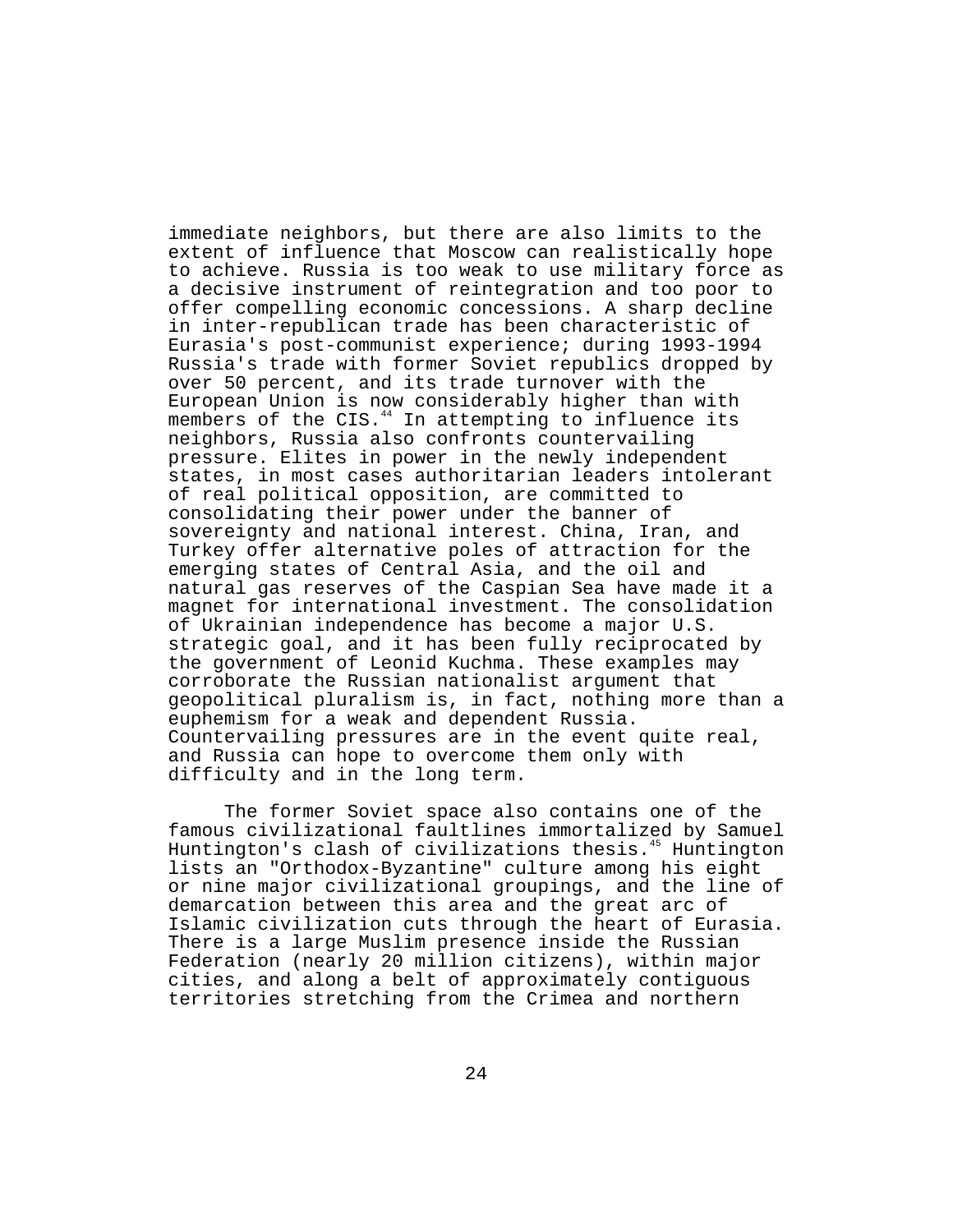Caucasus along the Volga and into the Russian heartland. Russia has made containing Islamic radicalism a high foreign policy priority and argued that its efforts to contain the Islamic factor make an important but unacknowledged contribution to the security of the West as a whole. $46$  But its efforts to reintegrate the post-Soviet space also risk being thwarted by the cultural divide between zones of Orthodox Christian and Islamic civilization.

Huntington's article was published in translation in the Russian journal Polis and accompanied by an extended discussion in which the thesis was addressed sympathetically and interpreted as a plea to cultivate Russia's own cultural specificity.<sup> $47$ </sup> For some, this means the assertion of a "Russian Idea" as defined at the turn of the century by thinkers such as Nikolai Berdiaev and Petr Struve, a multicultural ideal relevant to "all those who participate in Russian culture."48 In practice, however, the "Russian Idea" has always been associated with an imperial idea, and that is one of the most prominent ways in which it continues to be manifested today. $49$ 

The term empire is rarely defined and chronically misused. If we make use of Michael Doyle's definition ("empires are relationships of political control imposed by some political societies over the effective sovereignty of other political societies"), we may speak without fear of contradiction of a Russian imperial tradition in Eurasia, and of a contemporary dynamic of neo-imperialism as well (the attempt to reestablish "relations of political control").<sup>50</sup> Such efforts need not take the extreme form of the reassertion of some variant of the Russian or Soviet empire as a centralized, unitary state. They are more likely to unfold as a long series of manipulations, negotiations, compromises, and linkages that will inevitably increase Russia's leverage in its relations with its formally sovereign but chronically dependent neighbors. More dramatic scenarios are also imaginable- -one recent account notes that the most relevant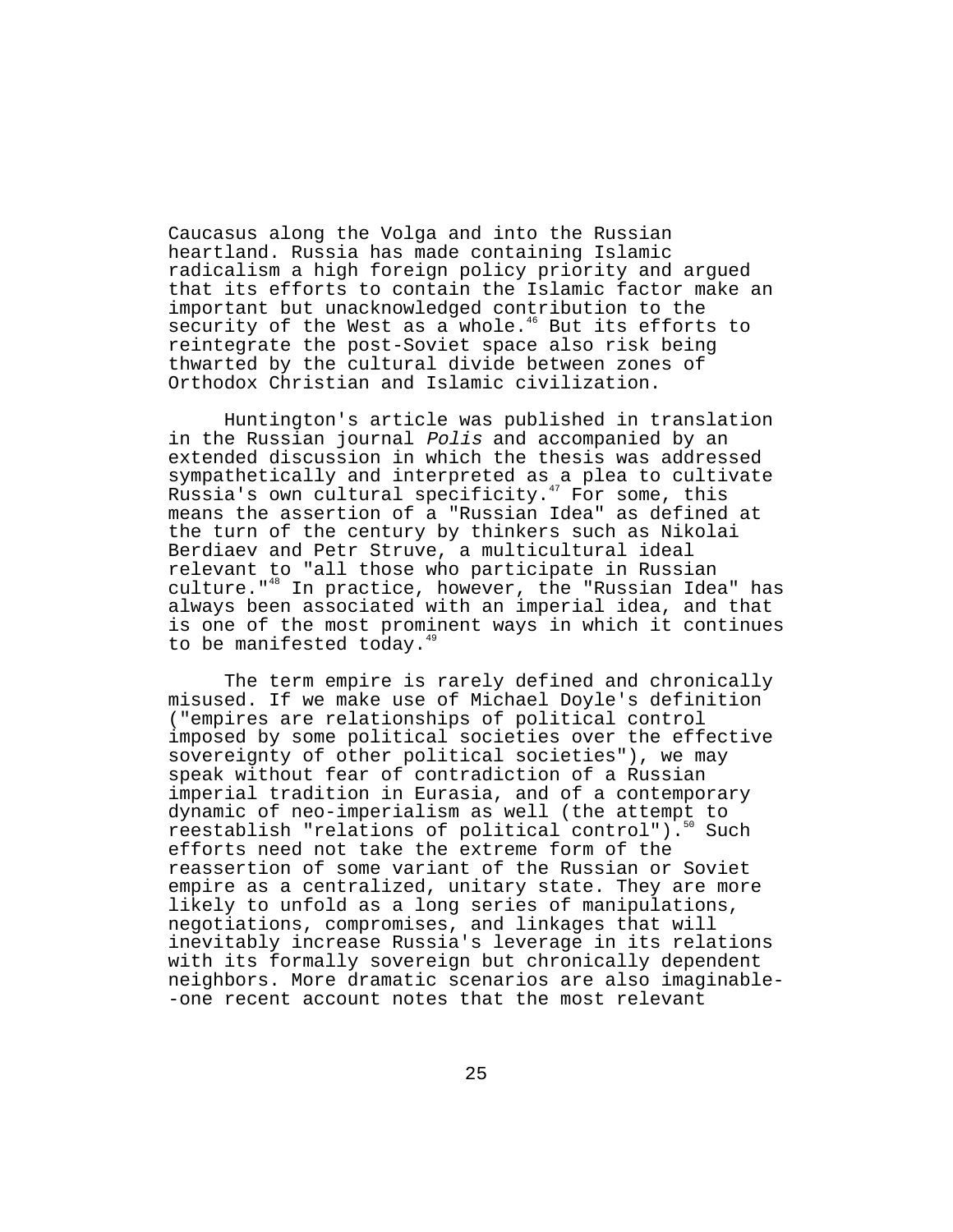historical model for post-Soviet Russia is not that often cited of the gradual dismantling of the British Empire, but rather the early American national experience culminating with the U.S. Civil War, "the clearest available example of the 'gathering' and preservation of a federation by all means necessary, including military means."<sup>51</sup> There is relatively little that the United States can do to redirect such a process if Russia is determined to pursue it. An agenda for imperial reassertion can only be pursued as a longterm aspiration, however, and even if fulfilled to the letter would not serve to recreate the context of Cold War bipolarity.

The third of Russia's new foreign policy priorities is focused upon regional engagement, and asserts the need to cultivate allies in the search for leverage against U.S. hegemonism.<sup>52</sup> In practice, this means the resumption of regional policies resembling those of the Soviet era, dominated by the attempt to cultivate special relationships with influential local powers in order to balance America's global reach, assert Russia's identity as a great world power, and extend influence in areas where specific national interests are deemed to be at stake. Russia's geostrategic location gives it considerable weight in this regard. As an integral part of Europe historically, culturally, and geographically, Russia is too important an actor for the major European powers to ignore, no matter how attached they might be to the ideal of transatlantic partnership. At the same time, it is capable of cultivating special relationships with aspiring regional powers in Asia such as Iran, India, or China. Foreign Minister Primakov is committed to exploiting these possibilities to the extent possible, and to pursue an active global diplomacy as a means for expanding Russia's options and reinforcing multipolarity.<sup>5</sup>

Russia's new security doctrine asserts the need to discard the constraints of the partnership agenda and distance policy from American tutelage. It does not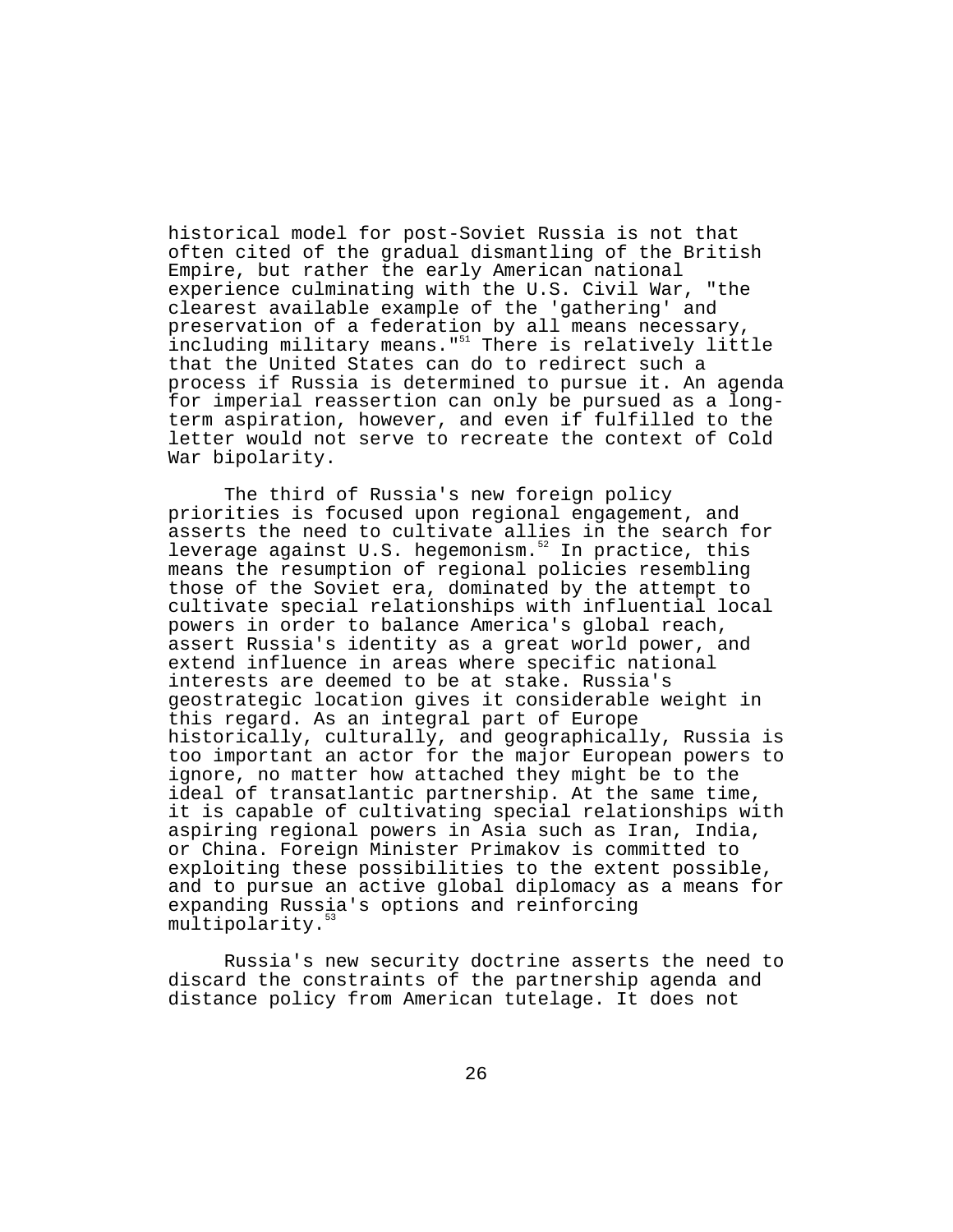identify an open clash of major interests between the United States and Russia nor seek to regenerate a competitive model of foreign policy interaction in the image of the Soviet concepts of peaceful coexistence or a shifting correlation of forces. All of contemporary Russian foreign policy discourse is haunted by the realization that "an analysis of the resource base of Russian foreign policy indicates clearly that the economic possibilities for its realization are extremely limited."<sup>54</sup> Russia cannot afford an open clash with the leading world power, and it is not in its interest to provoke one. What it can do, at least according to current orthodoxy, is to define its interests independently, be aware of the ways in which they clash with Western interests, and craft a realistic strategy for pursuing them within the confines of the state's severely limited means. The new Russian foreign policy thus demands distancing from the West, but simultaneously seeks to avoid complete alienation. Strategic partnership assumed a coincidence of interests that the asymmetries built into the U.S.- Russian relationship made highly unrealistic, but the alternative cannot be a return to the systemic rivalry of the Cold War period--the systemic foundation for such a rivalry is no longer in place.

# **Russian-American Relations Recast**.

Foreign policy is usually an extension of domestic policy, and at present Russia is weak, ineffectively led, and in the midst of an open-ended crisis. It nonetheless retains all the objective attributes of a great world power. The Russian Federation inherited about 80 percent of the territory of the former USSR and remains the world's second ranking nuclear power and largest repository of strategic resources. Russia also assumed the Soviet Union's status as a permanent member of the U.N. Security Council, including the veto right. Its imposing geostrategic location and remaining military capacity give it considerable leverage as a regional power in both Europe and Asia, and it is a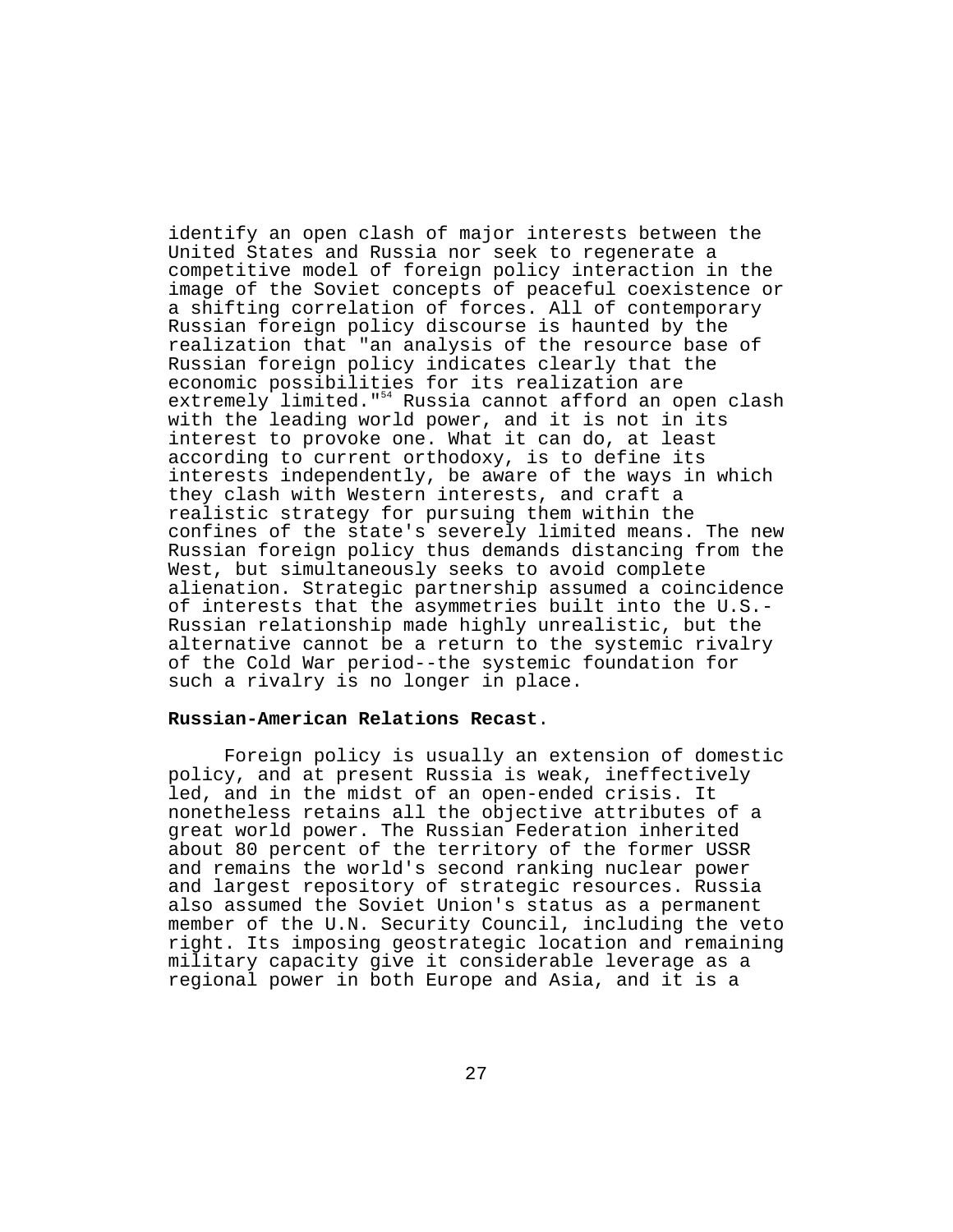major world civilizational center with a great power tradition and legacy of achievement.

These assets cannot be brought to bear so long as the Russian state remains paralyzed by a crisis of transition. The depths of that crisis have yet to be plumbed, and worst-case outcomes are still within the realm of the possible. Pessimists note that Russian elites are psychologically incapable of accepting partnership with the West on the basis of subordination but lack the means and the will to pursue unilateral alternatives. The resultant paralysis is perceived to be leading toward irreversible decline and marginalization. Russia, according to this scenario, is condemned to assume the status of an India or Brazil, large but insignificant in the global calculus of power, a subject rather than object of world history.<sup>55</sup>

Such conclusions are in part a product of the sheer despair occasioned by Russia's rapid and precipitous secular decline. There are many reasons why they remain unlikely--despite the depths to which it has fallen, Russia retains the capacity to stabilize its institutions and begin what will be a long and painful process of reconstruction. Equally unlikely, however, is the reemergence of a Russia capable of playing the role of the former USSR as a dominant world power. The Russian Federation has inherited a subordinate status from the wreckage of the USSR, and it is its inevitably reduced stature that will be the key element in determining relations with the United States.<sup>56</sup>

The consequences of Russia's weakness were clearly demonstrated in the case of Bosnia, where

Russia wanted and attempted to take on part of the initiative for a peaceful regulation of the crisis, but in the final analysis was forced to step back, having been completely preempted by the initiative of the United States.<sup>5</sup>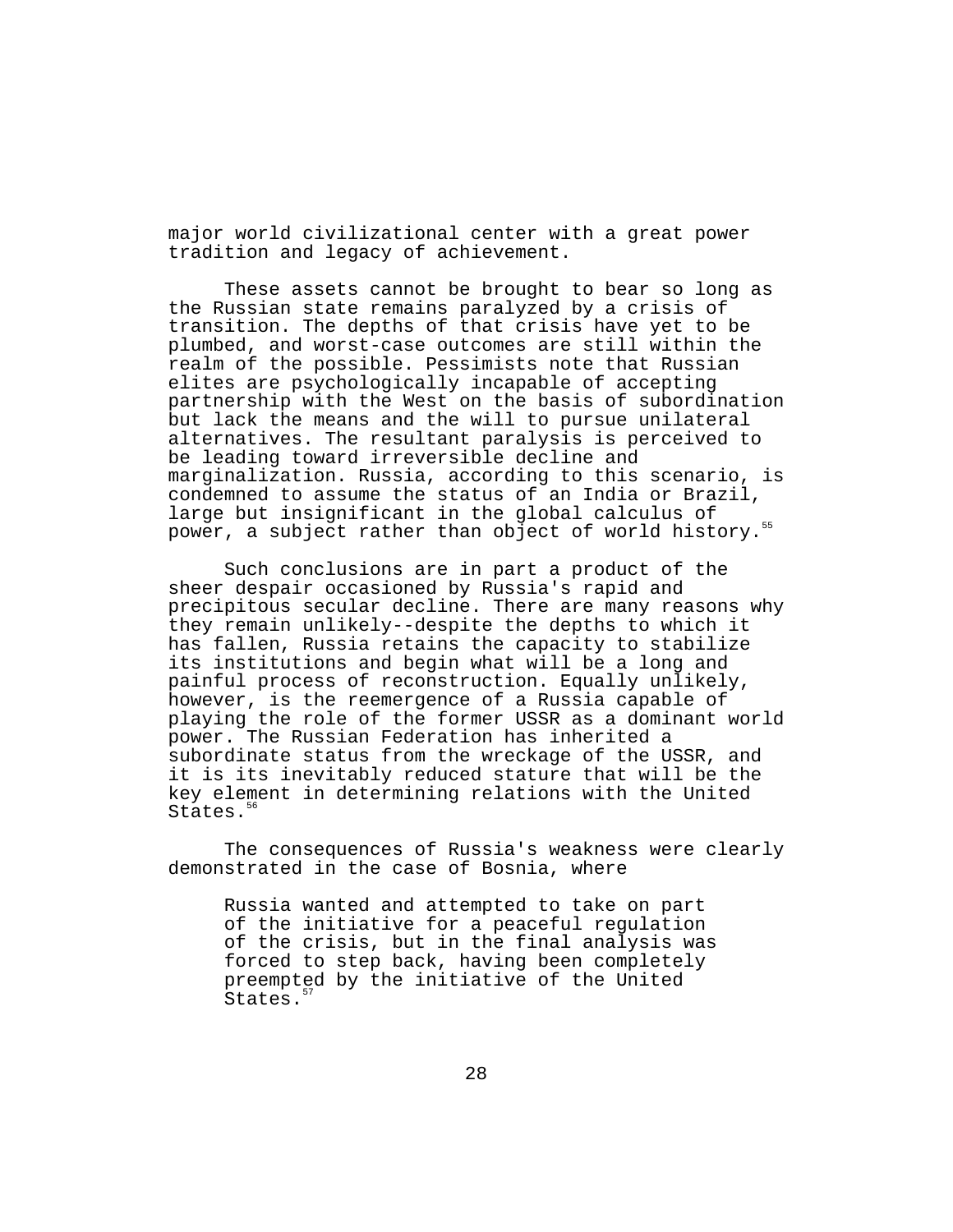The best example of Russia's subordinate status at present, and the one with the most significant longterm implications, is the strange case of NATO enlargement. Association with NATO is clearly advantageous from the perspective of the new democracies of central and eastern Europe, who have just escaped from Soviet domination and who share a legitimate aspiration to integrate with the West. Enlargement is arguably advantageous for the leading western European powers, and first of all for Germany, which will as a consequence gain a security buffer to the east. Selective enlargement may also be represented as beneficial to American interests to the extent that it helps NATO adapt to the realities of a post-Cold War security environment and reinforces the Alliance's relevance. It is, however, difficult to imagine how enlargement could be made palatable to any leadership<sub>se</sub> representing the interests of the Russian Federation. NATO is a potent military alliance originally crafted as an instrument to contain Soviet power. Its expansion into the security cordon that Stalin created after the Second World War symbolically reinforces a perception of historic defeat, and in traditional geostrategic terms will reduce Russian leverage in Europe as a whole.<sup>59</sup> Russia will accept NATO enlargement and make the best of it, but only because it must--it does not possess the means to block the initiative or to oppose it effectively. The great danger is not Russia's immediate reactions, which are bound to be futile. It is the potential for enlargement to reinforce a sense of isolation and encourage a strategic perspective dominated by revisionism, the "risk of creating a consensus within Russia that not only this particular measure, but also the entire post-Cold War settlement is arbitrary, unfair, and anti-Russian."<sup>60</sup>

As a subordinate power, Russia cannot afford to pursue unilateral policies in defiance of vital American interests. It also cannot expect the United States to react to Russian cautions and concerns with the same alacrity that was demonstrated in a context of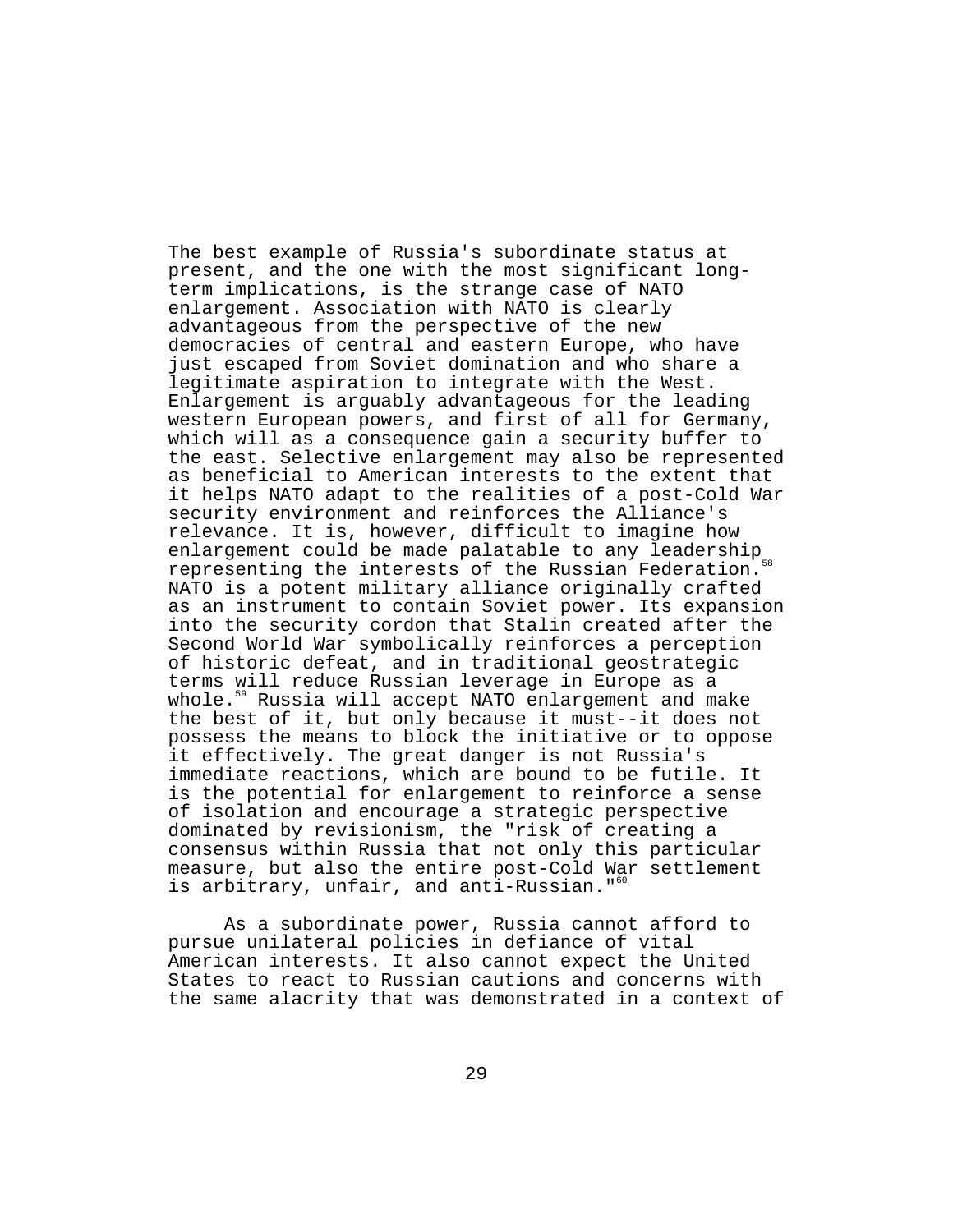bipolarity. The asymmetrical character of the new Russian-American relationship assures that Russia will no longer carry the same weight in U.S. policy, as either partner or antagonist, that it did during the Cold War. At present, the Russian GDP is only 13 percent that of the United States, and commercial relations between the two states are insignificant. Bilateral relations are not grounded upon a solid socio-economic foundation, Russia is preoccupied with its domestic dilemmas, and the small Russian diaspora inside the United States is negligible politically. In the presidential elections conducted in both Russia and America during 1996, the issue of bilateral relations had remarkably little resonance with the electorate, and, in the Russian case, electoral debate made clear how little leeway is available to pursue alternatives. Despite a considerable amount of verbal jousting, the two major electoral blocs shared, and continue to share, a large consensus over major policy options, including support for a mixed economy with an important regulatory role for the state, multiparty democracy, reinforced federative association, encouragement for a process of reintegration among the former Soviet republics, and, not least, stable relations with the United States. $^{61}$  In the United States, where there has been a willful refusal to think strategically about alternatives to the Yeltsin regime, the Russian president's reelection removed any political motivation to develop critical alternatives to the Russian policy of the Clinton team. Lacking such an alternative, U.S. Russian policy is likely to remain fixated on a handful of key issues and essentially reactive to developments within Russia itself.

Russia's current security policy attempts to distinguish between coinciding interests where cooperation is possible and mutually beneficial, and antagonistic interests where unbridgeable differences exist and where contained rivalry is the only realistic alternative to confrontation. Russia and America do share important coinciding interests, and have much to gain by pursuing them cooperatively. The first in order of priority is a continued commitment to a positive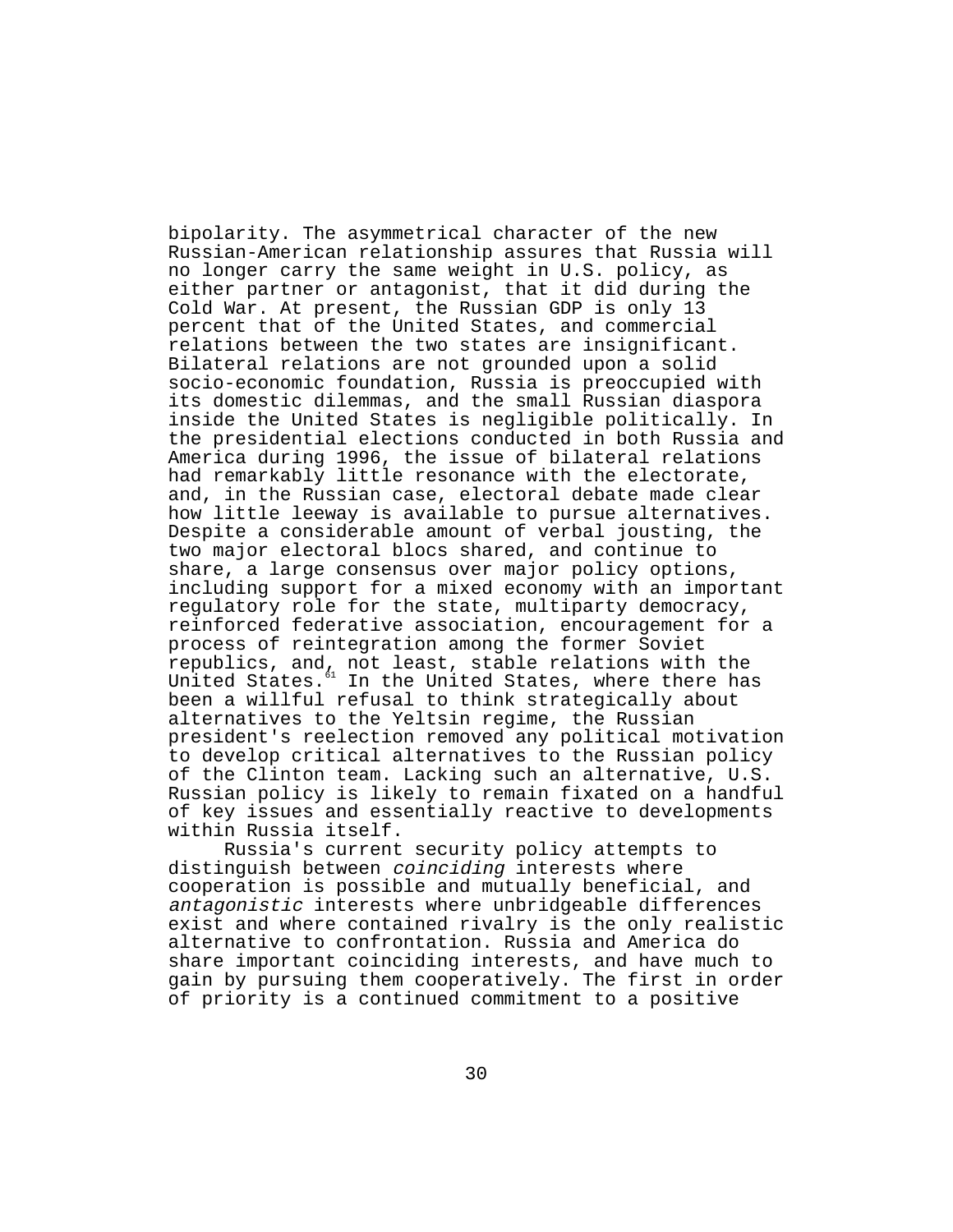arms control dialogue aimed at systematic reductions in the size of their respective arsenals and a reinforced nonproliferation regime. Both parties' interests would also be well-served by cooperation on behalf of enhanced regional security in Eurasia and by the inclusion of the Russian Federation in some kind of overarching pan-European security structure. If the Russian economy begins gradually to revive, expanded economic interaction will also become a common and mutually beneficial goal. A Russia that is firmly bound to the West by shared values and aspirations could be an important force for stability in Eurasia, and Russian sources argue strongly that, in its own best interests, the West should support Moscow's attempts to reduce the role of organized crime in the region, block narcotics trafficking out of Afghanistan and Central Asia, and contain the rise of an aggressive politicized Islam. The institutionalization of a Russian-American policy discourse in the form of the Gore-Chernomyrdin commission rests upon an acknowledgement of these coinciding interests and a commitment to pursue them jointly.

Unfortunately, it is possible to draw up a list of antagonistic interests that is no less imposing. By any objective measure, Russia stands to gain from the vigorous pursuit of an arms control agenda, but, in this critical issue area, objective measures are not always applied. General resentment of American tutelage and the perception that the nuclear arsenal provides Russia with its last remaining leverage as a great power has made Moscow a much less cooperative partner. With or without a Russia-NATO charter defining the parameters of a cooperative European security order, NATO enlargement will be viewed negatively and understood as "an attempt to push Russia out of Europe, to deprive Moscow of its legal right to participate in the formulation and realization of the all-European process."62 Confronted by the fait accompli of enlargement, Moscow can be counted upon to work diligently and consistently to neutralize its long-term consequences (in the same way that imperial Russia once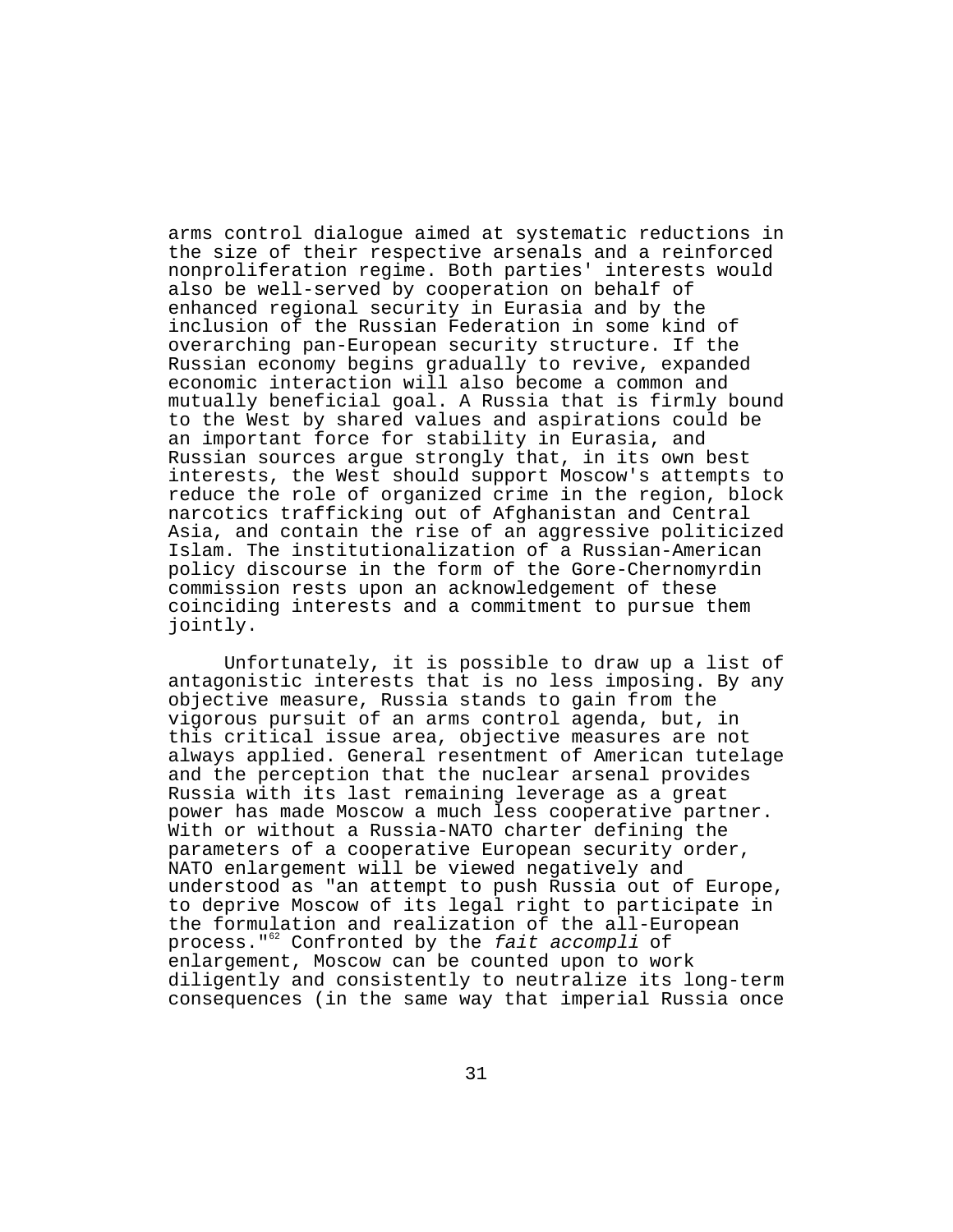resisted the demilitarization of the Black Sea in the decades following the Crimean War). Perhaps most fundamentally (because it directly touches upon Moscow's perception of its vital interests), Russia and America have adopted diametrically opposed positions concerning Russia's role and the texture of political order within the post-Soviet space. These issues are sufficiently weighty to ensure that, despite Russia's relative weakness and the United States' relative indifference, an antagonistic element will remain a part of the Russian-American relationship for the foreseeable future.

#### \*\*\*\*\*\*\*

In the U.S. debate over relations with Russia, three alternative paradigms can be distinguished. The first is the strategic partnership agenda, which assumes that Russia has irreversibly chosen the path of association with the West, argues that transition is proceeding more or less as required, and projects the absence of vital issues dividing the new global associates. This scenario defines a highly desirable end state (the democratic peace) for which, however, the objective prerequisites are not in place. It has been tried and effectively found wanting. On the opposite extreme, one may identify an agenda for neocontainment, according to which Russia in any guise represents a potential threat to Western interests, and particularly the frustrated Russia that is emerging from a process of transition that must be presumed to have failed. The only realistic way to deal with an unrepentant Russian imperialism is to contain it by building sound regional alliances and ensuring that, when Russia exerts pressure, the means for calling up counterpressure are at hand.<sup>63</sup> This scenario has affected American judgements concerning Russia but has yet to be applied. It defines a highly undesirable end state (a Russia isolated, alienated, and permanently at odds with the West) and, by basing policy upon worst case assumptions, threatens to conjure up the very evils it seeks to avoid.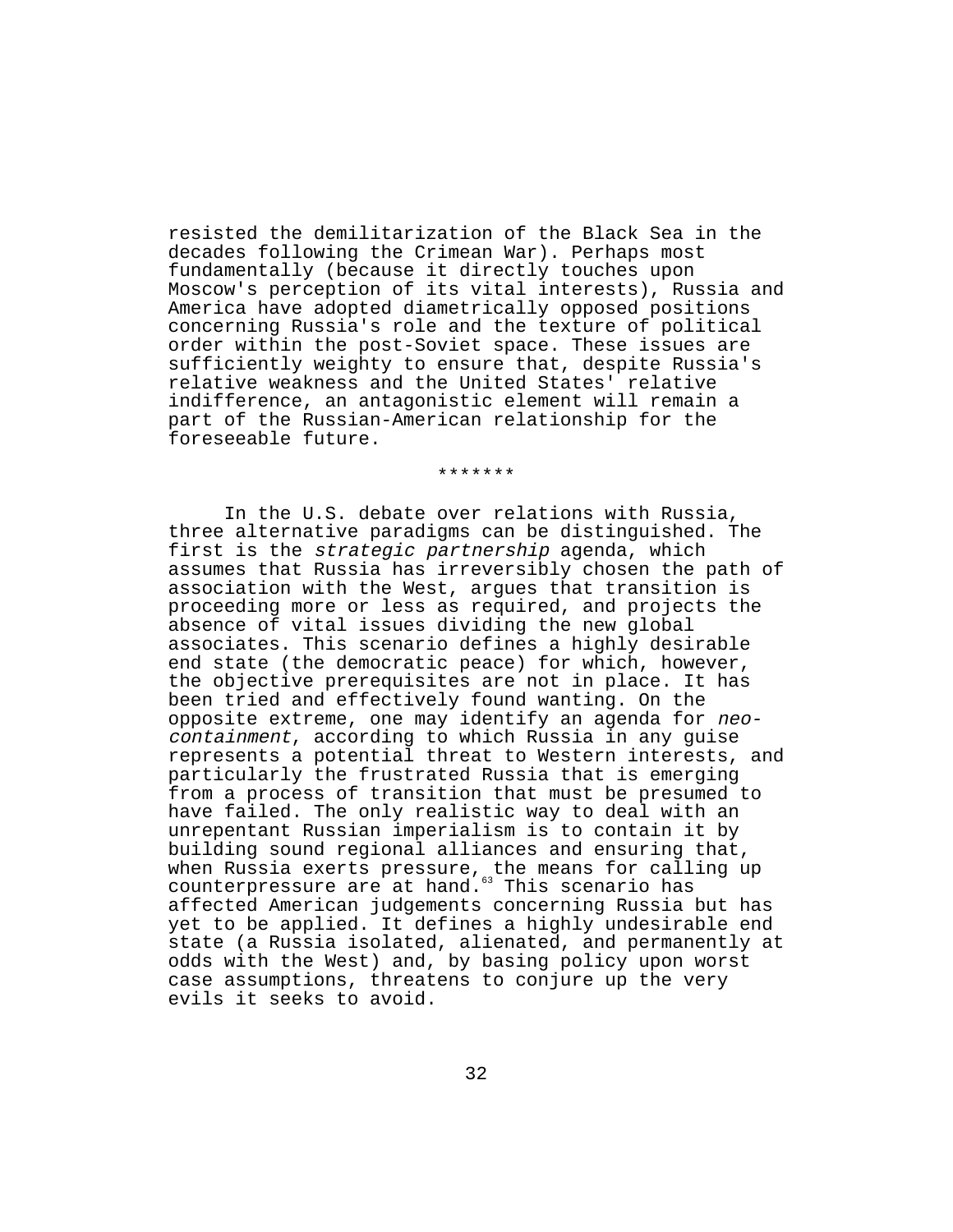The middle ground alternative, which broadly defines U.S. Russian policy as it has been shaped by the Clinton administration, may be characterized as a policy of *limited engagement*.<sup>64</sup> Russia's transition, it is realistically acknowledged, is a complex and historically unprecedented process that will move through ups and downs toward unpredictable outcomes. Russian and American interests cannot be presumed consistently to coincide; allowance must be made for inevitable differences and all the instruments of power used purposefully to encourage positive movement when possible and discourage unacceptable behavior when necessary. Under no circumstances, however (perhaps short of a dramatic reversion to policies dominated by aggression and defiance), should the goal of closer association between a new Russia and the West be altogether abandoned.

What are the limits of U.S. engagement? One is certainly the integrity of an arms control regime that insures the United States, to the extent possible, against any and all nuclear strategic threats. Another is the integrity of Western institutions, including first and foremost the North Atlantic Alliance- security cooperation with the Russian Federation should not be purchased at the price of assigning second-class citizen status to new NATO members. The point of NATO enlargement in the frame of a policy of limited engagement is not containment but rather opportunity- the evolution of Western institutions beyond the Cold War should include an open door that leads towards ever more ambitious Russian engagement.<sup>65</sup> But this will not happen if the institutions themselves are dismantled in an effort to make them appear nonantagonistic. Finally, some attention should be paid to core Western values and the Russian willingness to acknowledge and respect them. The Russian transition is sufficiently challenging to ensure that traumatic political shocks and major regression remain possible. If some variant of a "Weimar scenario" should actually come to pass, the limits of Western engagement would be modest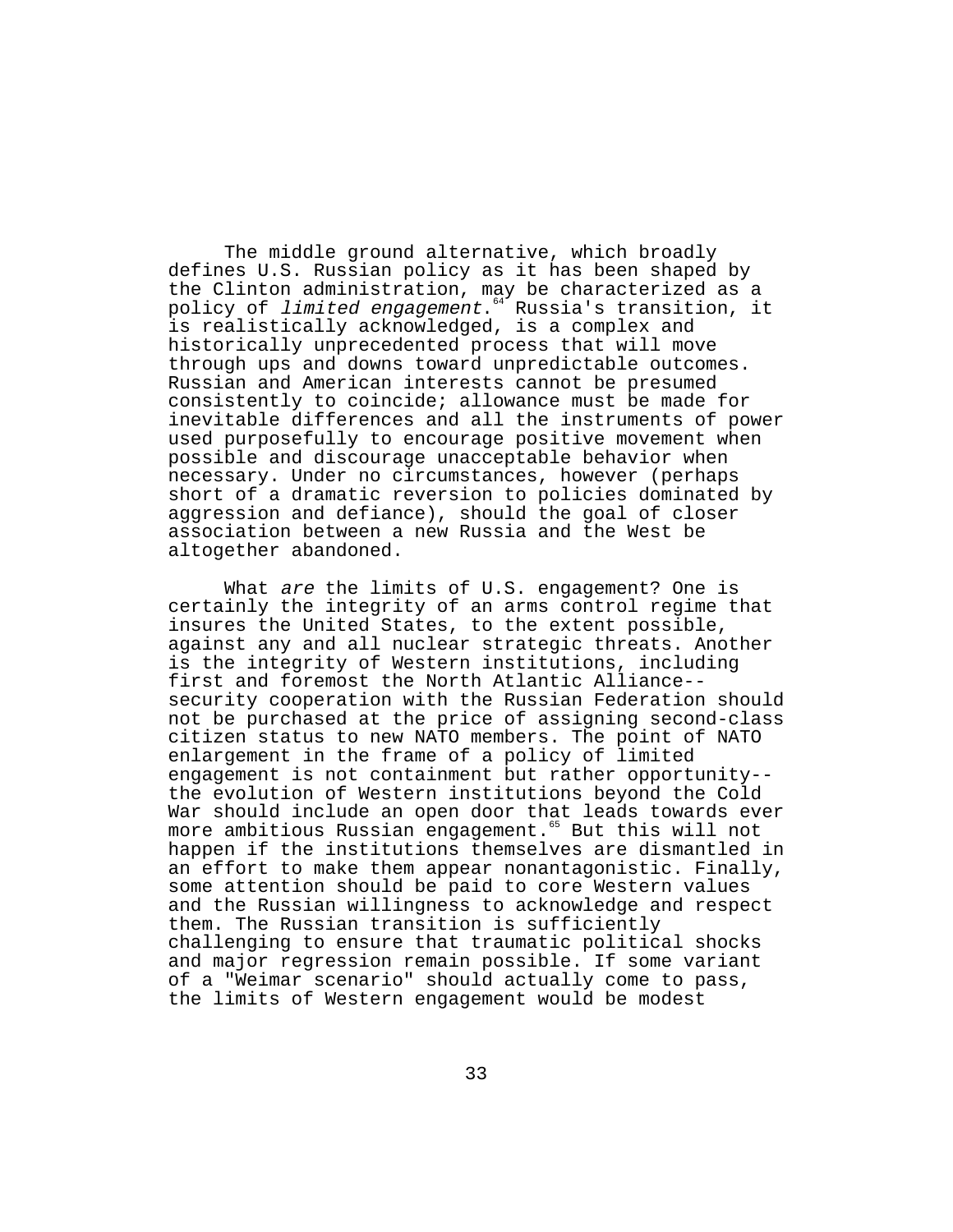## indeed.

Fortunately, worst-case scenarios are not the most likely. It is more probable that for some time to come U.S.-Russian relations will play out in the grey area between clearly coinciding and unambiguously antagonistic interests, where the force of diplomacy, rather than the diplomacy of force, will have much to do with deciding outcomes. Russia has no choice but to adapt its aspirations to the realities of its subordinate status. It will seek to cultivate multipolarity with the available means: that is, with subtle gestures and stratagems applied to the pursuit of limited goals. Distancing rhetoric, balancing alliances, consolidation of an autonomous sphere of influence--these are typical patterns of resistance by weak states confronted with the real and imagined pretenses of the powerful. The United States can live very comfortably with this kind of Russia to the extent that it, too, ceases to think within the outmoded categories of the Cold War, abandons the illusions of a special relationship whose day has passed, avoids the trap of exaggerated threat perceptions, and agrees to work with Russia on the basis the pragmatic pursuit of joint interests.

### **ENDNOTES**

1. Alexis de Toqueville, Democracy in America, 2 Vols., New York: Vintage Books, 1954.

2. Andre Fontaine, Histoire de la guerre froide, 2 Vols., Paris, 1965-1967.

3. A. A. Kokoshin, Armiia i politika, Moscow: Mezhdunarodnye otnosheniia, 1995, p. 6.

4. See Ernest R. May, ed., American Cold War Strategy: Interpreting NSC 68, New York: St. Martin's Press, 1993.

5. Roger E. Kanet and Edward A. Kolodziej, eds.,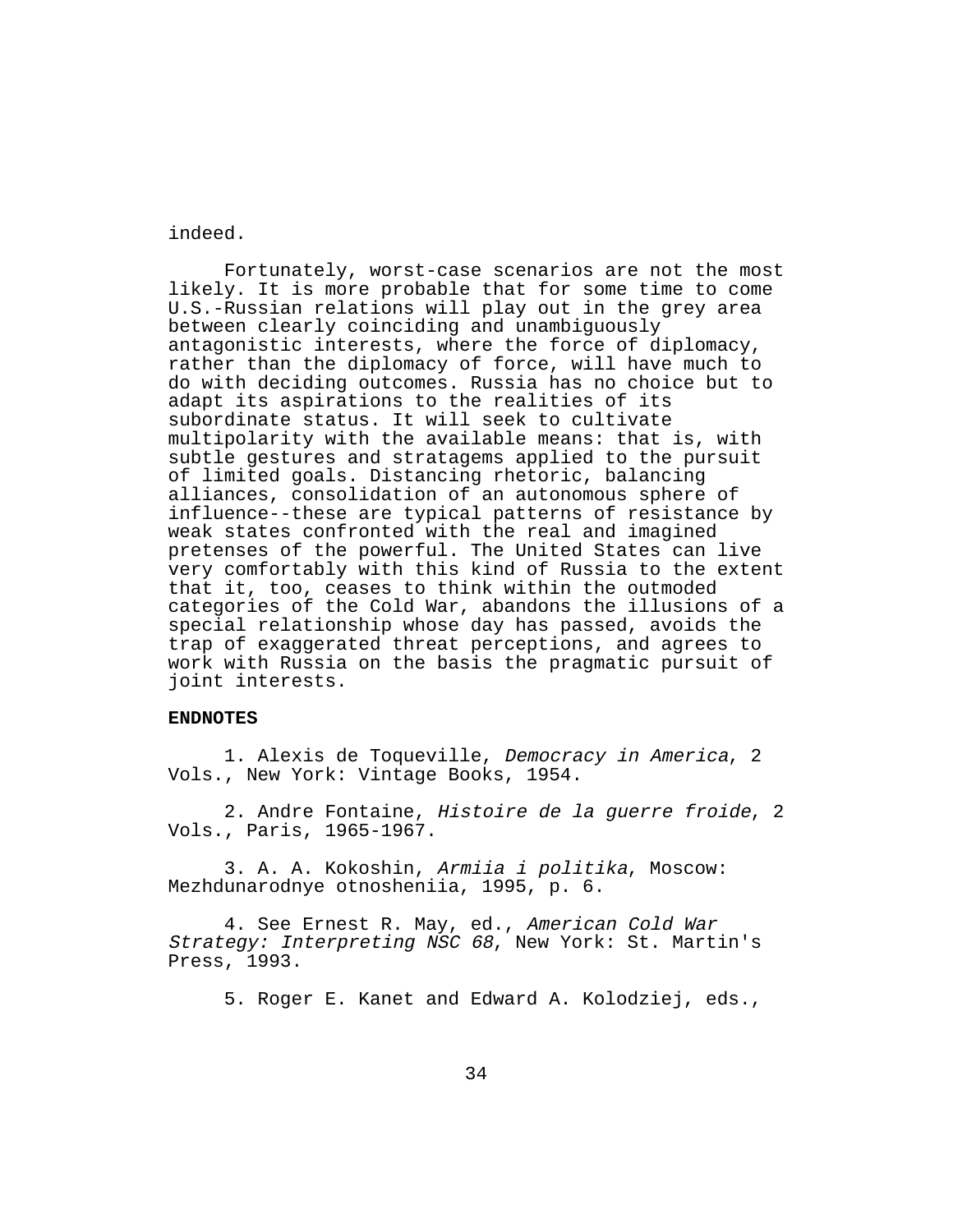The Cold War As Cooperation, Baltimore: Johns Hopkins University Press, 1991.

6. Andrei Grachev, Dal'she bez menia...Ukhod prezidenta, Moscow, 1994, p. 254.

7. See Richard Ned Lebow and Janice Stein, We All Lost the Cold War, Princeton: Princeton University Press, 1993; and Boris Martynov, "Byli li 'pobediteli' v 'kholodnoi voine'," Svobodnaia mysl', No. 12, 1996, pp. 3-10.

8. Andrei V. Kozyrev, "Russia and Human Rights," Slavic Review, Vol. 51, No. 2, Summer 1992, pp. 289- 290.

9. Rodric Braithwaite, "Russian Realities and Western Policy," Survival, Vol. 36, No. 3, Autumn 1994, pp. 11-12.

10. For an analysis of the gestation of the policy, see Michael Cox, "The Necessary Partnership?: The Clinton Presidency and Post-Soviet Russia," International Affairs, Vol. 70, No. 4, 1994, pp. 635- 658. For a more recent and nuanced articulation, see Deputy Secretary of State Strobe Talbott, "America and Russia in a Changing World," Address on the 50th Anniversary of the Harriman Institute, Washington, DC, October 29, 1996, http://www.state.gov/www/regions/nis.

11. Sergei Rogov, "Russia and the United States: A Partnership or Another Disengagement," International Affairs, No. 3, 1996, p. 3.

12. Aleksandr Ivanov, Russkaia ideia i 2000-i god, New York: Liberty Publishing House, 1988, p. 32. Ivanov's account is an early and prescient evocation of this scenario. See also Galina Starovoitova, "Modern Russia and the Ghost of Weimar Germany," in Heyward Isham, ed., Remaking Russia: Voices from Within, Armonk, NY: M. E. Sharpe, 1995, pp. 129-145.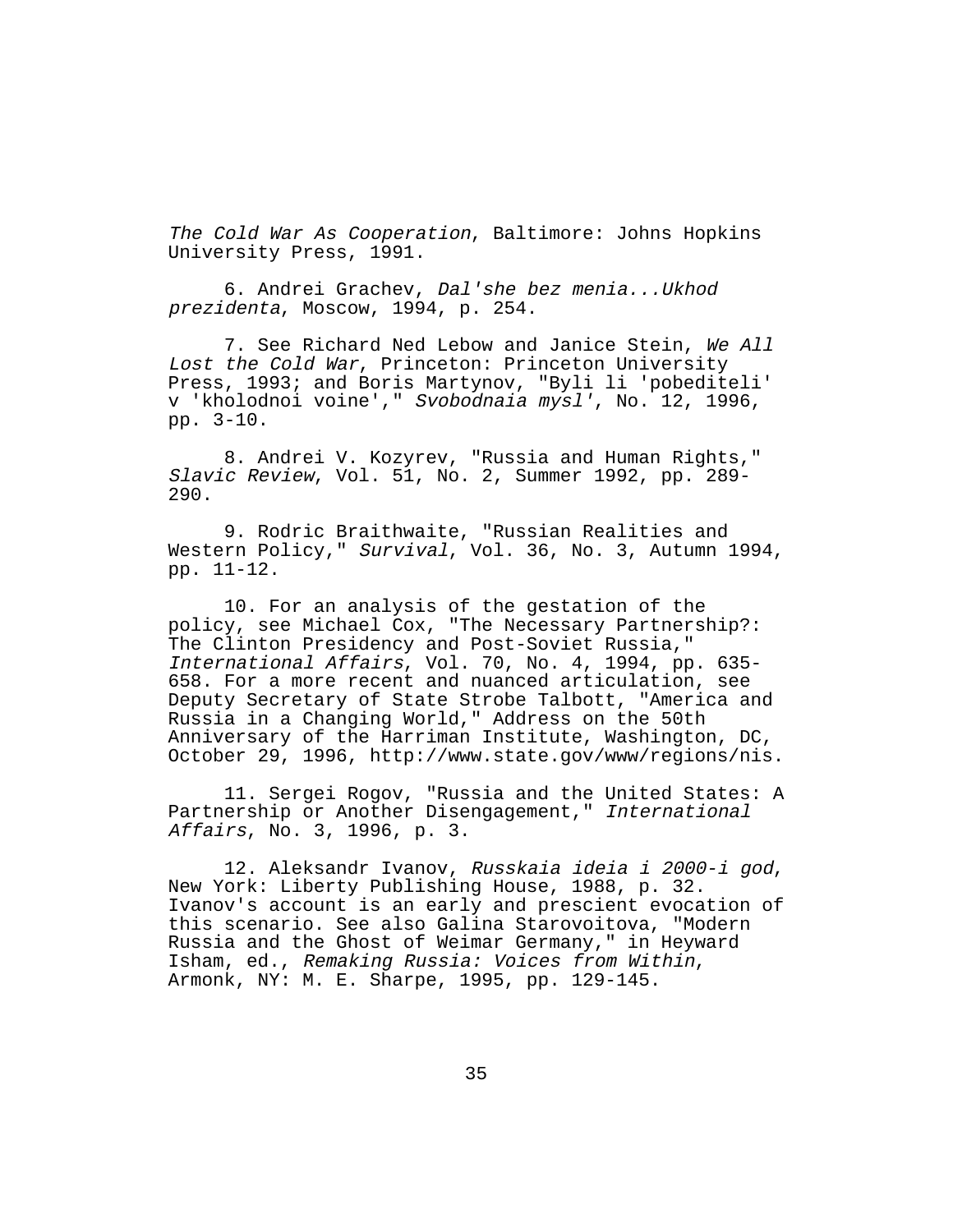13. Anatolii Utkin, "Moskva i Vashington: Pauza posle 'strategicheskogo partnerstva'," Nezavisimaia gazeta, April 25, 1996, p. 5.

14. Zbigniew Brzezinski, "The Premature Partnership," Foreign Affairs, March/April 1994, pp. 67-82.

15. Deborah Anne Palmieri, "American-Russian Economic Relations in the Post-Cold War Era," in Sharyl Cross and Marina A. Oborotova, eds., The New Chapter in United States-Russian Relations, Westport, CT: Praeger, 1994, pp. 71-85.

16. N. Kosolapov, "Rossiisko-amerikansko otnosheniia: V chem sut' krizisa?," Mirovaia ekonomika i mezhdunarodnye otnosheniia, No. 7, 1996, pp. 84.

17. Opposition to Russia's Yugoslav policy is documented in E.Iu. Gus'kov, ed., Iugoslavskii krizis i Rossiia: Dokumenty, fakty, kommentari, 1990-1993, Moscow, 1993. See also N. Arbatova, "Uroki Iugoslavii dlia Rossii i Zapada," Mirovaia ekonomika i mezhdunarodnye otnosheniia, No. 2, 1995.

18. Cited from remarks by B. C. Erasov in "Kruglyi stol; Kontseptsiia natsional'nykh interesov: Obshchii parametry i rossiiskaia spetsifika," Mirovaia ekonomika i mezhdunarodnye otnosheniia, No. 7, 1996, pp. 60.

19. V. L. Frolov, "'Global'noe liderstvo' SShA i perspektivy 'strategicheskogo partnerstva' s Rossiei," SShA: Ekonomika, politika, ideologiia, No. 5, 1996, pp. 47.

20. Igor Khripunov, "The Parity's Over," The Bulletin of the Atomic Scientists, September/October 1996, pp. 16-19.

21. See Igor' Rodionov, "Kakaia oborona nuzhna Rossii?," Nezavisimaia gazeta, Voennoe obozrenie, No. 22, November 26, 1996, pp. 1 and 4, for an outline of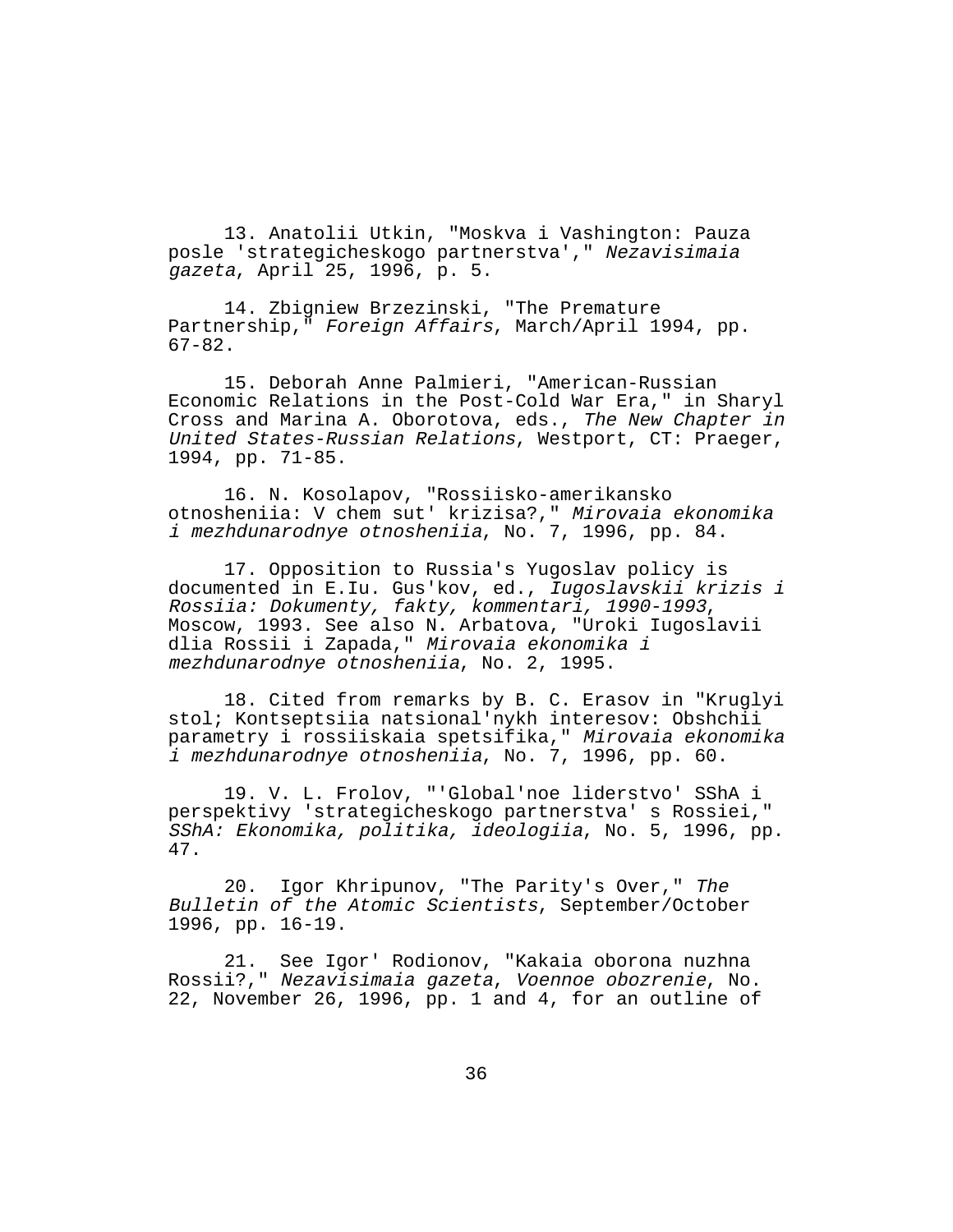the reform agenda; and for an evaluation, Michael Orr, Rodionov and Reform, Royal Military Academy Sandhurst: Conflict Studies Research Centre, Study No. 92, January 1997.

22. In the words of A. N. Sakharov in "Kuda idet Rossiia? 10 let reforma. Zasedanie 'Kruglogo stola'," Otechestvennaia istoriia, No. 4, 1995, pp. 198.

23. A National Security Strategy of Enlargement and Engagement, Washington, DC: U.S. Government Printing Office, July 1994, p. 1.

24. Ibid.

25. Ibid., pp. 18-19.

26. Ibid.

27. "Politika natsional'noi bezopasnosti rossiiskoi federatsii, 1996-2000," Nezavisimaia gazeta: Stsenarii, No. 2, May 1996, p. 1. This document is modeled closely on the Clinton administration's National Security Strategy. The version cited here from Nezavisimaia gazeta is published in parallel with the American document on facing pages. Compare with "O Natsional'noi bezopasnosti: Poslanie Prezidenta Rossiiskoi Federatsii Federativnomu Sobraniiu," Nezavisimaia gazeta, June 14, 1996, pp. 2, 8.

28. "Politika natsional'noi bezopasnosti rossiiskoi federatsii," p. 1.

29. Ibid., p. 3; and E. Primakov, "Na gorizonte- mnogopolisnyi mir," Mezhdunarodnaia zhizn', No. 10, 1996, pp. 3-13.

30. Ibid.

31. Anita Tiraspolsky, "Regions et transition en Russie," Politique étrangere, No. 2, Summer 1994, pp. 435-454; Susan L. Clark and David R. Graham, "The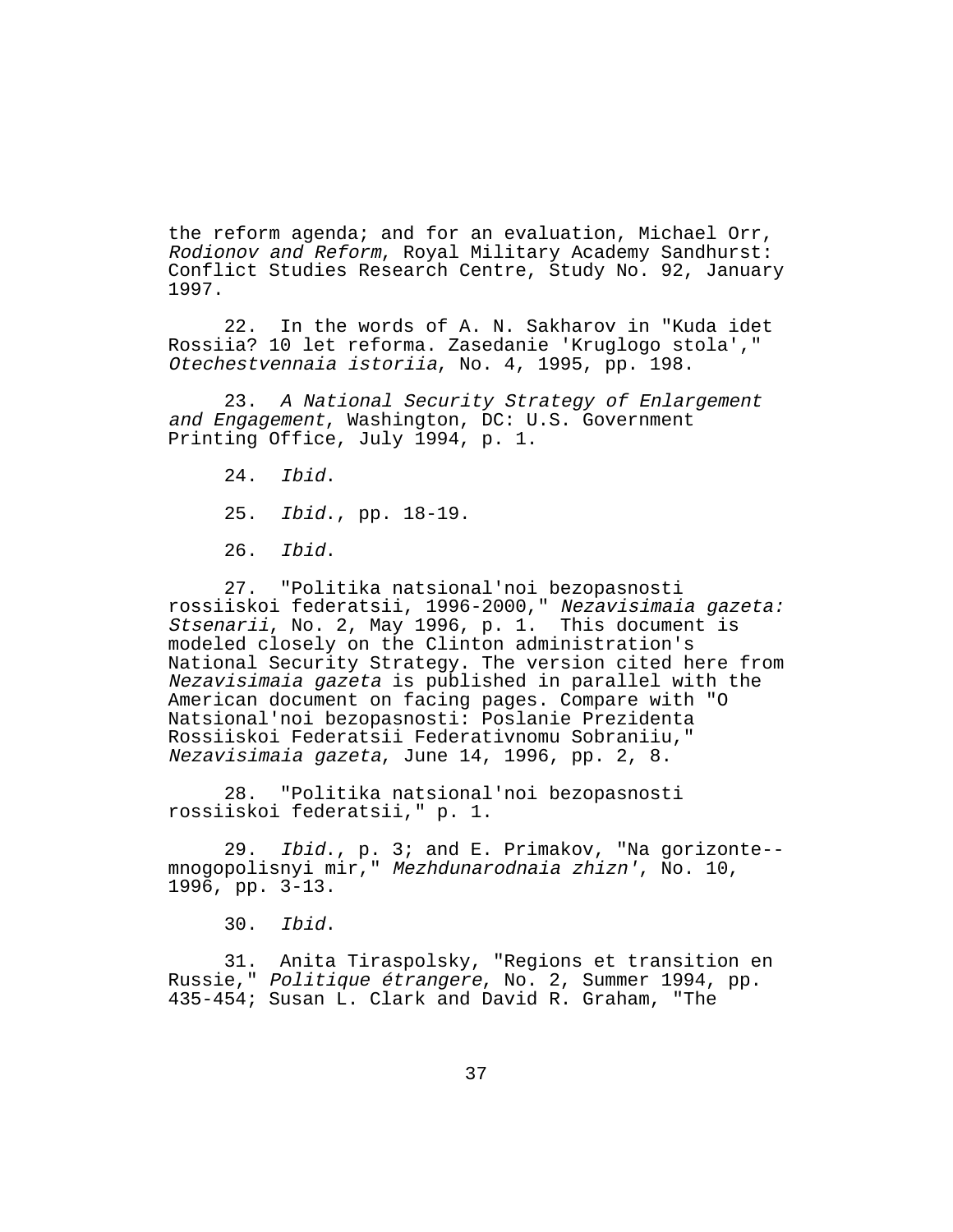Russian Federation's Fight for Survival," Orbis, No. 3, Summer 1995, pp. 329-351; and Boris Miroshin, "Rossiia mozhet povtorit' sud'bu SSSR," Nezavisimaia gazeta, November 26, 1996, p. 4.

32. Jean-Francois Bouthors, "Les detours de la democratie en Russie," Politique etrangere, No. 2, Summer 1994, p. 386.

33. Jean Radvany, "Les regions défiant Moscou," Le Monde diplomatique, March 1997, p. 15; and Sergei Tsypliaev, "Federal'naia vlast' i regional'nye vybory," Vlast', No. 2, 1997, pp. 7-10.

34. Boris Kagarlitskii, "Chechnia: Predvaritel'nye itogi--Chechenskaia voina i obshchestvennoe mnenie," Svobodnaia mysl', No. 1, January 1997, pp. 33-46.

35. Clark and Graham, "The Russian Federation's Fight for Survival," p. 337.

36. "The West has . . . developed a consensus on basic interests and goals in Russia, despite differences of accentuation," writes Angela Stent: "it should promote a democratic, market-oriented Russia that accepts its loss of outer and inner empires [the "outer" empire refers to the state-members of the former Warsaw Pact] and can offer both its population and the outside world stability of expectations, refraining from abrupt changes in policies." Angela Stent, "Russia's Economic ReVolution and the West," Survival, No. 1, Spring 1995, p. 124.

37. "Politika natsional'noi bezopasnosti rossiiskoi federatsii," p. 3.

38. Vladimir Baranovsky, "Russian Foreign Policy Priorities and Euroatlantic Multilateral Institutions," The International Spectator, No. 1, January-March 1995, p. 39. A more intemperate, but no less widely shared, sentiment is expressed by A. A. Zinoviev, who calls the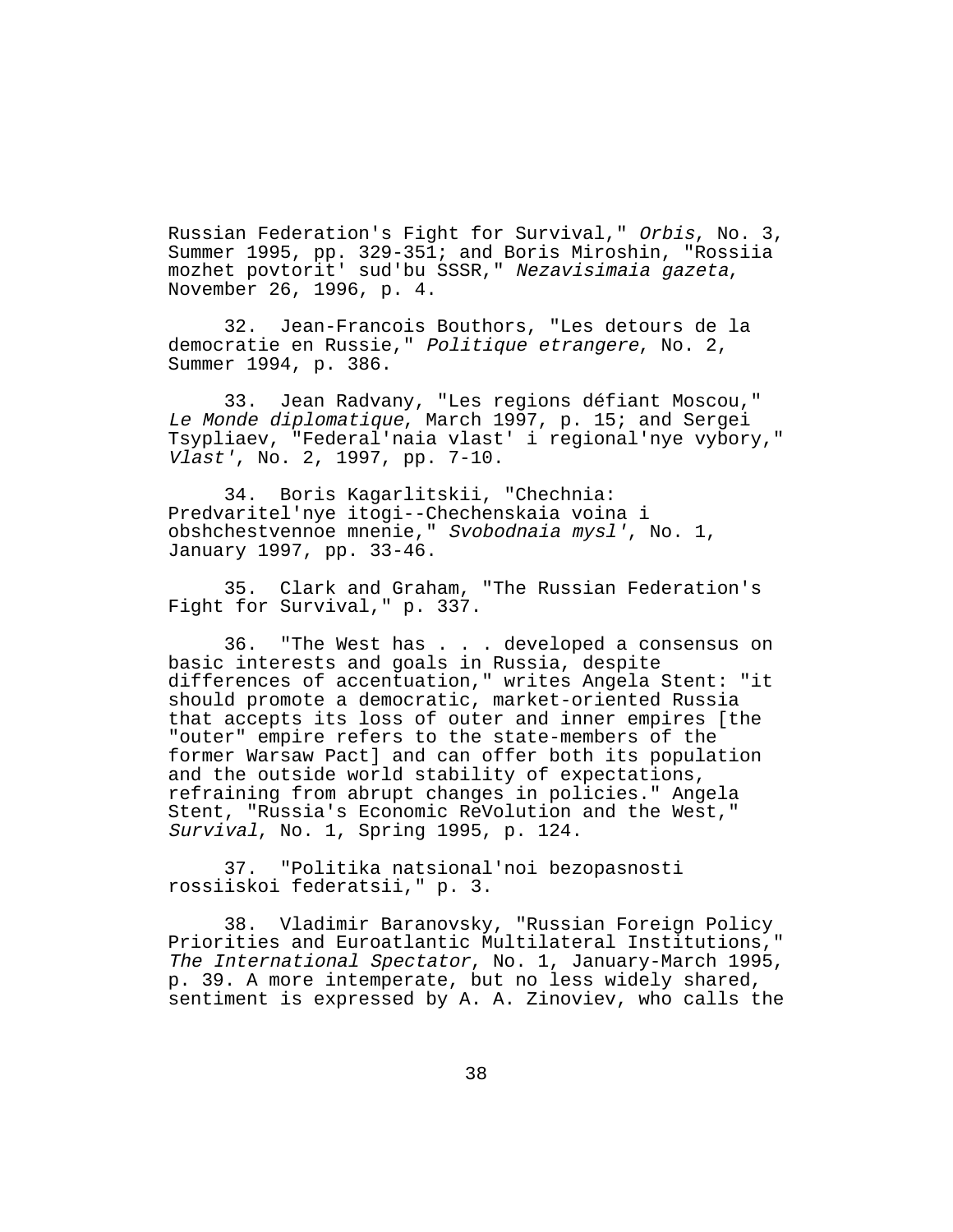destruction of the Soviet Union an "historical crime" and the prelude to "the destruction of Russia and the Russian people as an historical nation." A. A. Zinov'ev, "Gibel' 'imperii zla', ocherk rossiiskoi tragedii," Sotsiolosheskie issledovaniia, No. 1, 1995, pp. 93, 100.

39. Aleksei Bogaturov, "Rossiia i 'geopoliticheskii pluralizm' zapada," Svobodnaia mysl', No. 12, 1994, pp. 83-84.

40. Paul Goble, "Russia and Its Neighbors," Foreign Policy, Spring 1993, p. 81.

41. See in particular the agenda in "Vozroditsia li soiuz" Budushchee postsovetskogo prostranstva: Tezisy Soveta po vneshnei i oboronnoi politike," Nezavisimaia gazeta: Stsenarii, No. 2, May 23, 1996, pp. 4-5.

42. B. Berezovskii, "Vladimir Zhirinovskii kak fenomen rossiiskoi politiki," Svobodnaia mysl', No. 4, March 1994, pp. 109.

43. Pavel K. Baev, The Russian Army in a Time of Troubles, London: Sage Publications, 1996, p. 94, notes that "to the Russian warriors this concept [peace operations] remains fundamentally irrelevant. They see peace-keeping as just one element of operations in lowintensity conflicts." See also Lena Jonson and Clive Archer, eds., Peacekeeping and the Role of Russia in Eurasia, Boulder: Westview Press, 1996.

44. Stent, "Russia's Economic ReVolution and the West," p. 135.

45. Samuel Huntington, "The Clash of Civilizations," Foreign Affairs, No. 3, Summer 1993, pp. 29-31; and Samuel P. Huntington, The Clash of Civilizations and the Remaking of World Order, New York: Simon & Schuster, 1996.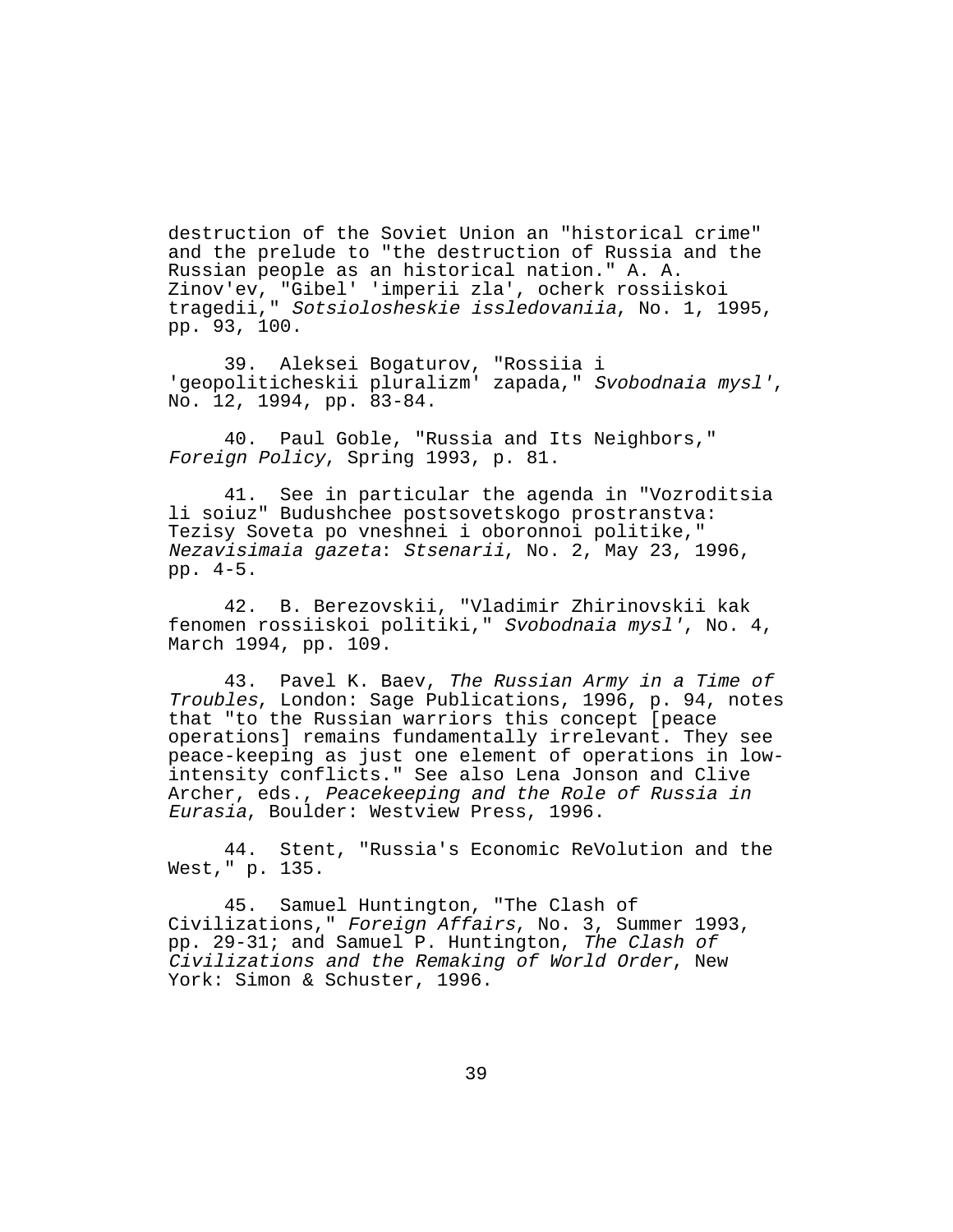46. V. Titorenko, "Islamizm i interesy Rossii," Mirovaia ekonomika i mezhdunarodnye otnosheniia, No. 1, 1995, pp. 34-41; and "Islamskii faktor v mirovykh i rossiiskikh delakh," Nezavisimaia gazeta: Tsenarii, No. 8, November 1996, pp. 1-2.

47. See Polis, No. 1, 1994; and the discussion in Christine Uhlig, "Die unendliche Suche Russlands nach seiner historischen Bestimmung," Osteuropa, No. 9, 1995, pp. 815-816.

48. P. Struve, "Istoricheskaia sushchnost' Russkoi natsional'nye tseli," in Ocherki o russkoi reVoliutsii, Moscow, 1990, pp. 247-248.

49. "Russkaia ideia: Mify i real'nost'," Vlast' 1(1997, pp. 6-16; Sergei Mitrofanov, "Nuzhna li nam russkaia ideia?," Nezavisimaia gazeta, October 18, 1996, p. 2; and the rich discussion in Tim McDaniel, The Agony of the Russian Idea, Princeton: Princeton University Press, 1996.

50. Michael Doyle, Empires, Ithaca, NY, 1986, p. 19.

51. Iurii Granin, "SShA: "Imperiia', izbezhavshaia krakha," Svobodnaia mysl', No. 12, 1996, pp. 21.

52. S. Kortunov, "Russia in Search of Allies," International Affairs, Vol. 42, No. 3, 1996, pp. 148- 163.

53. See, for example, I. Maksimychev, "Germanksii faktor evropeiskoi bezopasnosti," Mezhdunarodnaia zhizn', Nos. 11-12, 1996, pp. 36-47; and Carl Linden and Jan S. Prybyla, eds., Russia and China on the Eve of a New Millennium, New Brunswick, NJ: Transaction Publishers, 1997.

54. "Rossiia i zapad: Perspektivy partnerstva," Svobodnaia mysl', No. 1, January 1997, pp. 96.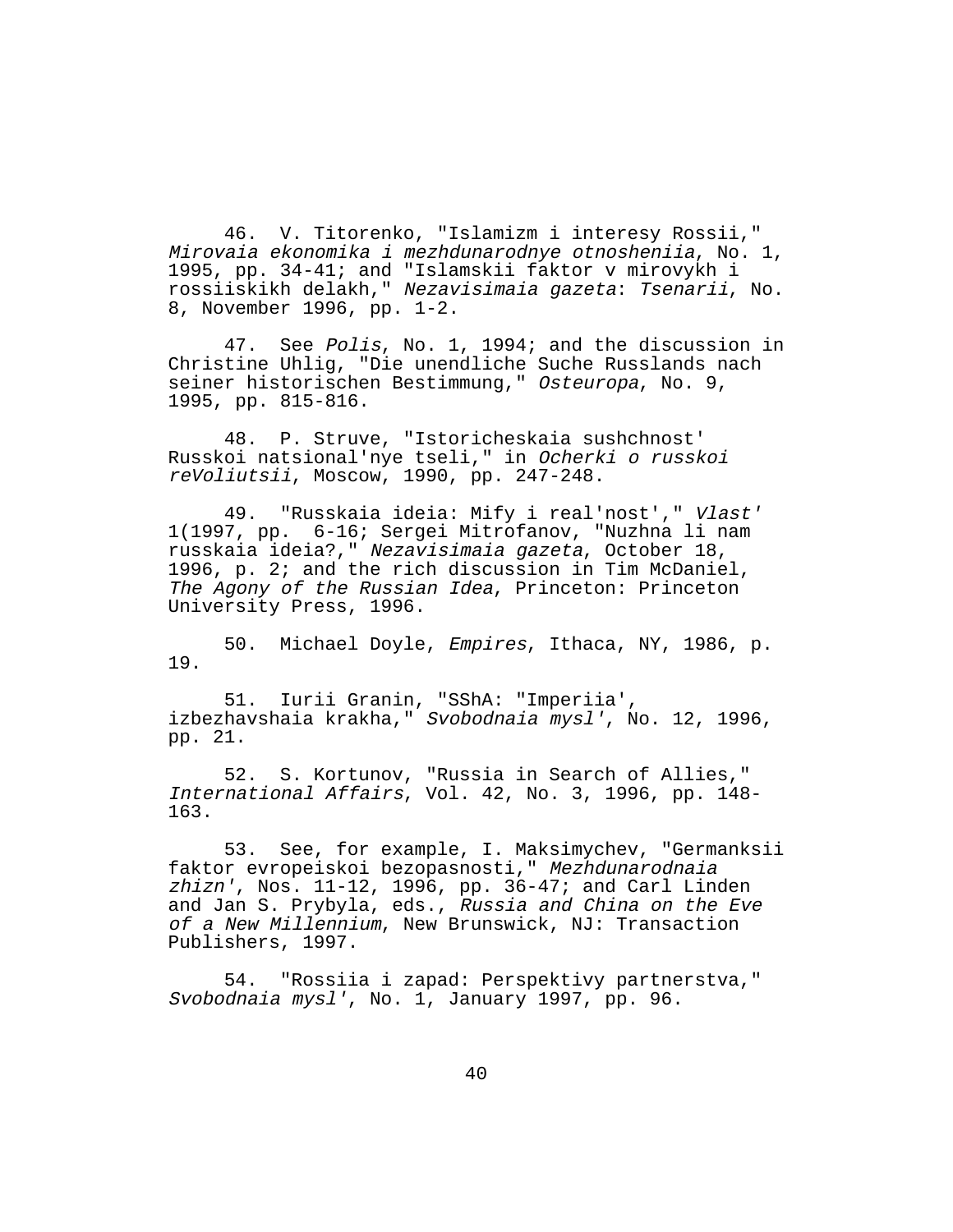55. Utkin, "Moskva i Vashington," p. 5. See also Boris Kagarlitsky, Restoration in Russia: Why Capitalism Failed, London: Verso, 1995.

56. "In general," asks Sergei Kortunov, "how can we speak of partnership between a victorious and defeated power?" S. Kortunov, "Rossiia-SShA: Put' k partnerstvu," Mirovaia ekonomika i mezhdunarodnye otnosheniia, No. 7, 1996, pp. 70.

57. Aleksei Pushkov, "Vneshniaia politika Rossii," Nezavisimaia gazeta, November 16, 1995, p. 1.

58. The Russian contingent to a commission representing the Russian Institute for the World Economy and International Relations and the US Atlantic Council notes in its preface to a joint statement on US-Russian relations that "the only foreign policy question which elicits general agreement within Russia is the question of the unacceptability of NATO enlargement." "Rossiisko-amerikanskie otnosheniia v pliuralisticheskom mire," Mirovaia ekonomika i mezhdunarodnye otnosheniia, No. 6, 1996, pp. 61.

59. M. Gareev, "The Expansion of NATO Does Not Solve, but Aggravates Security Issues," International Affairs, No. 3, 1996, pp. 141-147.

60. Michael Mandelbaum, The Dawn of Peace in Europe, New York: Twentieth Century Fund, 1996, p. 61.

61. E. S. Stroev, "Stanovlenie Rossii zavtrashnei: Opasnosti i shansy," Polis, No. 4, 1996, pp. 6-15.

62. A. Kortunov, "Klinton i my," Mezhdunarodnaia zhizn', No. 11-12, 1996, pp. 34.

63. William E. Odom, "NATO's Expansion: Why the Critics are Wrong," The National Interest, Spring 1995, pp. 38-49.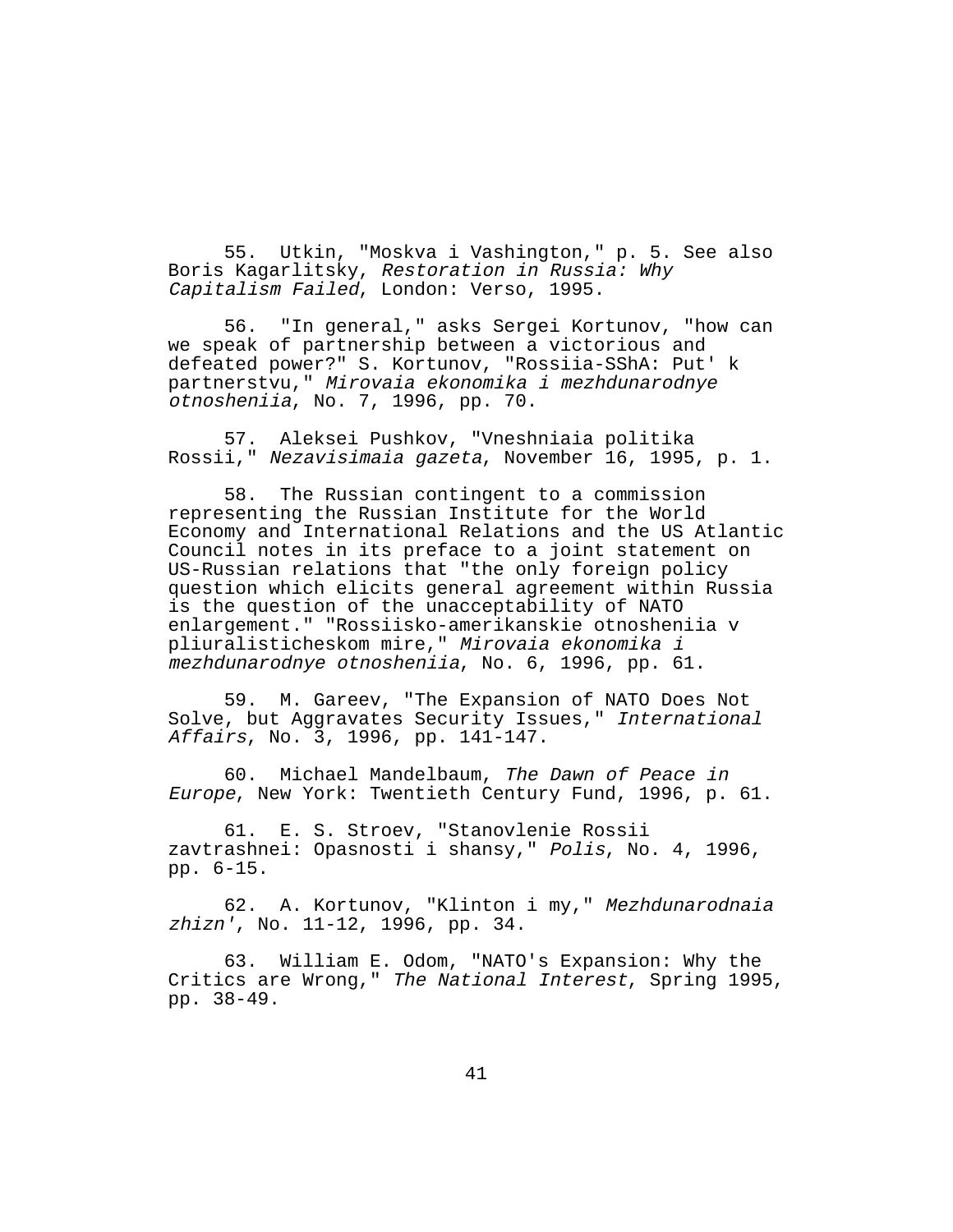64. Former US Secretary of Defense William J. Perry, in an address to the Military Academy of the Russian General Staff on October 17, 1996, used the term pragmatic partnership to capture this idea. See William J. Perry, "A Pragmatic U.S.-Russian Partnership," Defense Issues, Vol. 11, No. 97, 1996.

65. A perspective of this kind is developed by Zbigniew Brzezinski, "A Plan For Europe," Foreign Affairs, January/February 1995, pp. 26-42.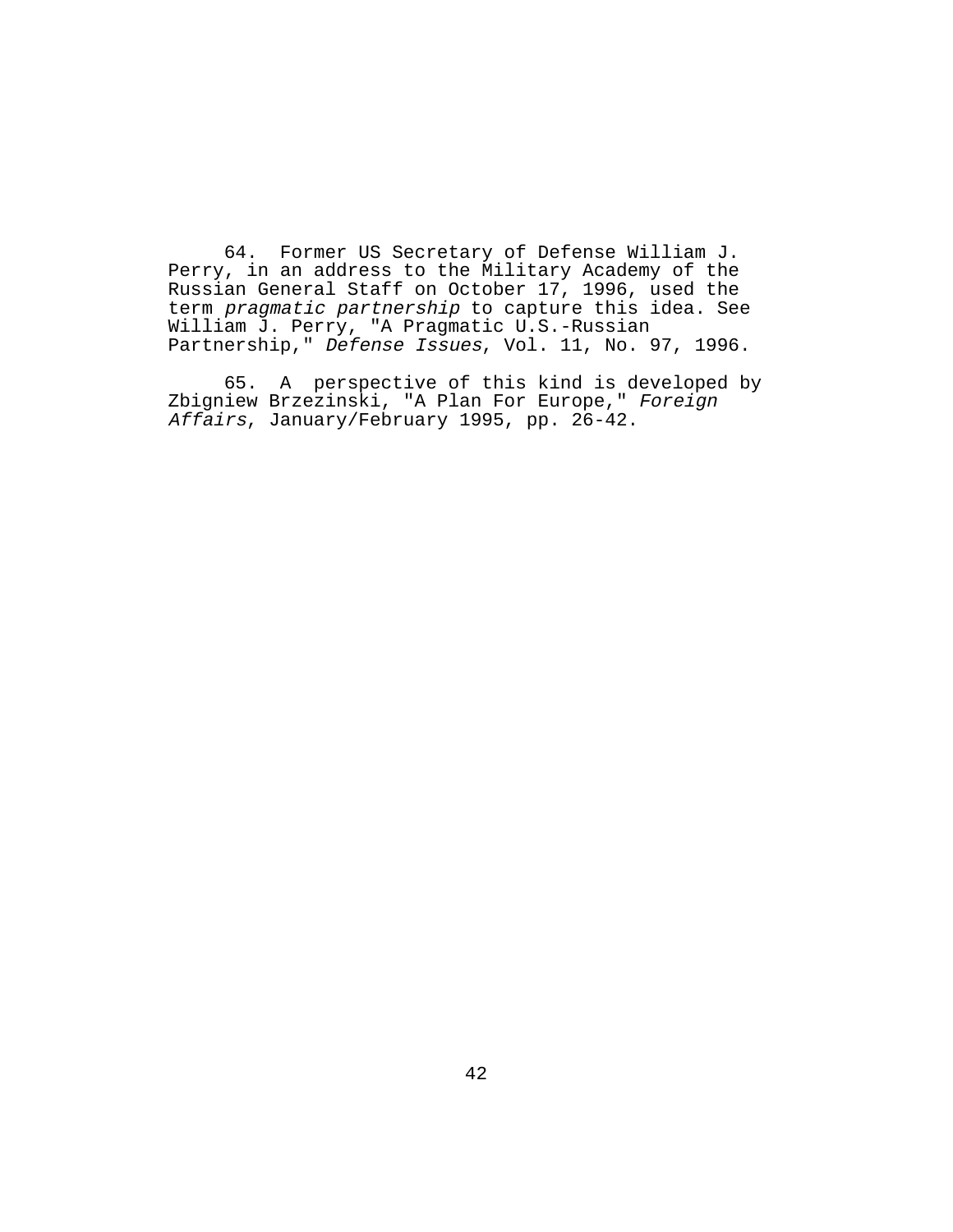# **AMERICAN POLICY TOWARDS RUSSIA: FRAMEWORK FOR ANALYSIS AND GUIDE TO ACTION**

### Michael McFaul

Since the collapse of communism and commensurate disappearance of containment as the organizing principle of American foreign policy, U.S. foreign policymakers have lacked a unifying framework for interpreting the international system or a grand strategy for guiding U.S. actions in this system.<sup>1</sup> Lacking a grand strategy, American motivations and objectives in international affairs often seem ambiguous, confused, if not slyly sinister, to outside observers.

Outside U.S. policy circles, no new "X" has penned a comprehensive yet parsimonious analysis of the new nature of power either within Russia or the international system that is more generally accepted by all or at least most concerned with international affairs. $^3$  Consequently, the absence of a shared conception about the nature of the international system and Russia's place in it has spawned several competing visions of American foreign policy regarding Russia. The list of new frameworks is long and includes such diverse strategies as isolationism, neo-containment, limited engagement, enlargement, and world policeman.

Strikingly, proponents of these competing visions do not fall neatly within party lines. Buchanan Republicans have teamed up with AFL-CIO leaders on several isolationist issues, neo-conservatives and "new democrats" have allied to promote democracies abroad, while realpolitik Republicans of the Nixon and Bush ilk clash with the more ideological Reaganites over responses to human rights violations in China and Russia. Even within the current administration, one can identify different "game plans" and alternative motivations behind a shared policy. NATO expansion is illustrative. Some see NATO expansion as a policy of containment; others see it as a policy of integration.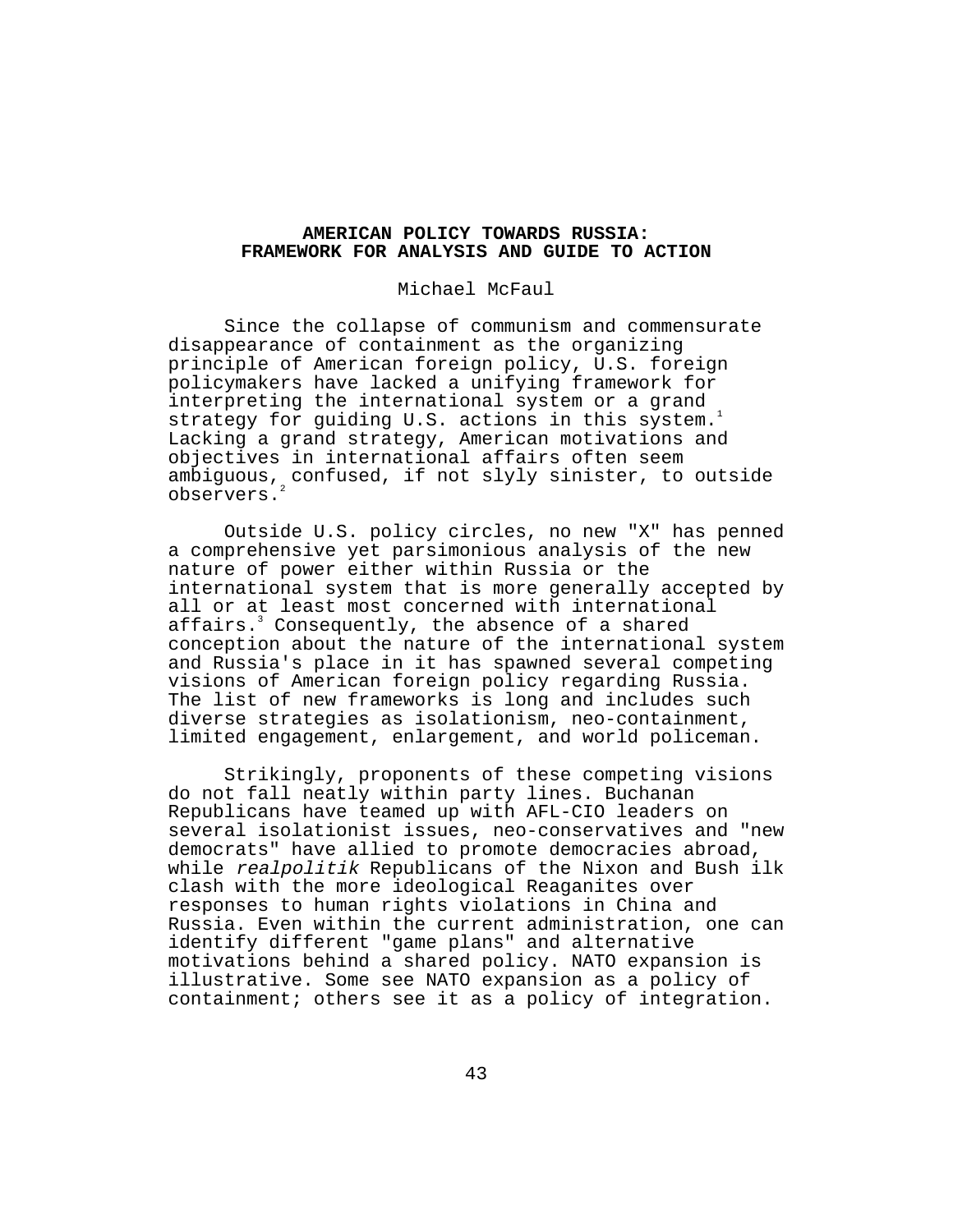Ambiguity is not always bad, and grand strategy is not always good. In fact, lots of ill-conceived and tragic foreign policies in American history have been cloaked and legitimized in the name of grand strategy. Moreover, the development of foreign policy strategies on the scale of containment takes time to emerge, as did containment itself. Finally, the world today does not resemble George Bush's "New World Order" or Frank Fukuyama's "end of history," but neither is it one threatened by antisystemic ideologies such as fascism or communism. In this transitionary setting, the Bush and Clinton administrations may have focused quite rightly on the specific foreign policy issues of their time, and wisely avoided constructing sweeping agendas, making lofty new commitments, or pontificating about new foreign policy philosophies.

However, the first administrations since the collapse of communism also may have been lucky. Few Americans died in Bosnia, Boris Yeltsin won reelection, and China did not invade Taiwan. President Clinton's next 4 years may not be so trouble free. Over time, ambiguity regarding grand strategy and incongruence between means and ends will prove increasingly costly to American national interests. Perhaps most importantly, the lack of clarity and transparency regarding intentions will fuel uncertainty, suspicion, and doubt both in Moscow, Russia and Moscow, Idaho. To foster international trust and maintain support for American foreign policy at home require a clearer assessment of the nature of the international system and America's role in it.

This paper seeks to provide such a assessment, followed by an application of this assessment with respect to U.S.-Russian relations. The paper begins with an interpretation of the nature of the international system since the collapse of the Soviet Union, and then traces the evolution of new political and economic institutions within Russia. Based on these assumptions about the international system and Russia's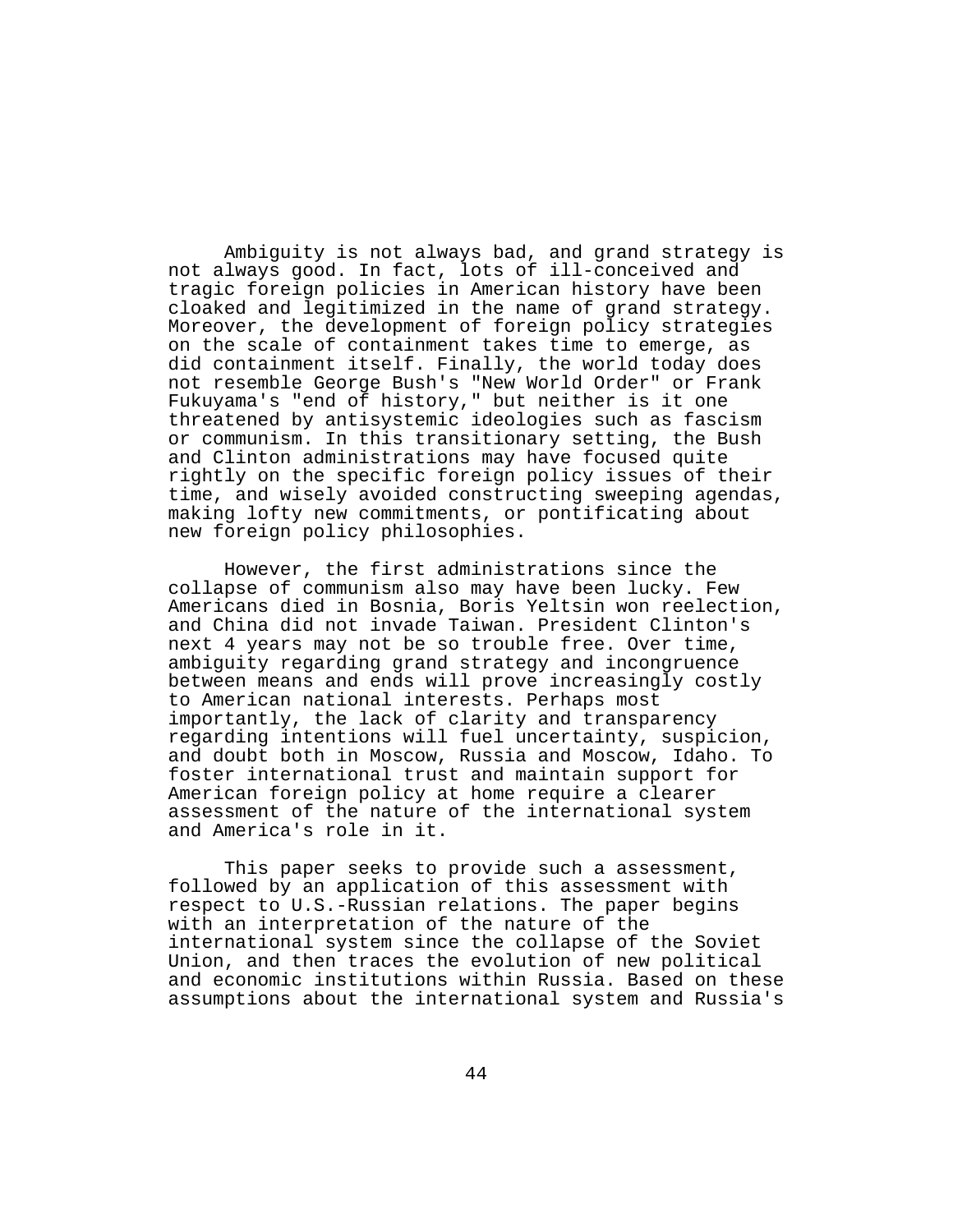reform efforts, an outline of a set of principles regarding American policy towards Russia folows. The next section spells out how these principles might reshape the specific policies, or at least the motivations behind the policies, that currently dominate the U.S.-Russia agenda. A conclusion ends the paper.

## **The Nature of the International System**.

For four decades after World War II, the international system was dominated by two superpowers anchoring two antagonistic political and socio-economic subsystems. Conflict between the United States and the Soviet Union and their respective transnational socioeconomic systems--capitalism versus communism--defined the central drama within the international system for this period.<sup>4</sup> Several features of this system distinguished this period in international relations from previous ones. First, this system was bipolar, not multipolar. The logic of bipolarity meant that every change in the balance of power in the world, however incremental, was seen as a gain for one side and a loss for the other.

Second, the two great powers in this system were organized internally in radically different ways. The United States had a democratic polity and a market economy, while the Soviet Union had an totalitarian polity and a command economy. Because both countries believed that their respective systems were superior, they actively promoted the replication of these political and socio-economic systems in other countries, while also resisting the expansion of the other's system in other countries. This ideological divide drove the competition between these two states.<sup>5</sup> In other words, the Soviet Union and the United States were rivals not because they were the two greatest powers in the international system, but because they were two powers with antithetical visions about how domestic polities and economies should be organized.6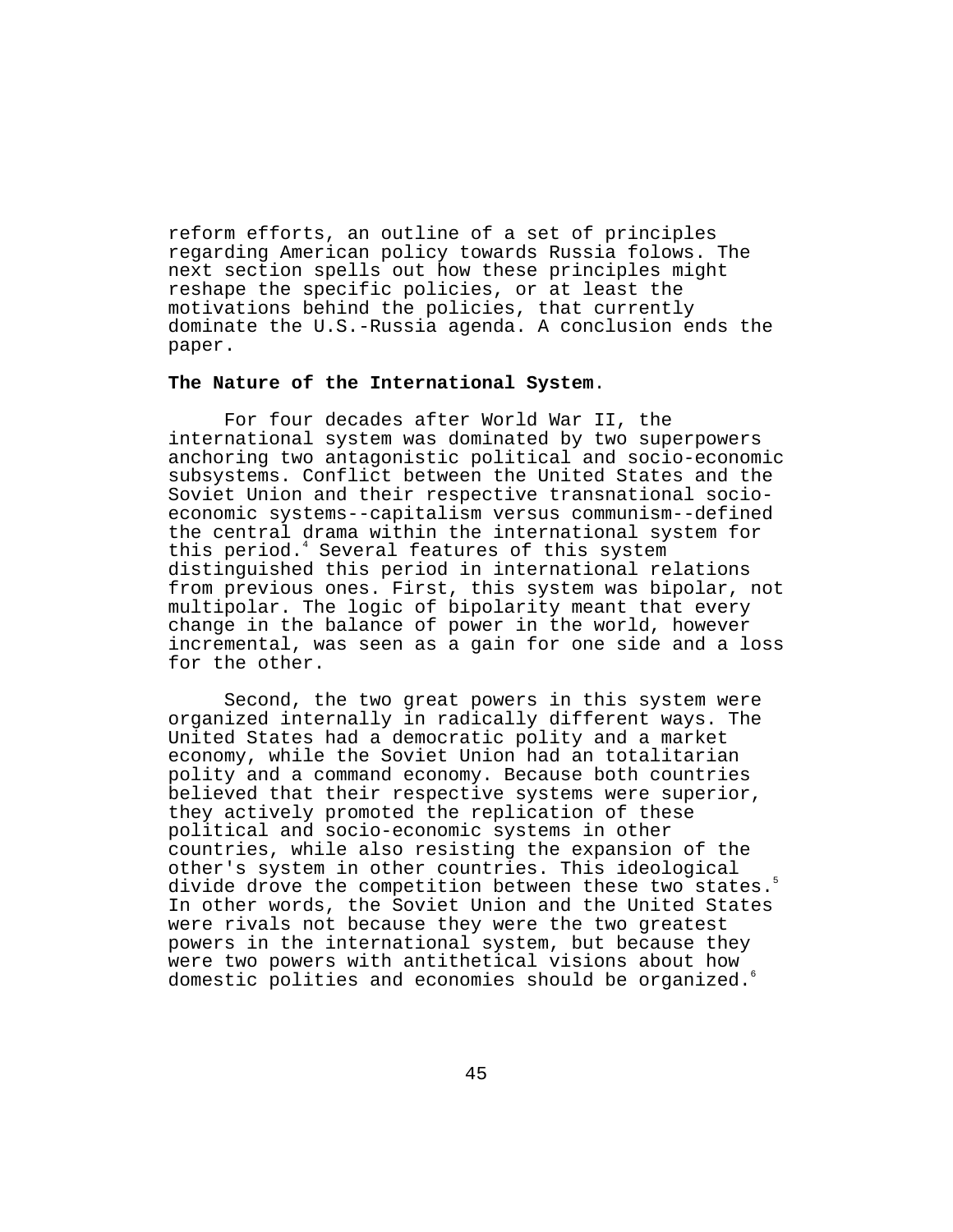Third, a new component in the international system after World War II was the balance of terror that accompanied the introduction of intercontinental missiles and nuclear weapons into the arsenals of the United States and the Soviet Union. This new condition had eliminated international war as a foreign policy option for either side vis-a-vis the other. This nuclear stalemate in turn pushed competition between the United States and the Soviet Union into the periphery.

In 1991, one pole within this bipolar, ideologically divided system collapsed. For the first time in the history of the modern world, the balance of power within the international system changed without a major war. The impetus for this systemic reconfiguration, as described in the next section, resulted from revolution within the Soviet Union and only tangentially from power shifts between states.

In the aftermath of the Soviet collapse, competing interpretations of the future of the international system emerged. The realist approach to the post-Cold War posited that the collapse of one great power would produce a multipolar balance of power in the international system again.8 According to this interpretation of international politics, the new multiple powers in the system would be compelled to balance against each other by forming shifting alliances akin to the international system in the 19th century. This new balance of power between the great powers also would influence alliance relationships with weaker countries, which would be compelled to balance against or bandwagon with these greater powers to ensure security. The predictions about order and stability that followed from this realist interpretation were dire, as they posited that multipolar systems were inherently more unstable than bipolar systems.9 The most dire of these realist analysts predicted war between the great powers.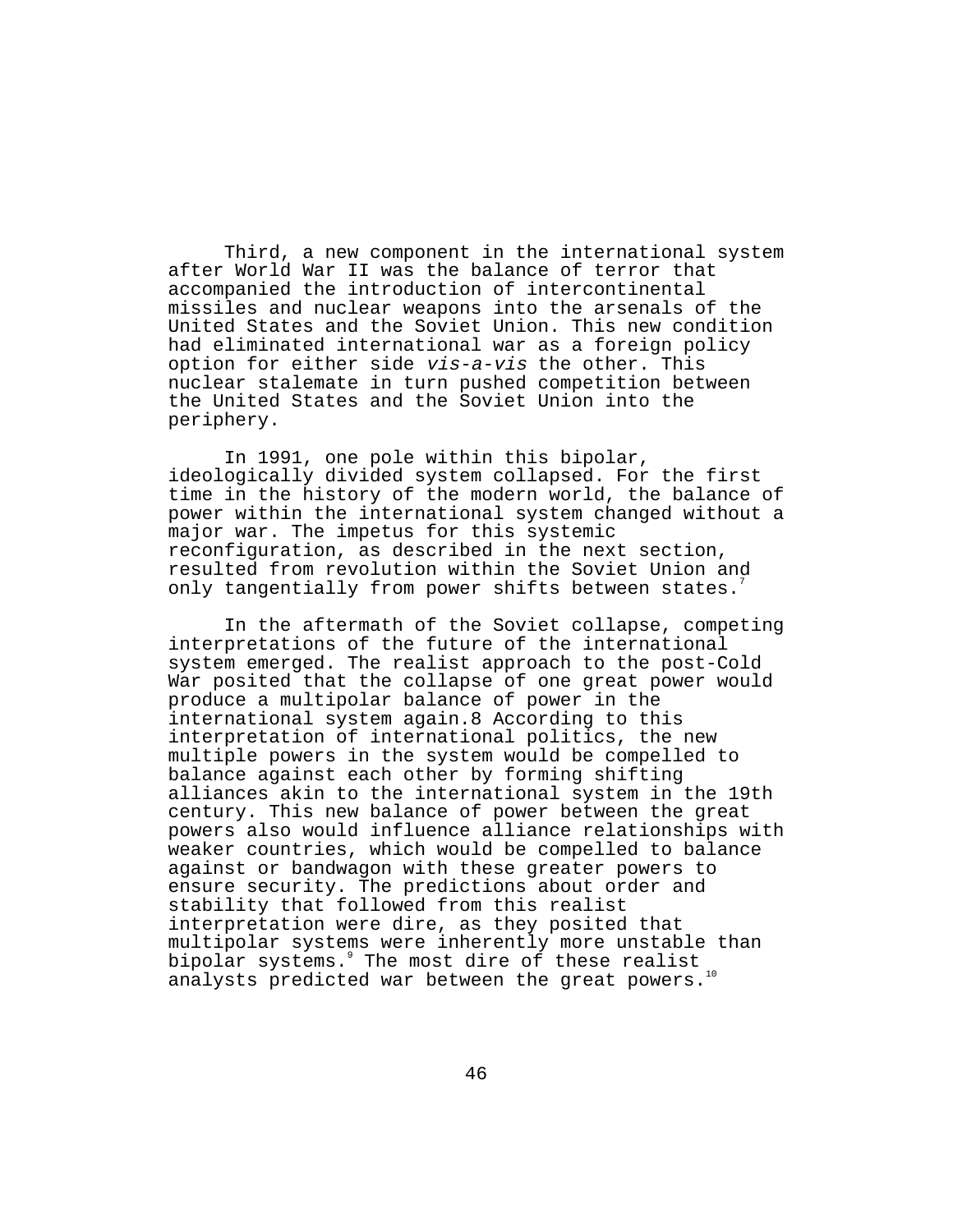To date, realism has offered only a partial road map for navigating the post-Cold War order. Balance-ofpower politics has remained a central component of international relations in the "periphery," but has played only a minor role in shaping relations between states in the "core." $11$  Germany, Japan, and the United States have not begun to balance against each other as predicted by realists. There have been no arms races, spiralling threats, or even trade wars between these core powers. At the same time, military conflict in the periphery has not subsided with the end of the Cold  $\bar{M}$ ar, but continued.<sup>12</sup> Wars in the former Yugoslavia, central Africa, and the continued standoff in the Middle East provide rich (and tragic) examples where realist balancing still plays a central role in shaping international relations.

Realism has provided poor predictions about the post-Cold War international system because realists have focused and continue to focus only on the first feature of the international system described above- the balance of power between states. More important to understanding the Cold War order and its collapse is the second characteristic noted above--the degree of ideological homogeneity regarding the organization of domestic polities and economies. Before the collapse of the Soviet Union, there were two antithetically opposite ideologies. After 1991, there is only one that holds any legitimacy within the great powers of the international system--markets and democracies. Of course, within the core states, there are different kinds of democracies and different kinds of market systems, but these differences pale in comparison to the range of political and economic systems available to states just 20 years ago. When states are organized in similar ways (that is, with the same set of political and economic institutions), cooperation is more likely while the cost of conflict is greater.<sup>1</sup> Consequently, relations between states in the core are driven by a different dynamic than balance-of-power politics. In the language of Hedley Bull, relations between states in the core exhibit features of an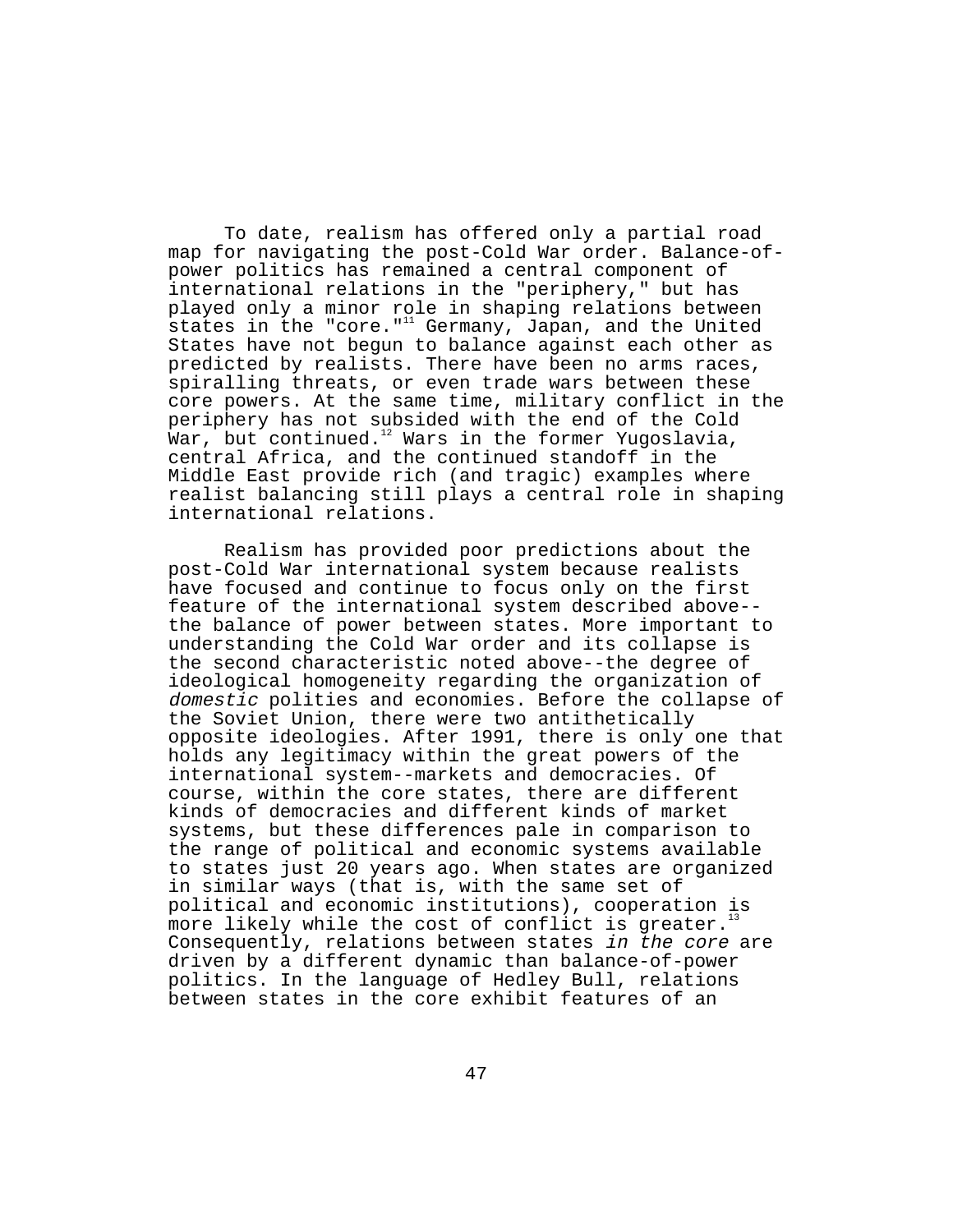"international society" in which shared internal features of members help to generate shared norms of behavior between members.<sup>14</sup>

The homogeneity of domestic institutions, both economic and political, and the institutionalization of shared norms governing interactions between states found in the core stands in sharp contrast to many of the highly heterogenous and conflictual neighborhoods outside of the core. In the Middle East, authoritarian regimes in Muslim states still balance against the democratic and Jewish state of Israel. The shared set of norms and institutions found in the core are not present in this region. Likewise, religion and ethnic cleavages divide peoples in the former states of Yugoslavia. In Central Africa, the meltdown of authoritarian regimes in Somalia, Burundi, Ruanda, and Zaire have created the genuine environments of anarchy as predicted by realist theories. In Asia, the peace has been maintained not through homogenization, but by classic balance-of-power balancing.

So where is Russia? Is Russia in the core or periphery? Obviously, the collapse of communism in the Soviet Union created this new international system just described, but the kind of political and economic system that emerges in Russia to fill the void left by the Soviet implosion is still uncertain. Russia could return to the international arena as a "new" member of the international society found in the core, or Russia could emerge (remain) a menacing outsider to this community. To understand the factors that influence which course Russia takes requires a careful assessment of the nature of the Russian revolution.

#### **The Russian Revolution**.

Though it has been 6 years since the collapse of the Soviet Union, Western scholars and analysts of this part of the world still have not agreed upon a common definition, description, metaphor, or framework (let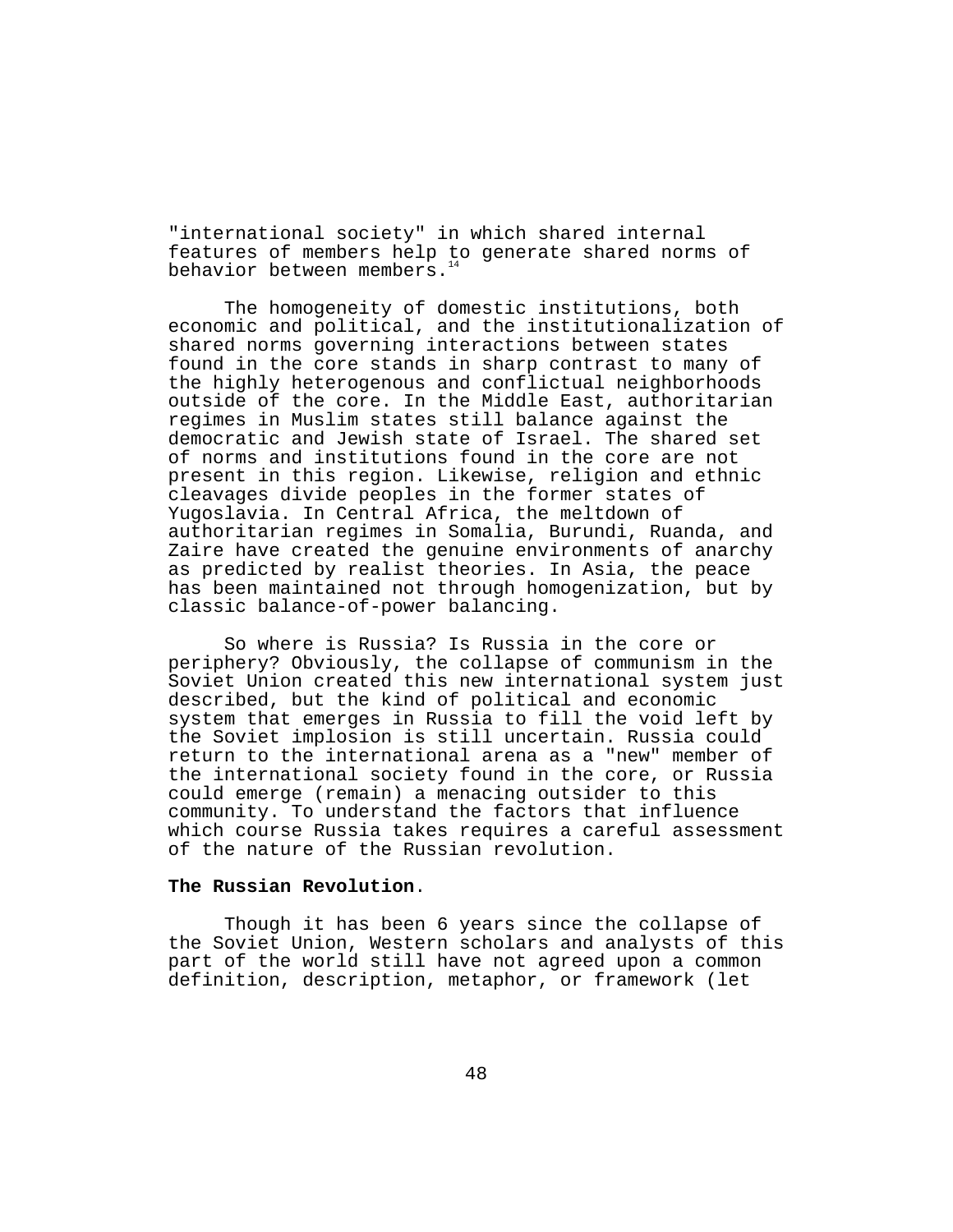alone an explanation) of what we witnessed when the USSR dissolved. For many, this event represented the collapse of the last great colonial empire. For these scholars, the Soviet collapse should be compared to other instances of empire collapse such as the Ottoman empire, the Hapsburg empire, or the English empire.<sup>11</sup> For others, these changes have been framed as a transition to democracy, making the Soviet collapse one of the last places where the "third wave" of democracy  $splashed.<sup>16</sup>$  For these scholars, the comparative set is southern Europe and South America. Still others have labelled this tumultuous decade of Soviet and Russian change an instance of "economic reform." For these analysts, the comparative set is other developing countries that have undergone macroeconomic stabilization and structural adjustment in the 1980s.

Without denying that all of these comparisons and metaphors have some heuristic value, the analogue adopted in this essay is Russia as revolution. Revolutions are rare and distinct moments in history characterized by "a sweeping, fundamental change in political organization, social structure, economic property control, and the predominant myth of social order, thus indicating a major break in the continuity of development."<sup>18</sup> This definition emphasizes the simultaneity of radical change in both the polity and socio-economic structure, distinguishing revolutions from situations in which the polity and/or government changes without altering the organizing principles of the socio-economic structure, or historical developments when the socio-economic structure changes without altering the basic organization of the polity.<sup>1</sup>

 The Soviet/Russian world has undergone monumental political, economic and social change in the past several years, rivalled only by the French Revolution or the Bolshevik Revolution in scope or consequence. The breakdown of the state, the emergence of two groups claiming sovereign authority over the same territory, and the subsequent attempt by the revolutionary victors to destroy the political and economic institutions of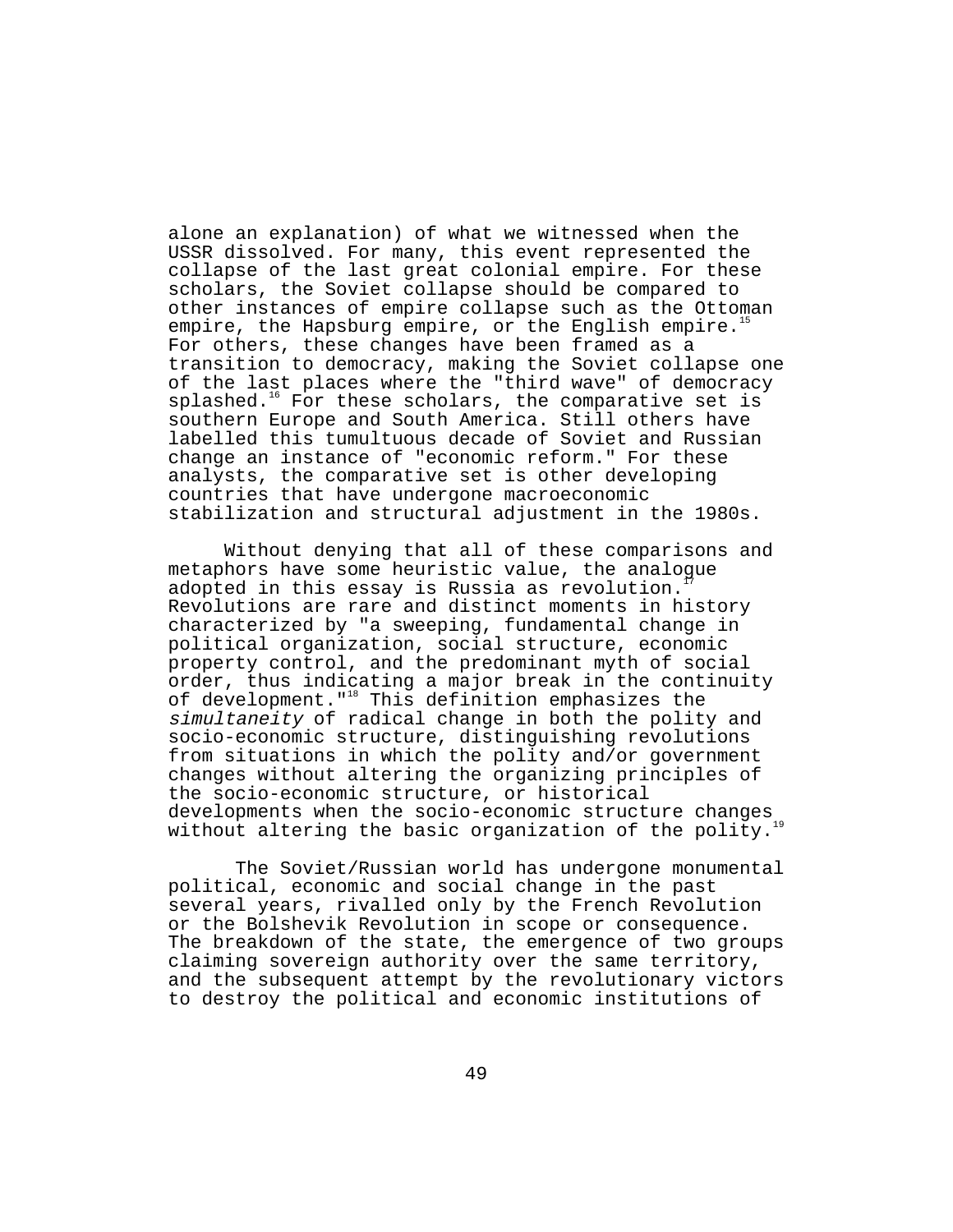the ancien regime and replace them with new forms of political and economic organization constitute the classic attributes of a revolution.20 The old Soviet polity, consisting of a state subordinated to the Communist Party of the Soviet Union, has been destroyed. In the vacuum, new political institutions are emerging including elected parliaments and executives, a separation of power between the legislature and the executive, and a political party system. Though the final endpoint of this political transformation is still uncertain, thus far the Soviet dictatorship has been replaced by an emerging (albeit weak, unstable, and unconsolidated) Russian democracy.<sup>21</sup> Likewise, the old Soviet command economy in which virtually all production and distribution was controlled by the party-state also has collapsed. It is being replaced by a system based on private property, free prices, and market forces. In short, Soviet communism is being replaced by a Russian market economy. $22$  Of course, what kind of capitalism and what kind of democracy will emerge in Russia remain to be seen.

Institutional Legacies. Several dynamics of this revolution have important implications for whether Russia becomes part of the core or periphery of the international states system described above. First, unlike most revolutions, this revolution has been relatively peaceful. If typically revolutionaries use violence to imprison or extinguish the opponents within the ancien regime, Russia's revolutionaries have sought (or, at least portended to seek) revolutionary transformation of the Soviet system through peaceful, cooptive means.<sup>23</sup> This peaceful method of change has magnified the influence of the old on the new in the transformation process. Consequently, institutions created during the Soviet era continue to influence politics and economics in the post-Soviet era, be they formal institutions such as the Communist Party or the welfare system, or informal practices such as the organization of property rights or the absence of a rule of law. By definition, these old institutions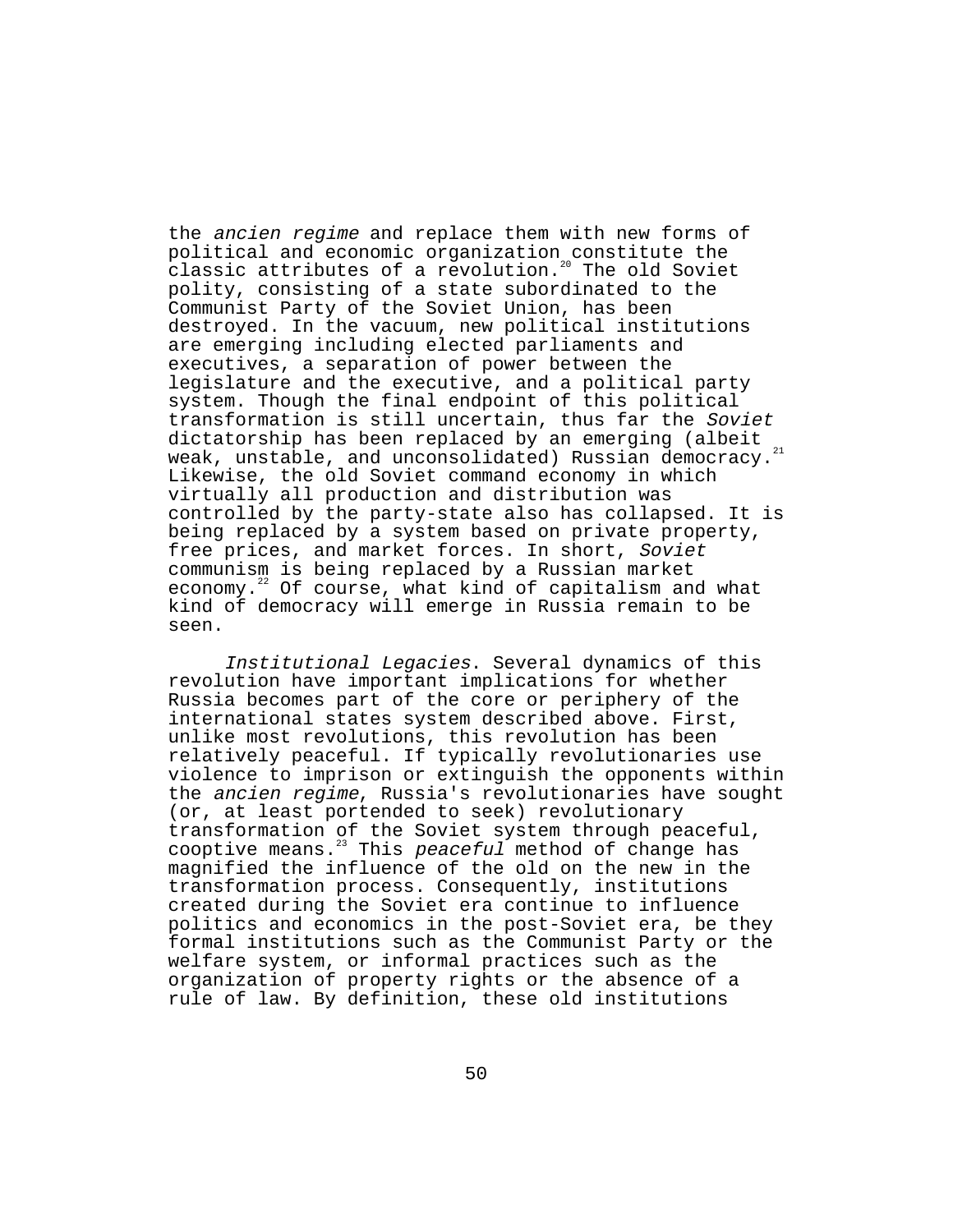influence, if not impede, the emergence of new practices, new cultural norms, and new "rules of the game." $^{24}$  As Kenneth Jowitt has remarked,

. . . any substantial analysis of democracy's and market capitalism's chances in Eastern Europe must interpret the maelstrom itself, and that means coming to analytical grips with the cultural, political, and economic "inheritance" of forty years of Leninist rule. For Western analysts to treat the Leninist legacy the way Leninists after 1948 treated their own East European inheritance- namely as a collection of historically outmoded "survivals" bound to lose their cultural, social, and psychological significance--would be an intellectual mistake of the first order.<sup>2</sup>

Ideological Ambiguity. Second, like most revolutions, the "ideology of opposition" that unified Russia's revolutionary movement was not necessarily a set of ideas deeply internalized either by Russia's revolutionary leaders or the population more generally. All revolutionary movements need a clearly defined enemy and an alternative "ideology of opposition" to rally the troops and win domestic support. Without a coherent and viable opposition framework, it is difficult to construct what Przerworski has called an "organization of counterhegemony: collective projects for an alternative future.  $\frac{1}{10}$  In the Soviet/Russian context, concepts such as "democracy," "the market economy," and Russian "sovereignty" defined the basic contours of "ideology of opposition" for Russia's revolutionaries. Yet, to what extent Russia's revolutionaries either believed in, understood, or were committed to these concepts was not obvious when they suddenly came to power after the aborted coup attempt in August 1991. In his words and actions, Boris Yeltsin, the leader of Russia's revolutionary movement, demonstrated real ambiguity regarding this revolutionary agenda.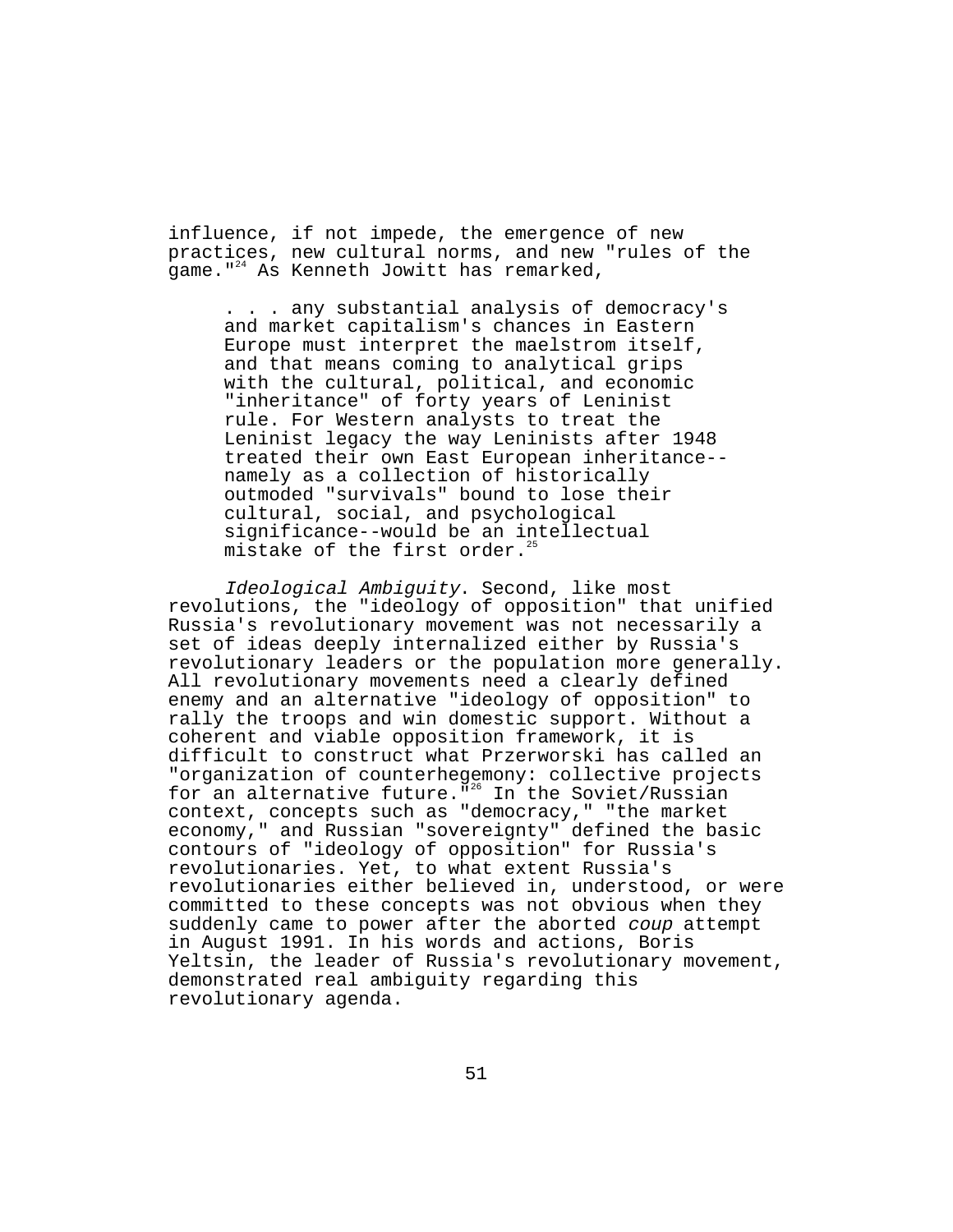Regarding the economy, Yeltsin selected a team of young reformers lead by Yegor Gaidar to implement radical market reform. Only 3 months after they initiated their plan, however, Yeltsin tacitly withdrew his support by appointing three leaders from the Soviet ancien regime into his government. By the end of the year, one of them, Viktor Chernomyrdin, was prime minister, and Gaidar was unemployed.

Regarding political reform, Yeltsin was even more indecisive after assuming power in the fall of 1991. He postponed elections for regional heads of state, he refrained from pushing for the adoption of a new constitution, he ignored calls for new elections to a national parliament, and he refrained from building a political party. Building a democractic polity obviously was not high on Yeltsin's agenda at the time.

Even on the question Russian sovereignty, Yeltsin's position was not firm. After all, only days before the August 1991 coup attempt, Yeltsin and his entourage were negotiating with Gorbachev the "9 + 1" agreement, a document that tried to carve out a middle ground between full sovereignty for nine of the republics and full subordination. When the coup attempt forced Yeltsin to choose between fighting for sovereignty or accepting a unified Soviet state, he opted for the former and won. And yet, the signing of the Belovezhkaya Accords in December 1991 between Russia, Ukraine, and Belarus was a secret and somber event that sought another new middle ground between complete sovereignty and confederation by attempting to create a Commonwealth of Independent States (CIS). It did not work.<sup>27</sup> With time, most Russian elites have attempted to distance themselves from the decision to dissolve the USSR. Retrospectively, Yeltsin has said that he had no choice and would have preferred to preserve the Soviet Union.<sup>28</sup> Subsequent attempts to reincorporate Belarus suggest that this issue has not been resolved.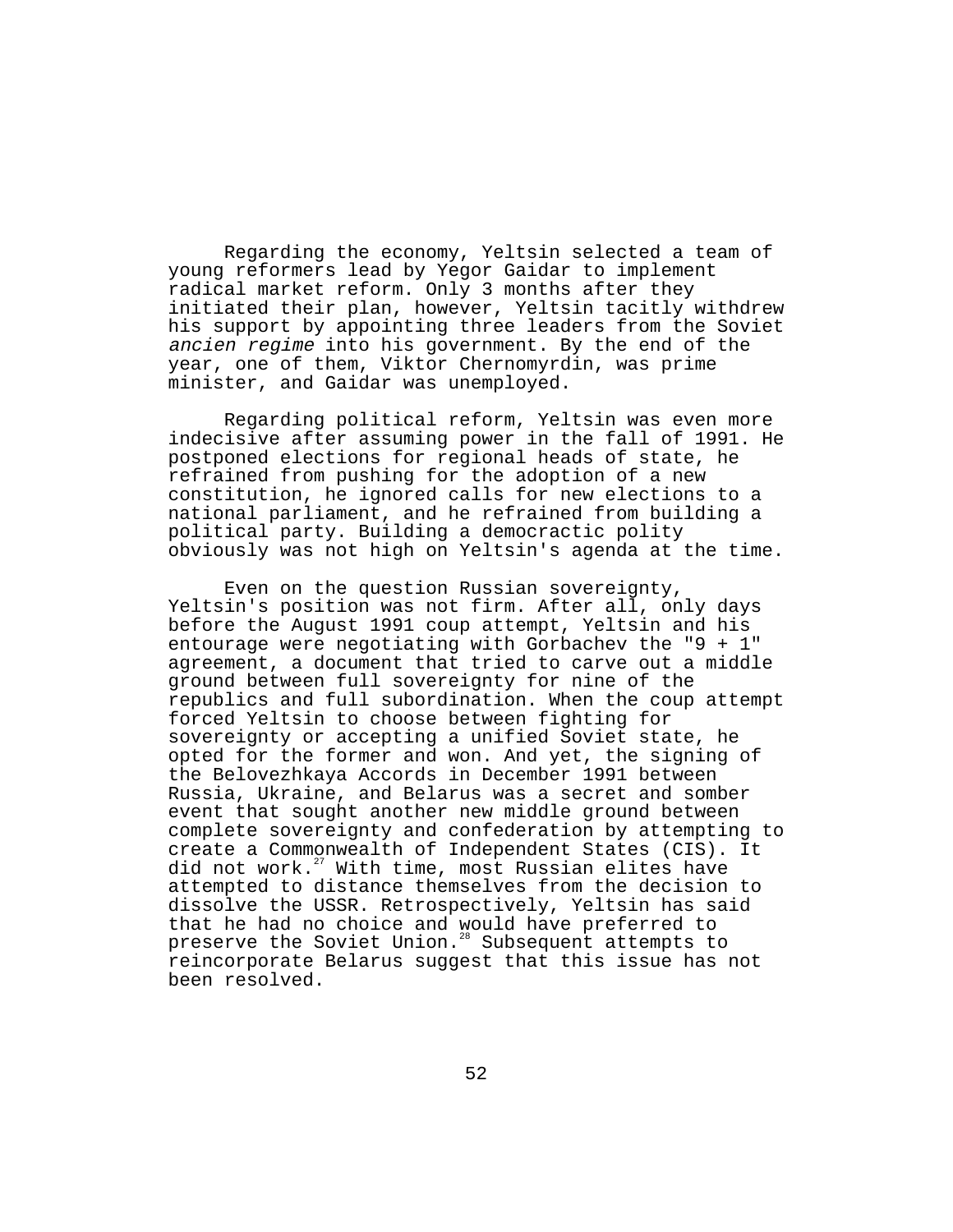Outside of Yeltsin's political circles and in society more generally, the commitment to this revolutionary project was (and may continue to be) even more ambiguous. Leaders and organizations that benefitted from the ancien regime, including first and foremost the Russian Communist Party and its supporters, rejected all aspects of this revolutionary agenda.<sup>29</sup> Party members were suspicious of markets and rejected private property altogether, they distrusted "bourgeois" concepts of democracy, and they refused to accept the dissolution of the USSR. Likewise, nationalists rejected the agenda of Russia's revolutionaries, claiming that they were importing Western ideas that were antithetical to the "Russian way." Opinion polls conducted 5 years later still reveal a profound divide within society regarding many aspects of the revolutionary ideology outlined above. For instance, when asked in November 1996 about the most optimal economic system, only 35 percent cited the market, while 42 percent believed that a planned economy was best. $30$  In 1996, over two-thirds of all Russians still believed that the breakup of the Soviet Union was a tragic event.<sup>31</sup> As a demonstration of this divide, an amazing 30 million people voted for Gennady Zyuganov in last year's presidential election, the candidate most clearly representing a rejection of this post-communist revolutionary agenda.

The combination of lingering institutions from the Soviet era and ambiguity regarding commitment to a new set of ideas regarding the organization of Russia's economy and polity suggests that the endpoint of Russia's revolution is still uncertain. In other cases, revolutionaries often have attempted to fill the power vacuum of state collapse by following idealistic blueprints and morally righteous principles, but then ended up violating these ideas and principles to end anarchy and/or avoid political defeat. All too often, periods of revolutionary euphoria end in the assumption of power by radicals, dictators, and generals.<sup>33</sup> Will contemporary Russia follow a similar trajectory?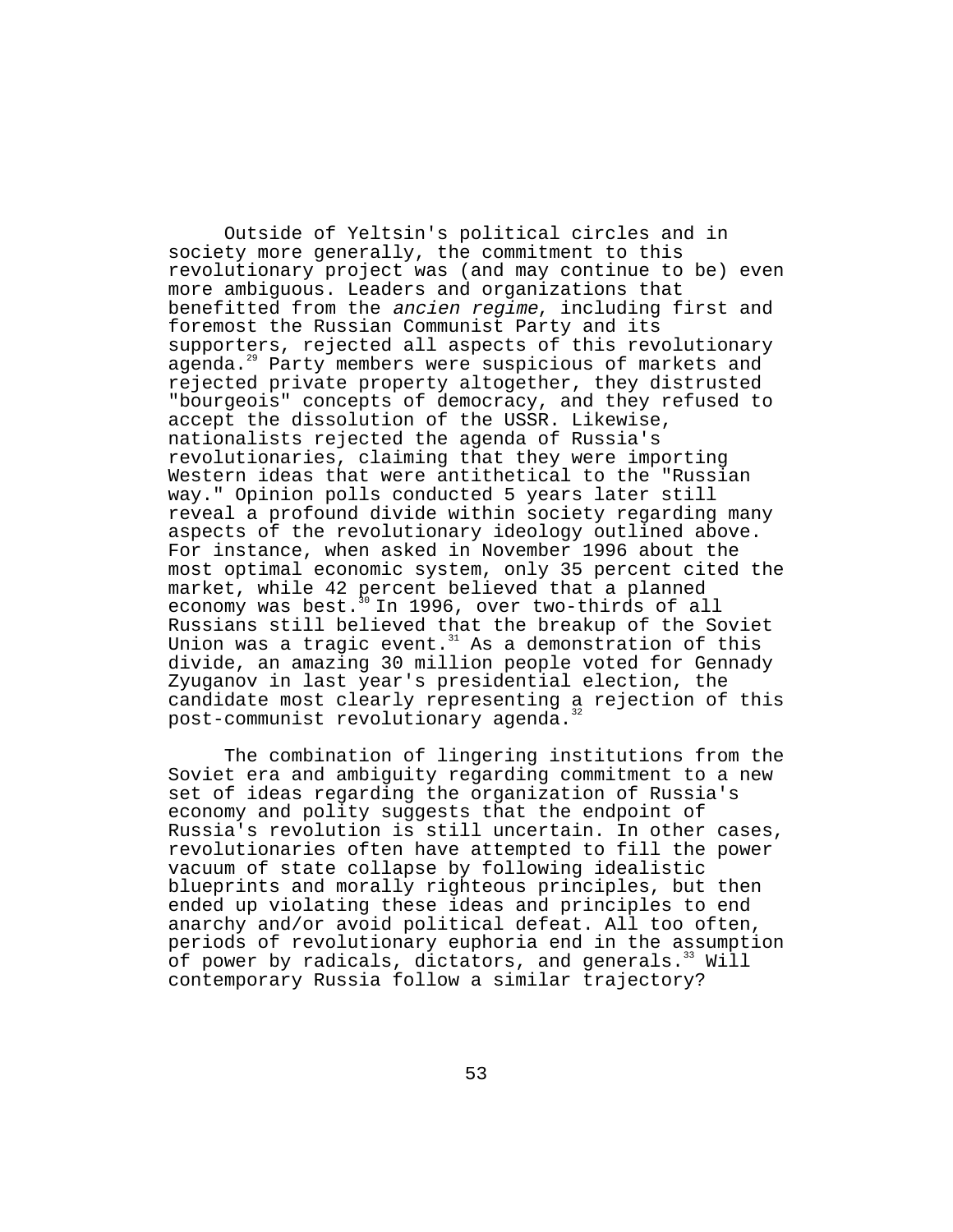In comparing Russia's current revolution to other "great" revolutions of the modern era such as France after 1789, Russia after 1917, or even Weimar Germany after 1918, one fundamental difference stands out. If all these other revolutionary situations were created by revolutionaries armed with an ideology that fundamentally challenged the order of the international system, the ideology and aims of Russia's current revolutionaries do not challenge the status quo within the international system. On the contrary, the "ideology of opposition" advocated (to varying degrees) by Boris Yeltsin and his entourage is the very same set of beliefs and institutions that structure the economies and polities of the "core" states. Rather than seeking to rebuff the status quo powers, Yeltsin seeks to join them. This unique feature of Russia's revolution offers the West, and the United States in particular, an opportunity to influence the course of Russia's revolution, at least in the margins. To what extent can or should the United States play this role?

### **American "Grand Strategy"**.

As alluded to earlier, the United States lost its organizing principle for conducting foreign policy after communism collapsed. In the aftermath, several competing visions have dominated discussion about America's role in the new post-Cold War order, isolationism, neo-containment, and engagement/enlargement.<sup>34</sup> Each of these offer rational strategies with tangible benefits. However, if (and only if) the framework for understanding both the nature of the international system and the nature of domestic politics in Russia outlined above is correct, then the strategy of engagement offers the best approach for pursuing American national interests. As long as the core set of countries in the international system have similar internal political and economic institutions, and as long as Russia seeks to join this core by developing and consolidating this same set of institutions, American foreign policy interests are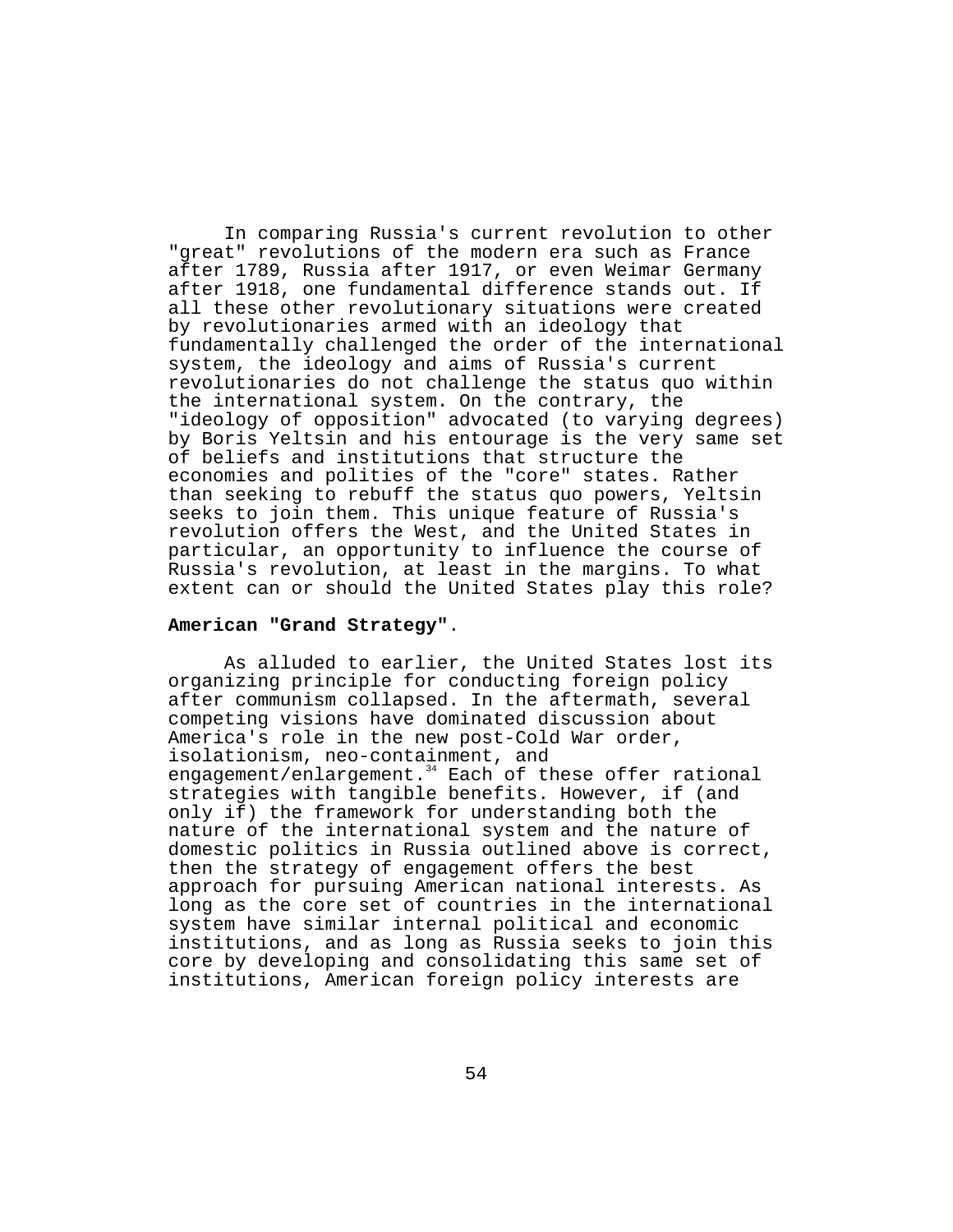best served by facilitating both the consolidation of these domestic institutions within Russia and the incorporation of Russia into to the "core" of the international system.<sup>35</sup>

A "grand strategy" of promoting democratic and market institutions abroad must be guided on several basic principles.<sup>36</sup> First, the United States must lead by example. A growing market economy and a robust democracy in the United States provide the best arguments for adopting capitalism and democracy in other countries. Foreign policies which weaken American market and democratic institutions are incompatible with a strategy of engagement.

Second, engagement or enlargement requires a sustained and unwavering commitment to the principles of free markets and democracy. When American foreign policymakers are willing to sacrifice these goals for the sake of "balance-of-power" objectives, they undermine their own legitimacy and reputation. When American leaders promote market institutions at the expense of democratic institutions, they also undermine this grand strategy.<sup>37</sup> Like doctrines from other eras in American foreign policy, a clear and coherent articulation of American interests helps others to understand U.S. aims while at the same time encourages commitment to these aims from American leaders.

Third, engagement is not always a non-zero sum game. Sometimes, U.S. foreign policy leaders must be prepared to accept short-term losses, (and these are usually economic losses) to win long-term gains regarding enlargement of the "core." A corollary to this principle is that engagement requires the use of both carrots and sticks. Progress regarding the development of market and democratic institutions is not cost free.

Fourth, American leaders must not only expend their energies trying to get "bad guys" to do good deeds, but they also must assist "good guys" to do good things even if such engagement might complicate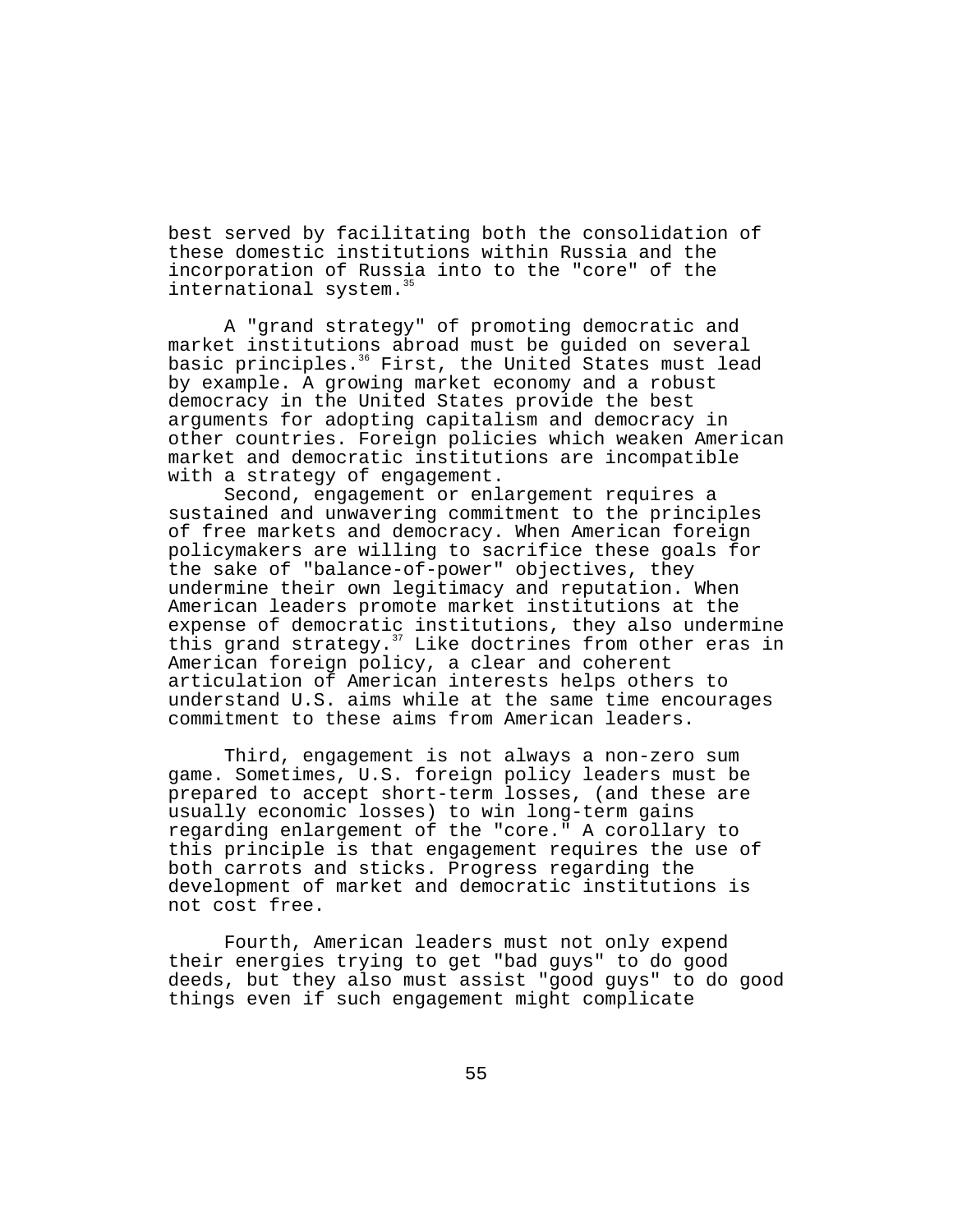relations with sovereign heads of states. American detente with Soviet communist dictators in the 1970s and U.S. "constructive engagement" with South African racist dictators in the 1980s were premised on a belief that through engagement we could alter the behavior of these authoritarian leaders. In both of these countries, however, regime change only occurred when democratic challengers from below organized. An effective engagement strategy, therefore, entails a two-pronged strategy of encouraging old authoritarian leaders to modify their behavior while at the same time assisting new democratic leaders to come to power.

Taken together, these principles offer the United States a coherent strategy for dealing with the international system and the Russian revolution, in particular. The next section demonstrates how this set of principles regarding American grand strategy translates into concrete policies regarding U.S.- Russian relations.

### **American Policy toward Russia**.

Because analysts and policymakers hold different interpretations of the nature of the international system; competing explanations about change, reform, or revolution in Russia; and alternative conceptions, whether implicit or explicit, of American grand strategy in international affairs, American policy towards Russia over the last several years has seemed erratic and ill-defined. Some have even argued that no policy exists at all.<sup>38</sup> Single events in Russia have seemed to alter American strategy, indicating a lack of long-term vision or resolve. For instance, the American refrain of "more therapy, less shock," articulated in the wake of Vladimir Zhirinovsky's surprising electoral victory in 1993, helped to undercut domestically the political position of reformers within the Russian government. Similarly, the lack of a clear response to the Russian invasion of Chechnya served to undermine American credibility regarding human rights issues.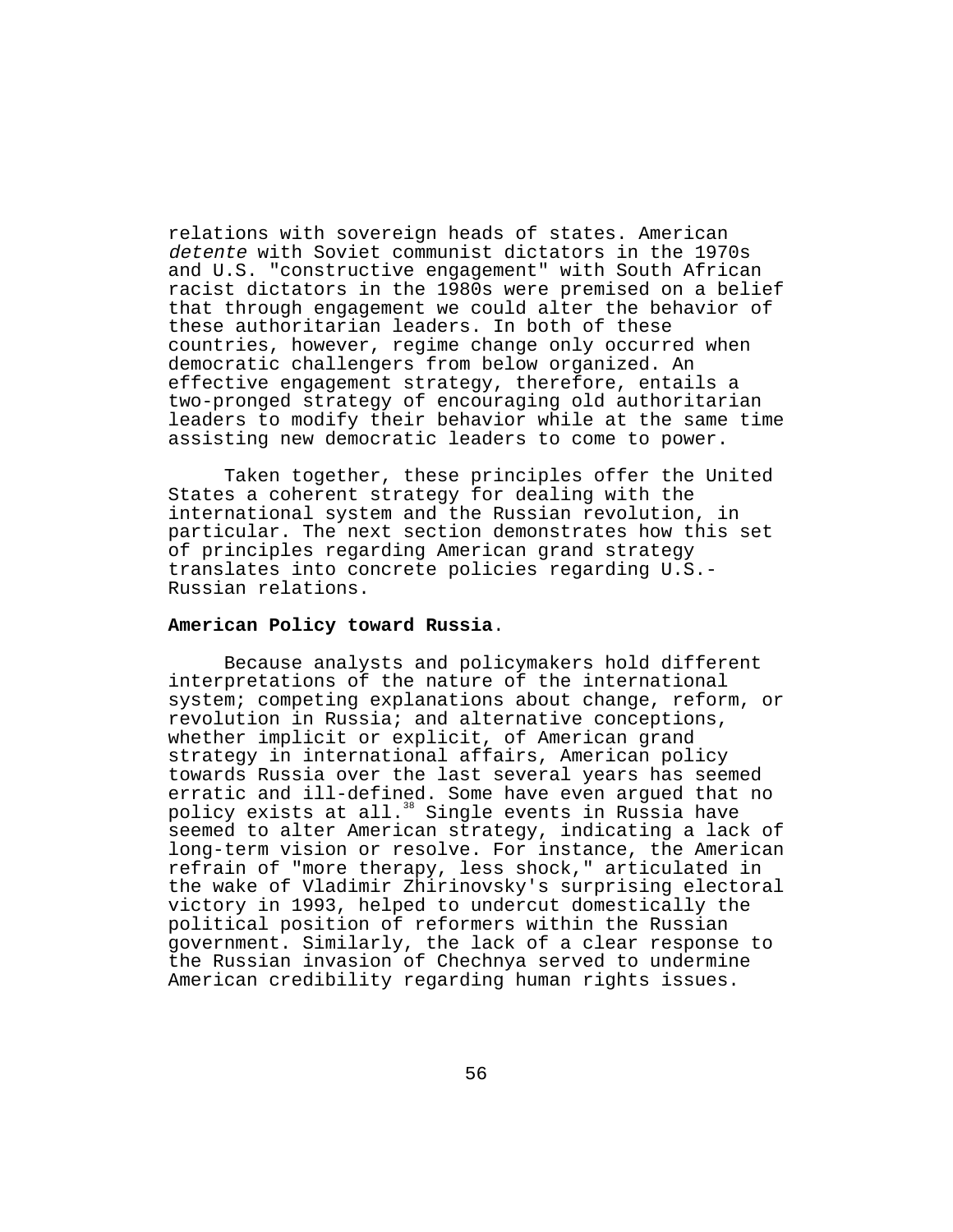On other kinds of issues, commentators, pundits, and policymakers have advocated the same policy but for entirely different reasons. NATO expansion, for instance, is promoted by both those advocating neocontainment and enlargement.<sup>39</sup> At the same time, other advocates of an engagement strategy have opposed NATO expansion.<sup>40</sup> The debate over aid to other new states from the former Soviet Union also demonstrates how people with different strategic visions for American foreign policy can adopt the same position on a given policy. For instance, proponents of neo-containment have advocated greater American assistance to Ukraine and Uzbekistan as a way to balance Russia, while proponents of enlargement have encouraged the same aid programs as a method of bringing these new states into the "international society" of states. Sometimes, these odd alliances serve American interests; other times, especially when these temporary alliances break down, they impede the effective implementation of a coherent strategy.

To demonstrate what would follow from more comprehensive and clearly articulated concepts for U.S. engagement in the promotion of market and democratic institutions in Russia, the remainder of the paper discusses several specific policies. But first a note about the role of international institutions.

If guided by the grand strategy outlined in the previous section, American foreign policymakers must employ international institutions of every stripe to foster market institutions and democratic practices. International institutions that serve to isolate Russia should not be maintained, let alone strengthened.

The West's major international financial institutions such as the International Monetary Fund, the World Bank, and the European Bank for Reconstruction and Development already have been actively engaged in promoting market reforms in Russia. This kind of engagement did not come quickly enough,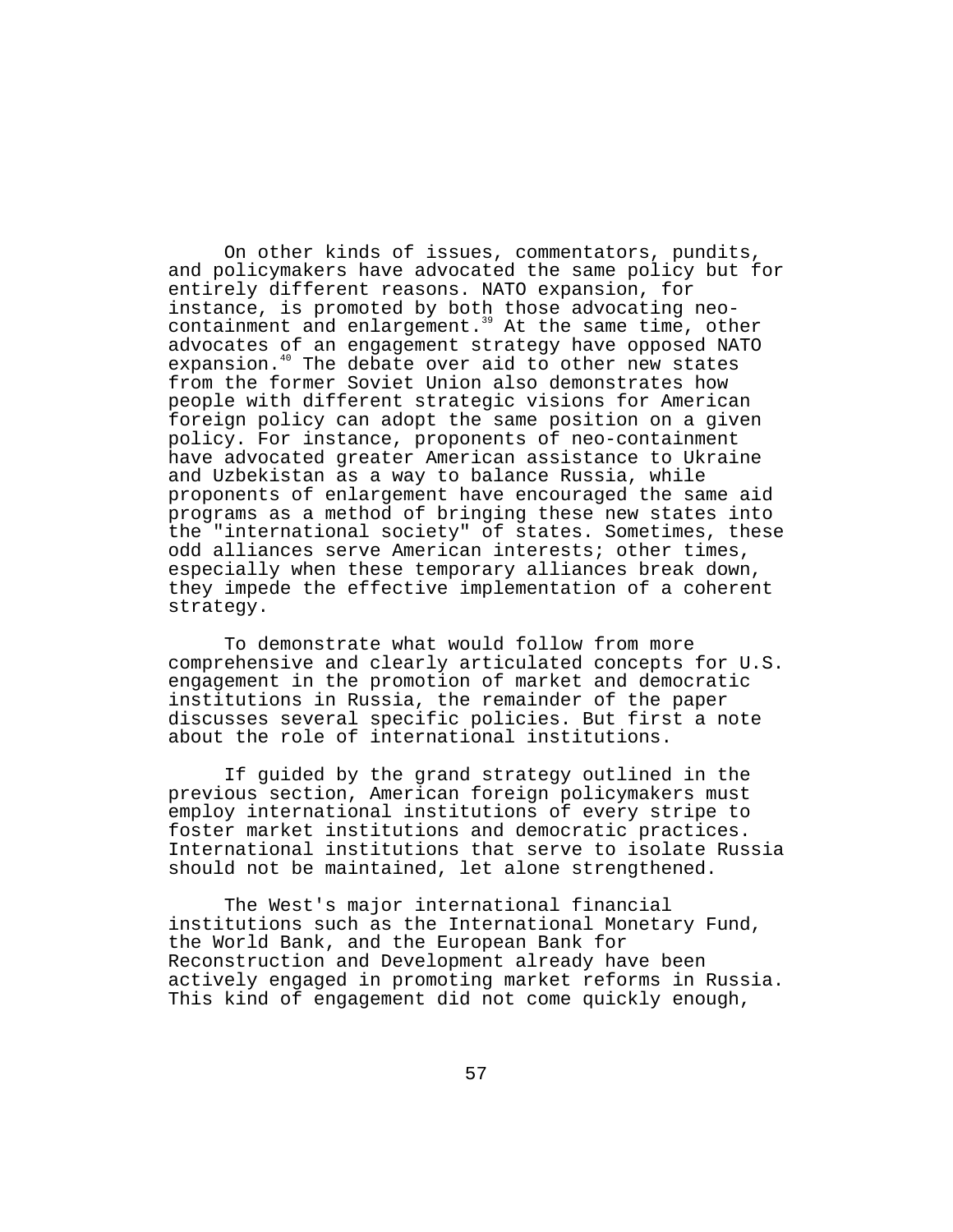and Russian reform suffered as a result. Now, however, the continued engagement of these institutions should be supported. Likewise, U.S. foreign policy leaders should promote Russian membership in other international financial groups such as the Paris Club, the World Trade Organization, and the G-7, or the "group of eight."<sup>41</sup>

U.S. policymakers must also expand international security institutions in a way that engages rather than isolates Russia. NATO is no exception. NATO expansion does not serve American long-term strategic interests. At this stage, however, a decision to renege on American commitments to expand NATO to East Central Europe also would be costly in terms of American reputation. Given this situation, Russian engagement with NATO through the NATO-Russia Charter and the Partnership for Peace program should be promoted at all costs. In parallel, greater Russian participation in other security institutions such as the OSCE must also be promoted.<sup>42</sup> Beyond financial and security institutions, Russia must also be encouraged to join others kinds of international institutions, treaties, and conventions. Russian commitment to these international regimes will empower domestic advocates of these causes and at the same time expose Russia to international norms and standards.

# **U.S.-Russian Bilateral Relations**.

The strategy outlined above suggests that the promotion of market and democratic institutions must take priority over other issues in the U.S.-Russia bilateral agenda. Ultimately, American foreign policymakers will have an easier time in reaching agreement with their Russian counterparts on issues of arms control, regional conflicts, nuclear safety, or international terrorism if Russia has a democratic polity and a market economy. Market institutions help to enforce rationality in foreign policy behavior by creating domestic groups with tangible interests in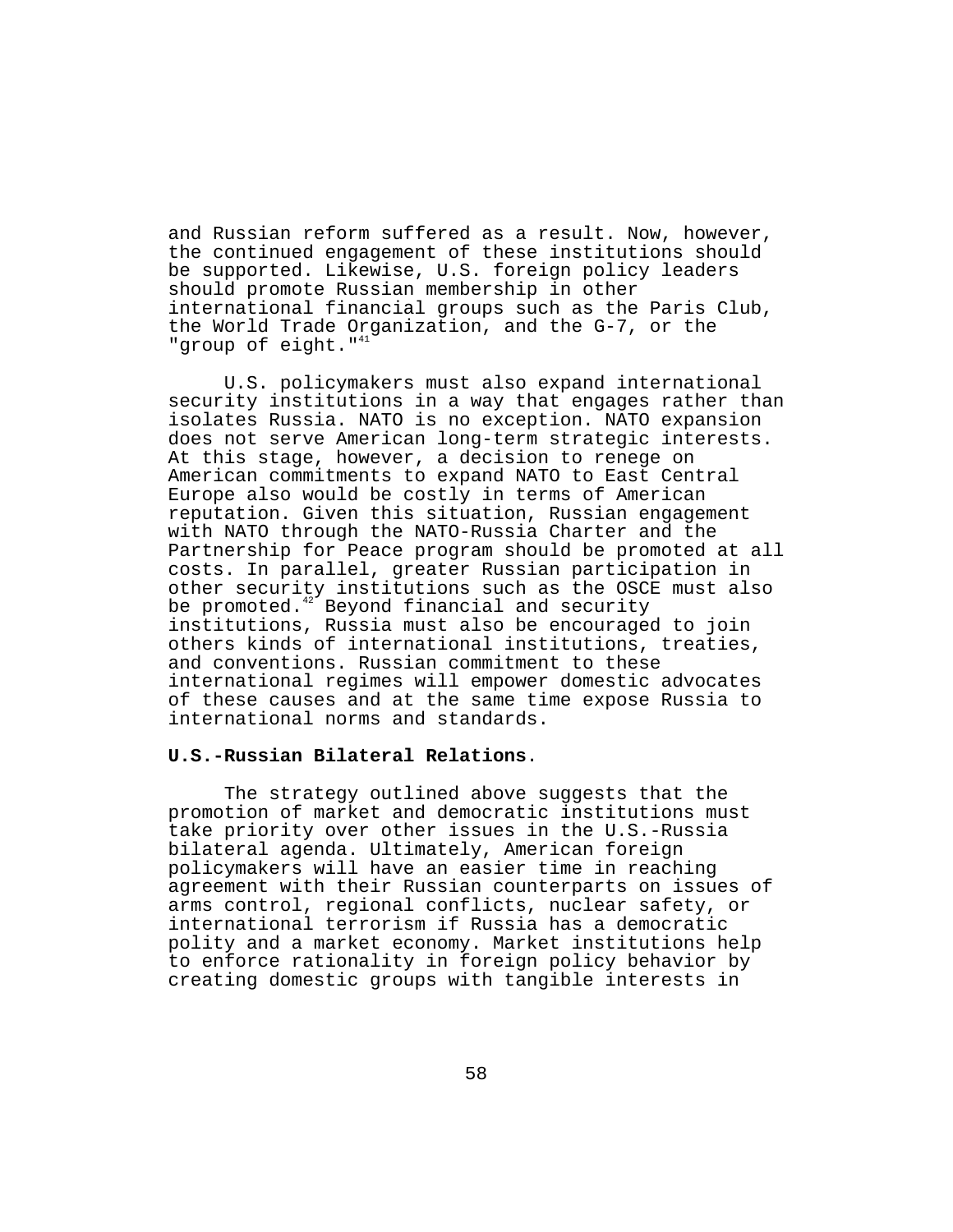economic integration. Democratic institutions compel national leaders to justify their policy actions to a voting public. Public opinion polls demonstrate conclusively that the Russian population as a whole is much less interested in aggressive foreign policy behavior than Russian elites. The greater the voice of the public in foreign policy, therefore, the less threatening Russia will be.

However, recognizing that Russian market and democratic institutions serve American interests is much easier than developing policies that actually promote the consolidation of these institutions. At the bilateral level, the United States has very little leverage to promote or sustain these domestic Russian institutions. At the same time, the recent history of U.S.-Russian relations offers some general lessons about effective versus ineffective policy.

Limiting Expectations. American leaders severely undercut their own credibility to promote domestic change in Russia by raising expectations about the West's ability to foster these changes. Once they defeated communism, Russians expected to enjoy overnight Western standards of living. Instead, most Russian have been frustrated with the minimal fruits of nascent capitalism and democracy. For most Russians, life was better and easier under Brezhnev.<sup>43</sup> These disappointed expectations have been exacerbated by Western pledges of assistance. Great fanfare surrounded both the 47 nation conference on aid to the former Soviet republics hosted by the United States in January 1992, and the April pledge of \$24 billion in assistance by the Bush administration. Only a fraction of these funds, however, were delivered, while few experienced any direct effect from the assistance that did arrive. Perhaps most tragically, the failure of the United States, and the West more generally, to deliver on these promises undermined the credibility of Russian reformers and raised suspicion about America's true intentions within Russia.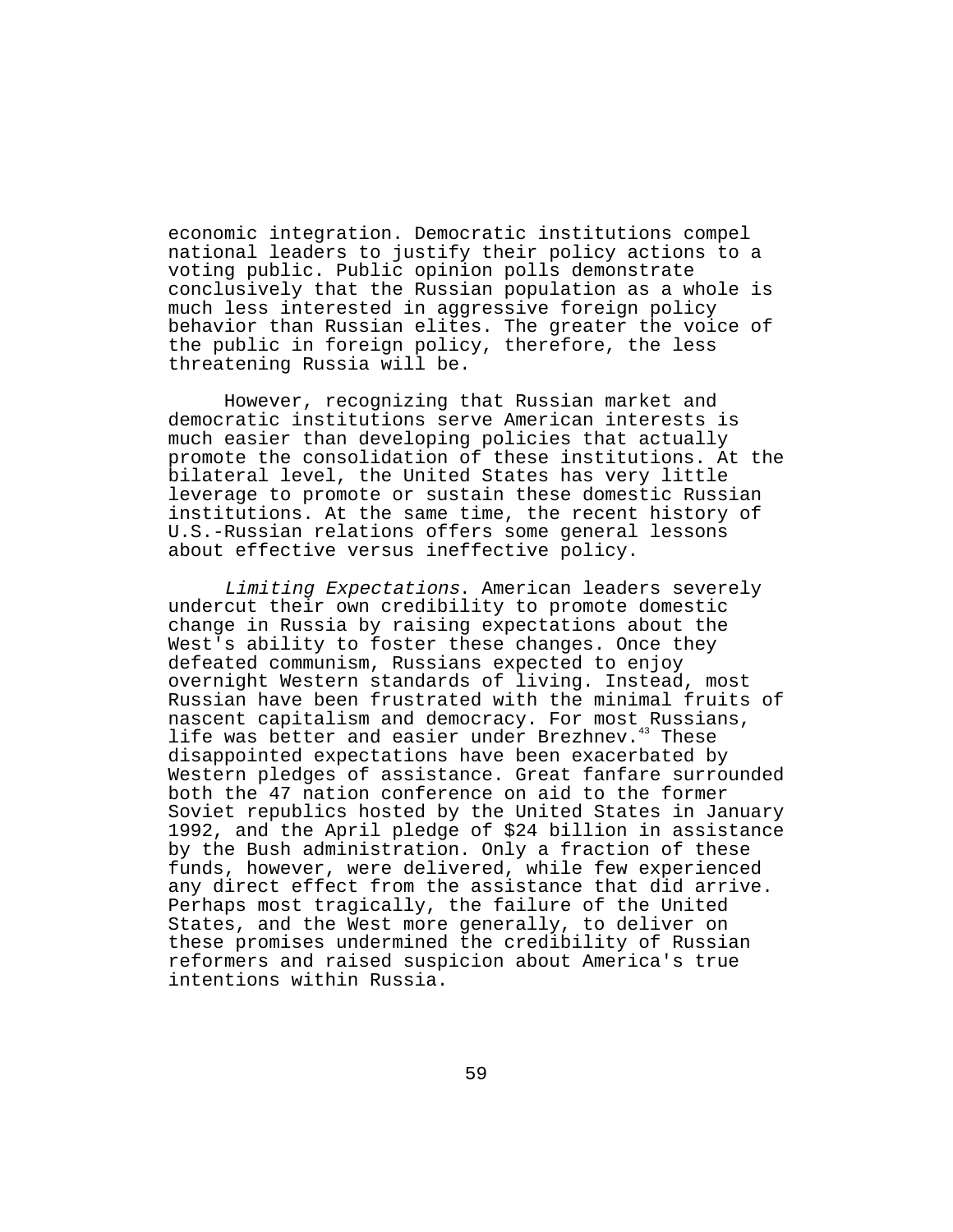Given this earlier record, expectations about American assistance are low. The United States has a vested interest in maintaining these low expectations and then exceeding them by providing more effective assistance.

The Importance of Institutional Design. American resources devoted to assisting Russia's revolution always have been limited. Because Americans see no imminent danger such as communism or fascism threatening U.S. security interests directly, they are unwilling to transfer large resources abroad for illdefined ends.<sup>44</sup> Given these limited resources, the focus of U.S. assistance programs must be (and should have been) the creation and consolidation of liberal institutions in both political and economic realms.

For instance, regarding economic reform, U.S. assistance programs should facilitate the development of important market institutions such as laws governing property rights, disclosure, bankruptcy, pension funds, taxes, and the securities markets. Russia has made the transition to a market economy, but it is a market still closely tied to the state and dominated by a handful of large financial industrial groups (FIGs).<sup>45</sup> In 2 short years from 1994 to 1996, these FIGs have captured a significant proportion of Russia's productive assets, accounting officially for 10 percent of Russia's GDP.<sup>46</sup> Unofficially, experts have estimated that the eight largest FIGs control between 25-30 percent of Russia's GNP.<sup>47</sup> Only through the development of a more competitive and open economic environment can Russia develop a liberal market economy.

On the political front, expertise targeted to promote the development of a party system, federalism, and civil society should be expanded. Market economies need market-friendly states to grow.<sup>48</sup> Unfortunately, Russian reformers (as well as some of their Western advisors) believed that economic and political reform had to be sequenced, with economic reform coming first.49 U.S. assistance programs also adopted this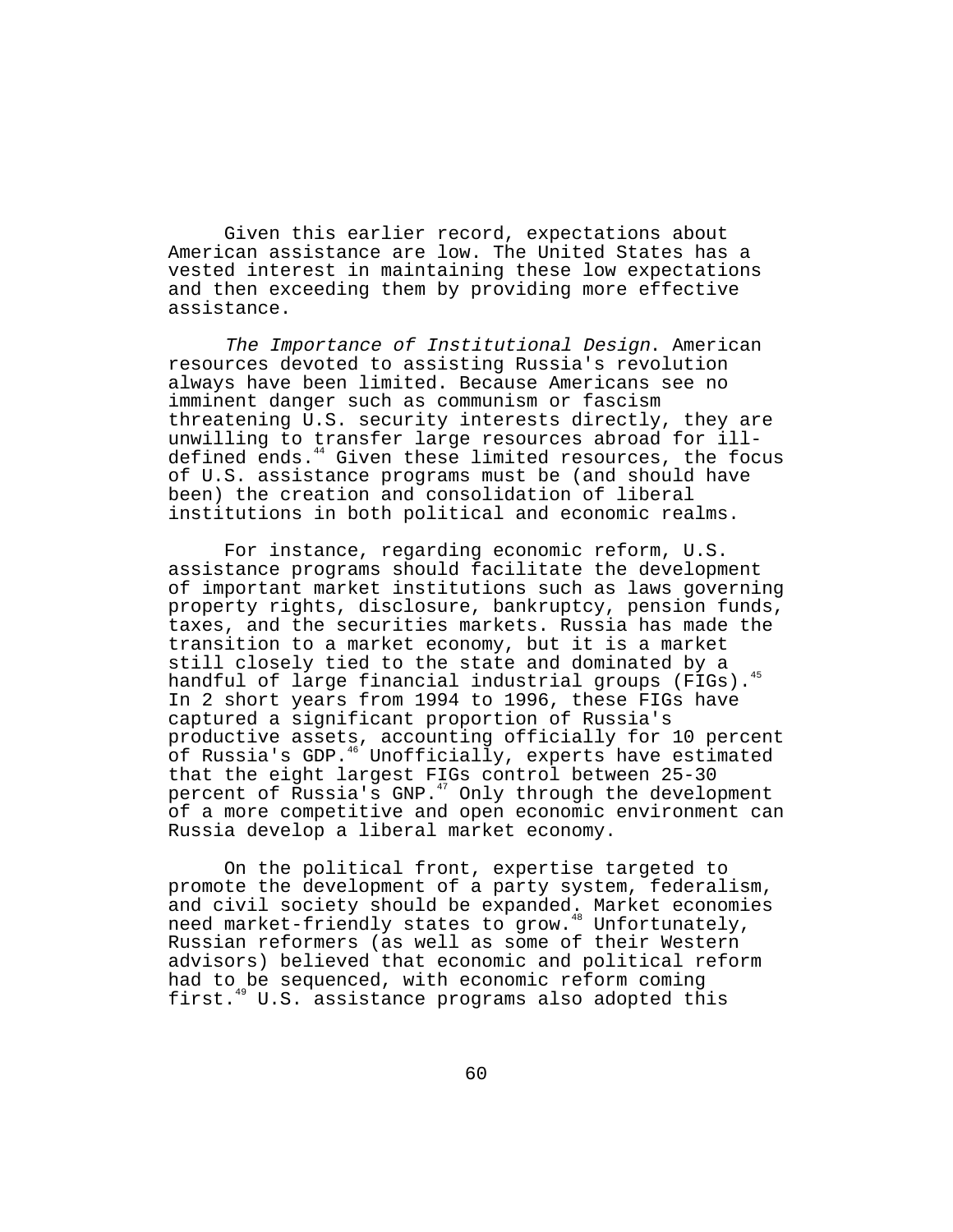logic, meaning that the lion's share of American aid to Russia was channeled into economic reform while only a fraction went to promoting democratic institutions. Empirically, however, the record of reform in the postcommunist world has demonstrated that the fastest democratizers are also the best performers regarding economic reform.<sup>51</sup>

These attempts at sequencing in Russia has meant that the development of democratic institutions has lagged significantly behind the development of market institutions. Pluralist institutions of interest intermediation are weak, mass-based interest groups are marginal, and institutions that could help to redress this imbalance--such as a strong parliament, an effective party system, or an independent judiciary--do not exist.<sup>52</sup> Elections may have become the only game in town--an important achievement considering the long authoritarian shadow of Russian history. In consolidated democracies, however, elections are only one of many channels of interest mediation between state and society. In other words, Russia has become an "electoral democracy" but not a "liberal democracy."<sup>53</sup> U.S. assistance efforts should be focused on transforming this electoral democracy into a liberal democracy. In both economics and politics, if the "rules of the game" are right, then the right kinds of organizations and actors will follow.

The Harmful Effects of Corporate Welfare. In focusing specifically on institutional reform, other kinds of assistance should be avoided. Above all else, U.S. government assistance should not go directly to firms, be they American or Russian, unless this aid is tied specifically to a market return. In the early years of American aid to Russia, the U. S. Government wasted millions of dollars in the form of direct grants to U.S. firms tasked with providing technical assistance on restructuring to Russian enterprises. Because the market incentives were not in place to reward restructuring, little of this assistance translated into actual restructuring. Western companies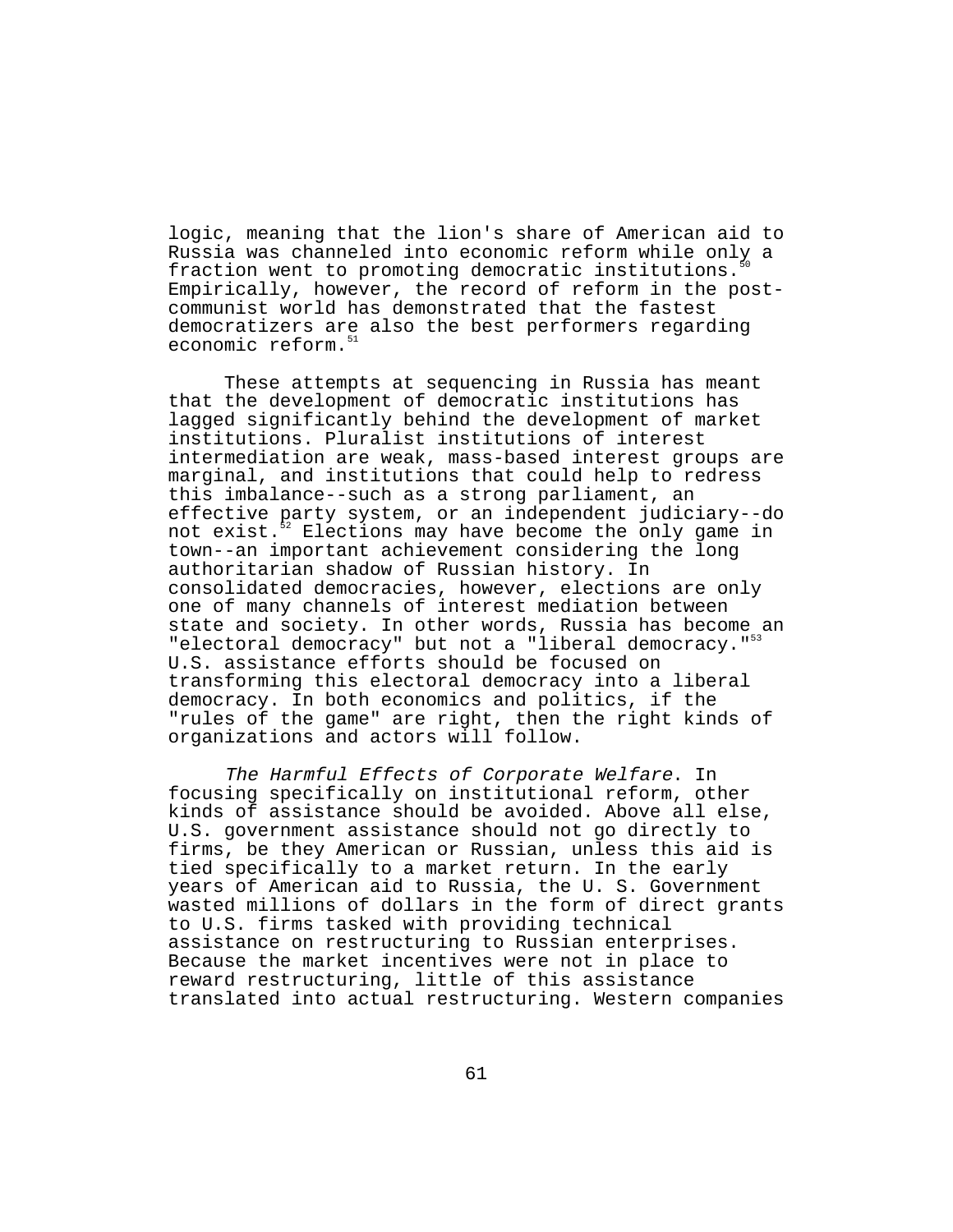reaped huge profits from AID contracts but did little to foster the development of market institutions in Russia.

Today, a new type of corporate welfare has grown to occupy an increasingly large share of the U.S. assistance budget to Russia--subsidies, investment insurance, and direct loans to U.S. companies seeking to trade or invest in Russia. Under programs administered by the U.S. Trade and Development Agency (TDA), the Overseas Private Investment Corporation (OPIC), and the Export-Import Bank, American companies have received giant subsidies from the U.S. taxpayers to do business in Russia.<sup>54</sup> Not only do these programs support dubious projects such as expensive feasibility studies, but they also crowd out private sector investment and promote "big business" at the expense of "small business" development. Given Russia's highly centralized economy and the low level of market entry and small business emergence, these programs serve to reify the wrong kinds of economic actors. To the extent that money is allocated to foster individual economic entities, it should be channelled through commercial banks, enterprise funds, and non-profit organizations that aim to promote start-ups and small businesses.

Individuals Matter. For the last decade, American analysts and policymakers have debated the relative merits of backing individual Soviet and then Russian politicians. Many (including this author) argued that the Bush administration identified its policy too closely with Mikhail Gorbachev in the waning months of the Soviet Union. A similar criticism has been lodged against the Clinton administration's attachment to Boris Yeltsin. More recently, critics have questioned Vice President Al Gore's close personal relationship with Russian Prime Minister Viktor Chernomyrdin.

In bilateral relations, American government leaders must deal directly with their counterparts in the Russian government, no matter who they are or what their beliefs may be. Secretary Albright must develop a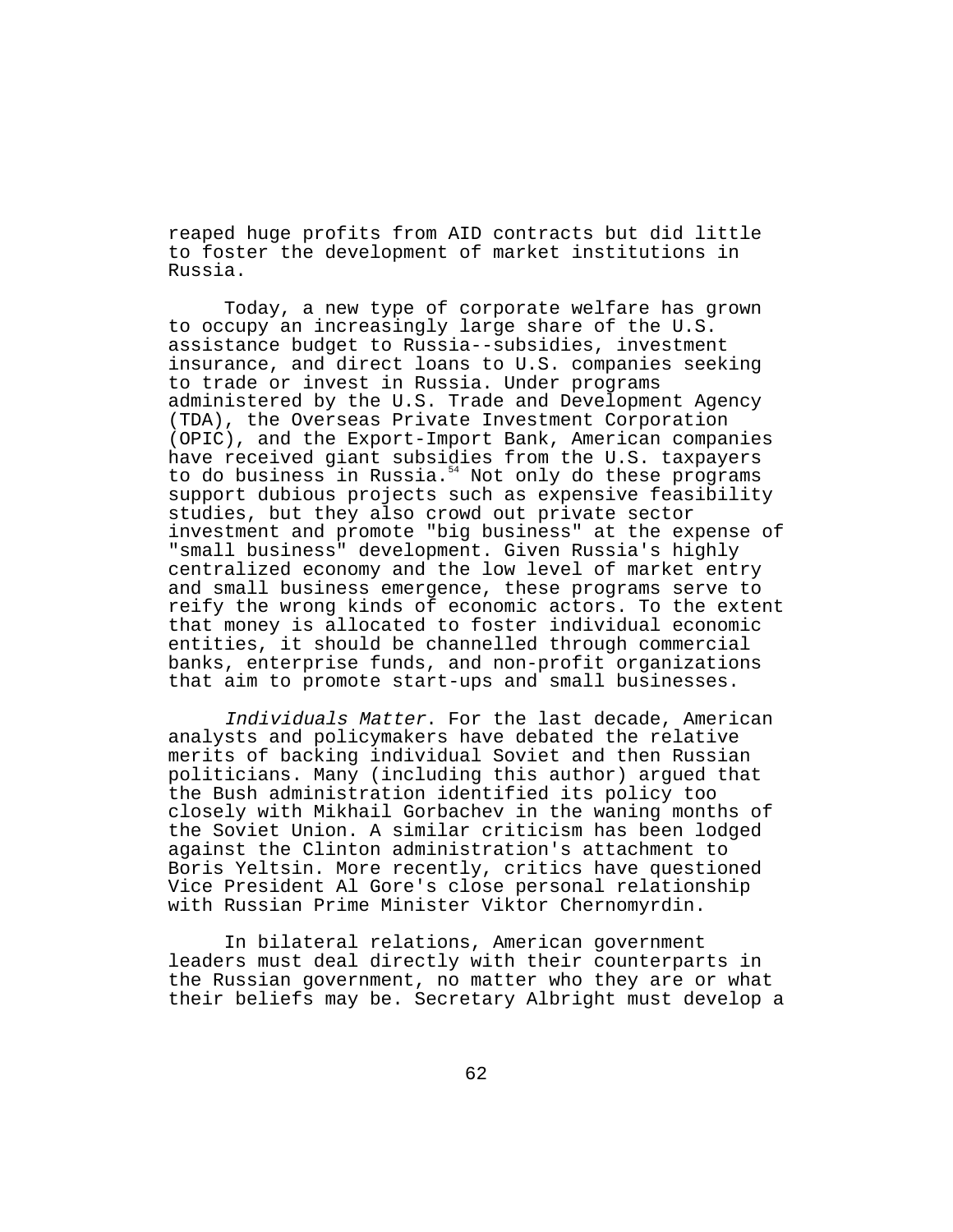relationship with Foreign Minister Primakov even though she may prefer to engage with Russian foreign policy experts that more closely share her vision of U.S.- Russian relations. Critics who chastise American government leaders for developing relationships with their equivalents in the Russian government often forget this fundamental principle of diplomacy.

At the same time, however, American officials must choose to engage more directly and closely those individuals committed to the long-term project of developing market and democratic institutions. After all, these individuals will be the actors most effective in promoting institutional change from within Russia. The strategy of engaging individuals with dubious reform credentials in order to convince them of the benefits of reform has been less successful. In particular, direct assistance programs to Russian government bureaucracies more often than not have produced corruption, not reform. A corollary to this policy is to engage and empower societal actors rather than state bureaucrats.<sup>55</sup> State institutions will reform only when there are strong societal groups in place that can pressure them to do so.

Several examples illustrate the importance of developing relationships with individual reformers. Without question, the most important personal relationship for American foreign policy has been between President Clinton and President Yeltsin. Yeltsin has made a series of bad and sometimes disastrous decisions that have impeded economic and political reform in Russia. In particular, his decision to invade Chechnya made it difficult to justify continued engagement with him as an active partner in Russian reform.<sup>56</sup> Over time, however, Clinton's personal relationship with the Russian reformer has helped to produce very tangible benefits, including Yeltsin's adherence to the electoral process during the 1996 presidential elections and, more recently, acquiescence to NATO expansion. A different Russian leader with more dubious reformist credentials and a more strained personal relationship with the American president may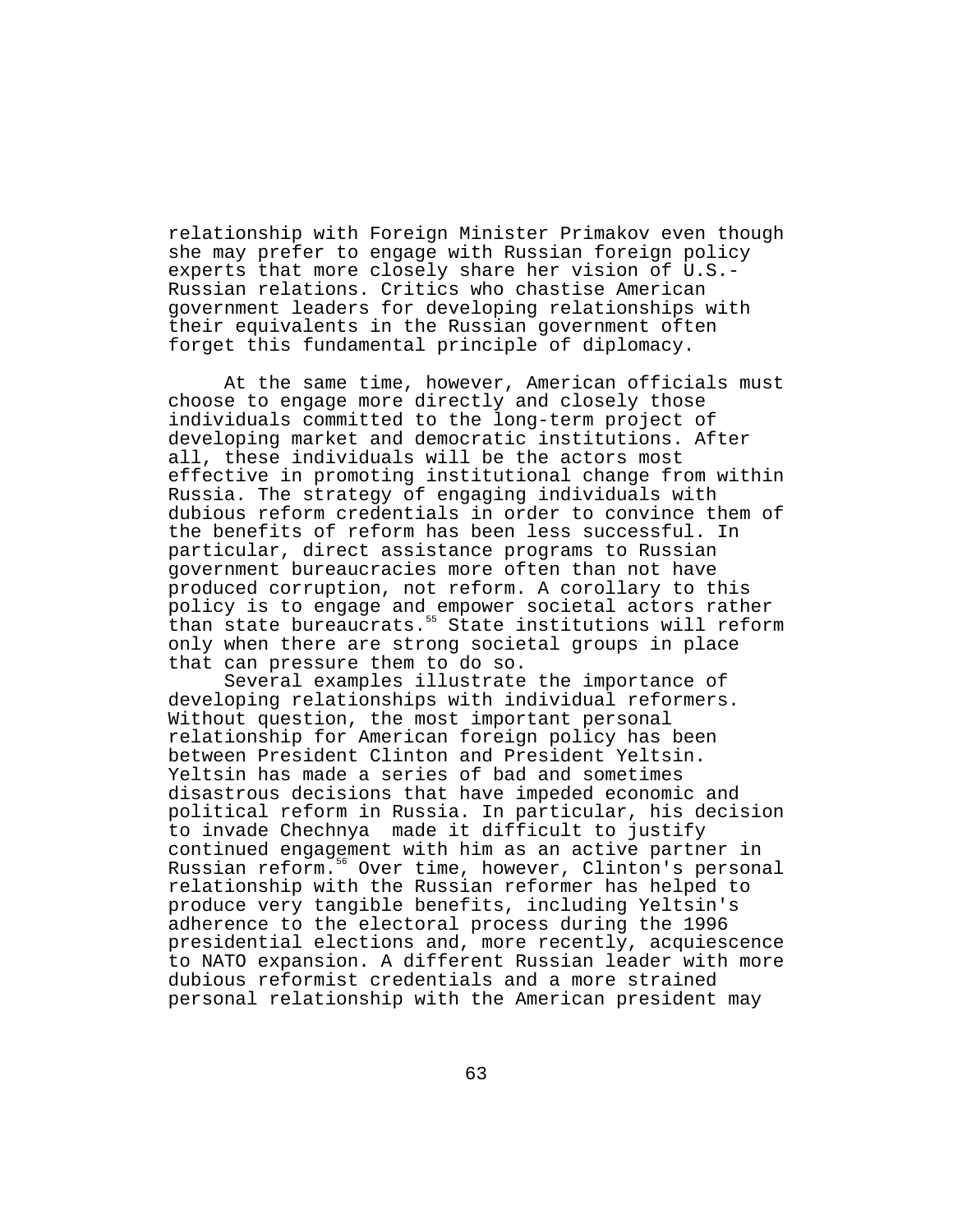have acted very differently regarding both of these issues.

American commitment to individual Russian economic reformers also has produced high returns. Long-term cooperative relationships with such people as Anatolii Chubais, Boris Nemtsov, Yegor Gaidar, and Dmitrii Vasiliev have proven to be instrumental in fostering the development of market institutions even when these individuals have moved in and out of government. The political comebacks of Chubais and Gaidar should be a reminder to U.S. officials not to abandon reformers just because they are out of office. Prime Minister Chernomyrdin's poor record on deepening economic reform underscores the negative consequences of engaging too closely with individuals not committed to radical reform.

A similar philosophy must guide U.S. engagement with Russia's democratic reformers. Quickly after the euphoric days of communist collapse in 1991, U.S. Government officials and non-governmental organizations devoted less effort to assisting those seeking to foster democratic institutions. Instead, they devoted more time to whomever was in power. By the winter of 1996, many American analysts, politicians, and NGO leaders were advocating engagement with the communists and their allies, as communist leader Gennady Zyuganov appeared poised for electoral victory in Russia's presidential election. Today, General Aleksandr Lebed is the focus of attention for those concerned more with power than principle.<sup>58</sup> Without denying the benefits of deepening relations with all important political forces in Russia, American engagement policies should be directed first and foremost at those with proven democratic credentials. To survive, Russian democracy needs Russian democrats.

More generally, programs that expand contacts between Russians and Americans must be increased. As stated above, America's most effective tool in promoting markets and democracy is the example of the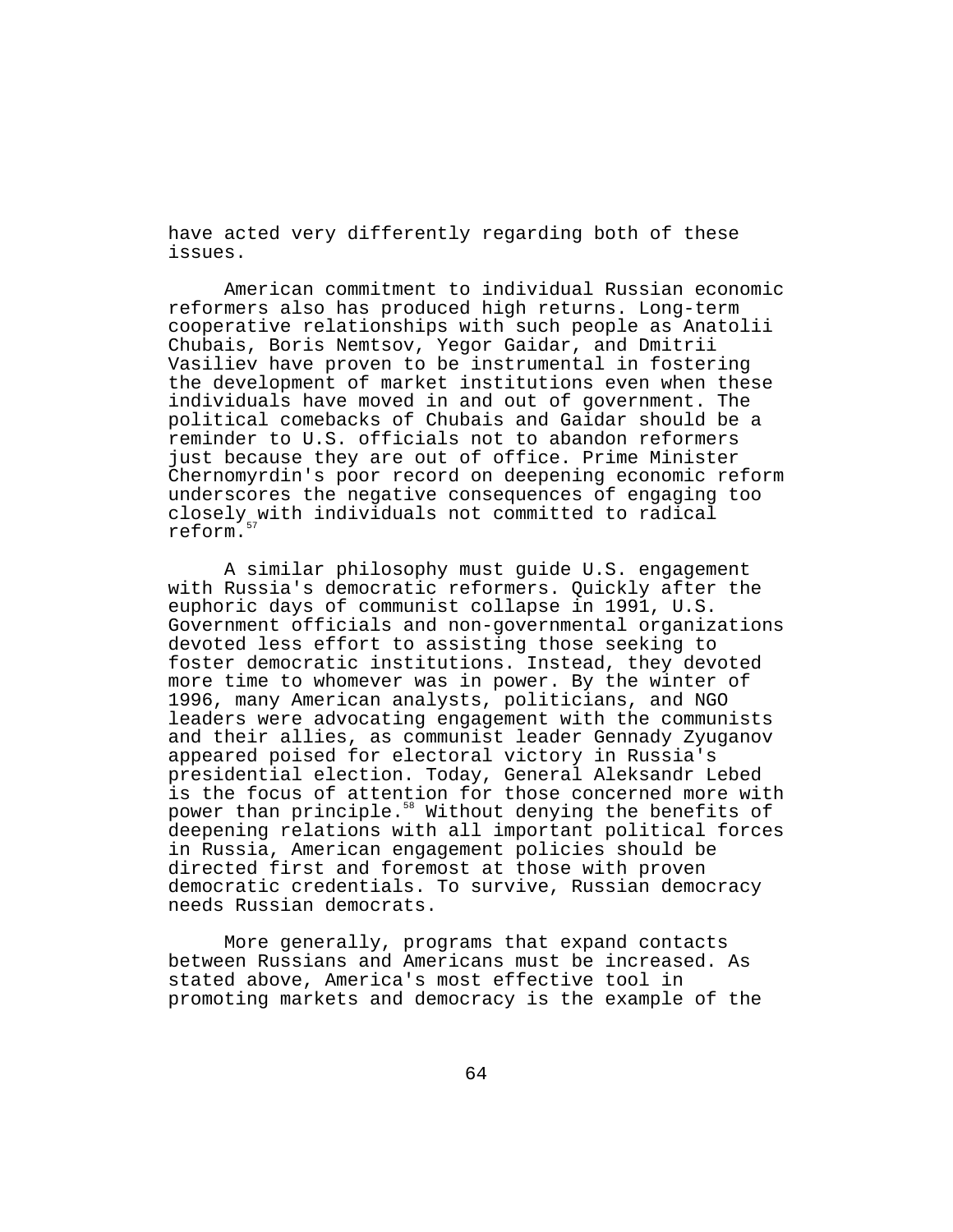United States itself. The more people exposed to this model, the better.<sup>59</sup> This includes educational exchanges, military-to-military programs, sister city programs, business-to-business meetings, as well as government contacts. Likewise, mass civic education projects within Russia also should be expanded. While hundreds of business schools have sprouted throughout Russia, there are virtually no public policy schools and only a handful of organizations dedicated to the dissemination of materials on democracy.<sup>6</sup>

Consistency. To maintain credibility before Russian elites and the Russian population more generally, U.S. policymakers must be consistent in their statements and actions regarding their commitment to fostering market and democratic institutions in Russia. Too often in the past, U.S. Government leaders have failed to criticize Russian actions and policies that inhibit the development of liberal market and democratic institutions. These silences, in turn, undermine our allies within Russia. For instance, by failing to speak out forcefully against Russia's invasion of Chechnya, American officials inadvertently undermined the credibility of Russian human rights activists who opposed the war. By failing to criticize Gasprom's resistance to paying taxes, U.S. officials tacitly have helped to sustain a dangerous and unfair policy. By sanctioning IMF transfers to Russia at the same time that major companies in Russia refuse to pay taxes, the U.S. taxpayer is effectively financing the Russian government's budget on behalf of multi-billion dollar Russian companies.

Despite these lapses, the United States still has a surprisingly high degree of moral authority within Russia. Without sounding preachy or imperialist, U.S. Government officials must seek to maintain a consistent commitment to a coherent American policy regarding the development of market and democratic institutions in Russia. At times, this consistency may even require that U.S. policymakers incur costs as well. $^{61}$  Wavering produces doubt and thereby reduces our leverage over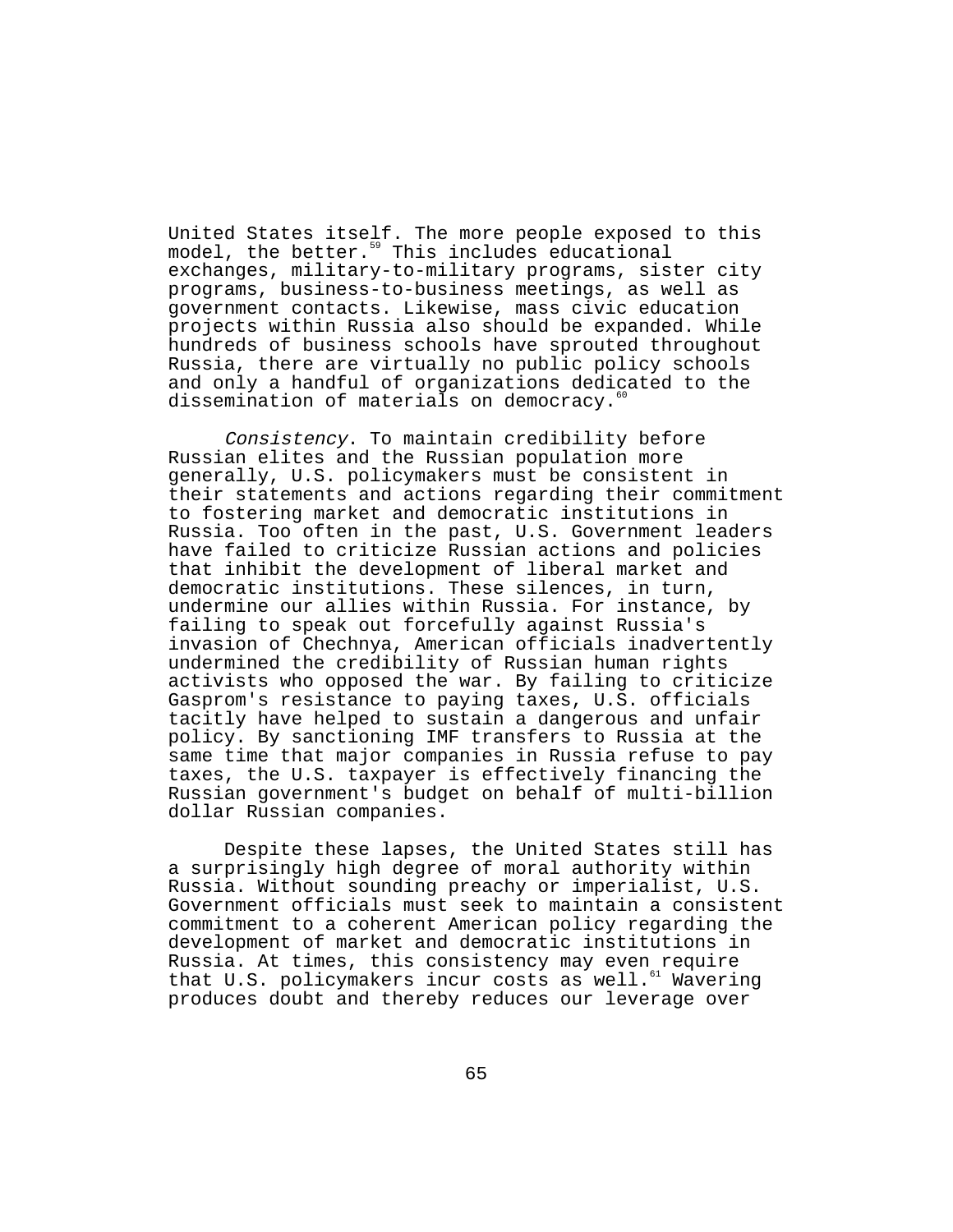the long haul.

Russia and the Commonwealth of Independent States. The United States has a real interest in fostering the full independence of all the states that have emerged from the former Soviet Union. To the extent that resources are available, a similar strategy of engagement must be developed with each of these countries. Ultimately, however, the fate of democracy and capitalism in these countries depends on the future of democracy and capitalism in Russia. The converse is not true. The history of Eastern Europe in the interwar period demonstrated that weak democracies in small countries cannot survive if they are threatened by authoritarian (be they communist or fascist) regimes in large countries on their borders.

Moreover, just as the United States should support and reward reformers in Russia, so, too, should American assistance and engagement in these other countries be directed at those with a demonstrated commitment to democracy and capitalism. Aid channeled to Ukraine, Uzbekistan, or Armenia in the name of "geostrategic" objectives will ultimately be money wasted. $62$ 

## **Conclusion**.

Over the long term, Russia's size, natural resources, educated population, and strategic location in Europe and Asia ensure that this country will emerge again as a power in the international system.<sup>63</sup> Whether Russia makes this re-entry as a member of the international society of core Western states, or as a rogue state seeking to threaten this international society depends in large measure on the kinds of institutions that shape economic and political activity within Russia in the years to come. Several years after the collapse of the Soviet Union, there is still a chance that Russia will develop a market economy and a democratic polity, and that Russia therefore will join rather than threaten the community of democratic and capitalist states. That this window of opportunity is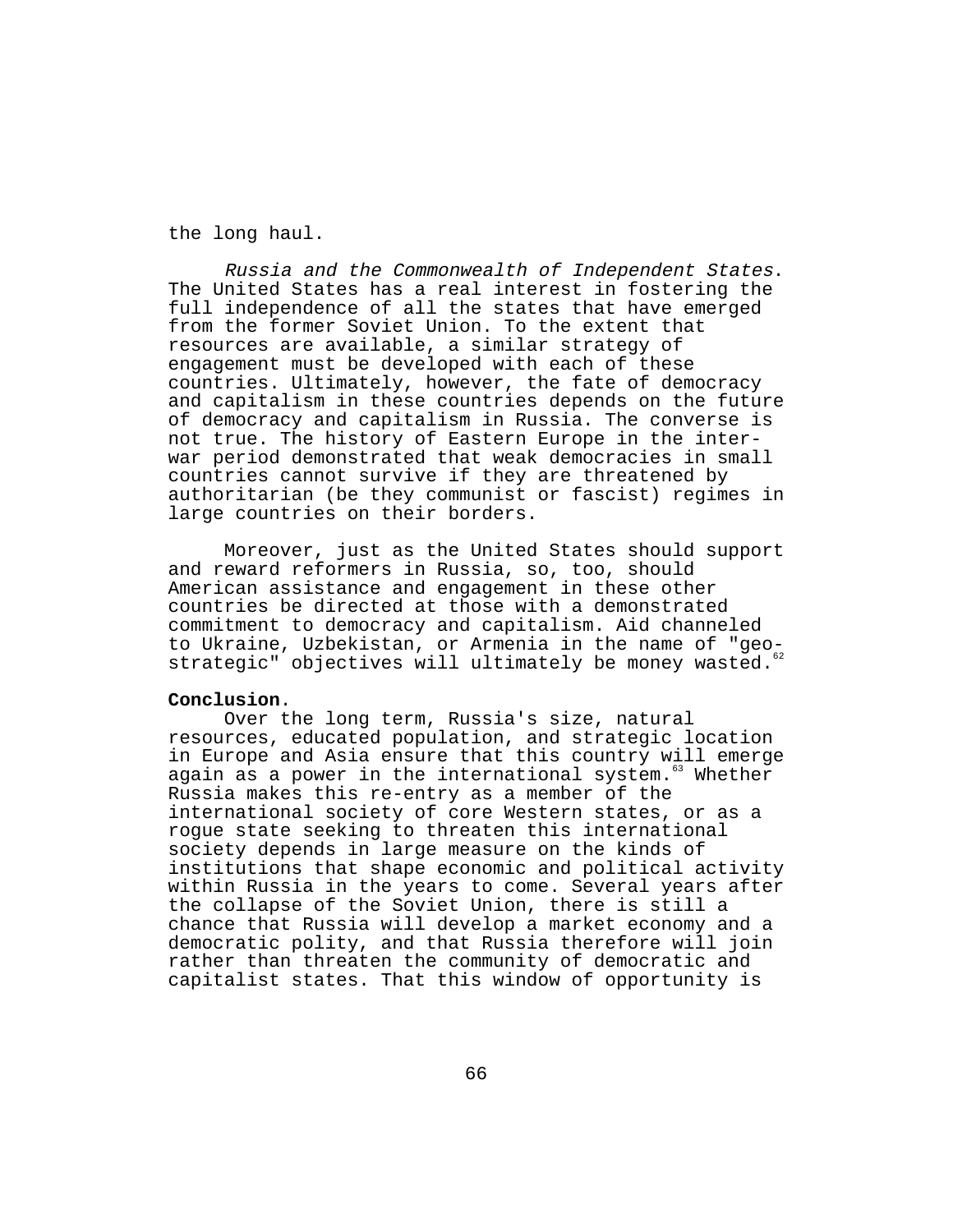still open is surprising considering all that Russia has endured, including a sustained economic free fall, a threat of fascism, two civil wars (in October 1993 and in Chechnya), and the expansion of an alliance system aimed ultimately at keeping Russia out of the West. It is in the vital national interests of the United States to ensure that this window of opportunity remains open. The costs of it closing are too high.

### **ENDNOTES**

1. As a guide to foreign policy, containment was never a static doctrine, but changed over time and between administrations. See John Lewis Gaddis, Strategies of Containment: A Critical Appraisal of Postwar American National Security Policy, Oxford: Oxford University Press, 1982.

2. Try to get an official at the Russian Ministry of Foreign Affairs to explain to you what is the American policy towards Russia. In my experience, each Russian diplomat gives you a different answer.

3. George Kennan, who provided the original set of arguments for containment after World War II, has himself been active in the redefining process. See, for instance, George Kennan, "A Fateful Error," The New York Times, February 5, 1997.<br>4. For analyses of U.S.

For analyses of U.S.-Soviet relations during this period, see Walter LaFeber, America, Russia, and the Cold War: 1945-1980, fourth edition, New York: John Wiley & Sons, 1980; Raymond Gartoff, Detente and Confrontation, Washington: Brookings Institution, 1985; Alexander George, Philip Farley, and Alexander Dallin, eds., U.S.-Soviet Security Cooperation, Oxford: Oxford University Press, 1988; and Adam Ulam, Expansion and Coexistence: The History of Soviet Foreign Policy, 1917-1973, New York: Praeger, 1974.

5. Kissinger has called these kind of international systems instances of a "revolutionary" order in distinction from a "legitimate" order. Hedley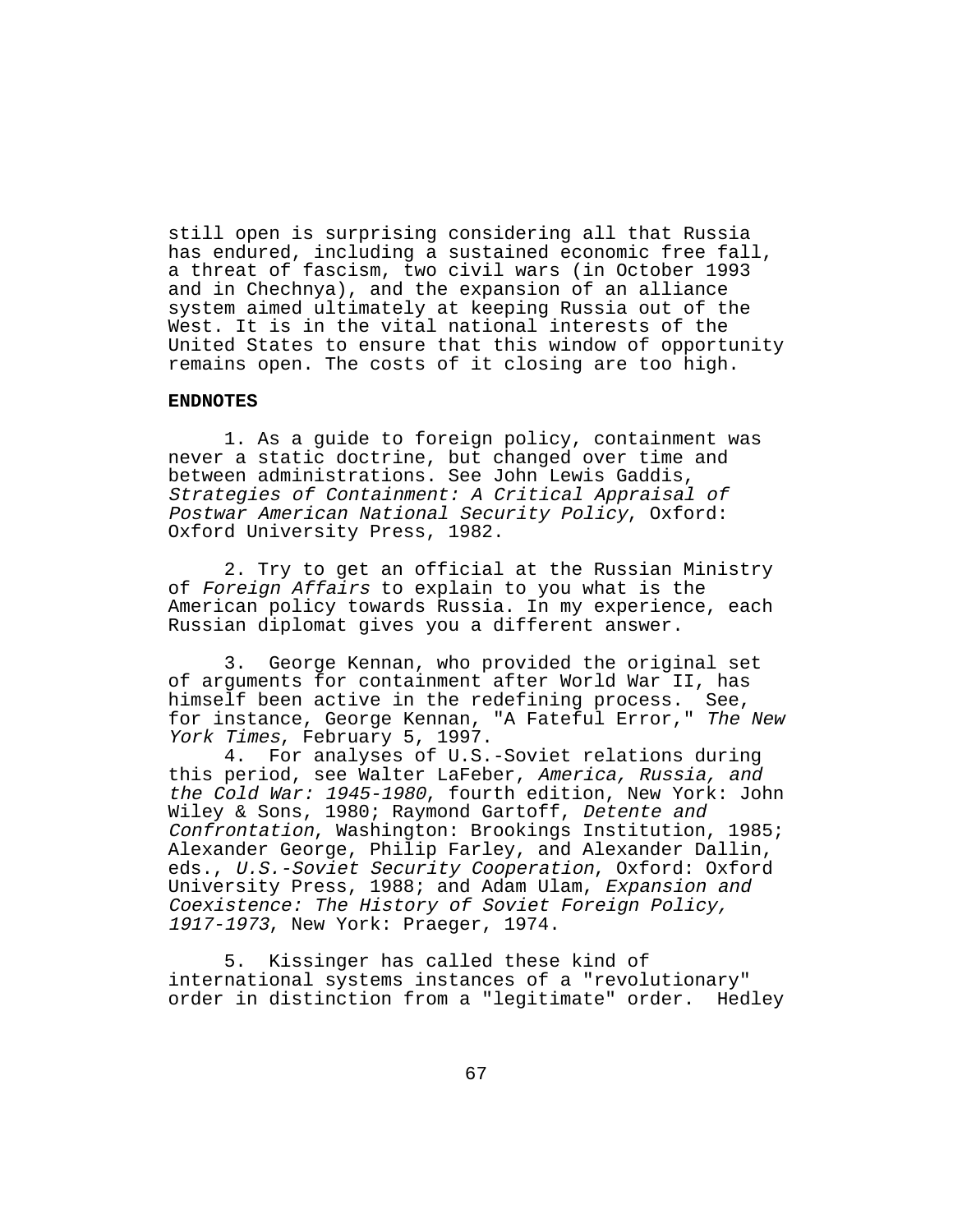Bull has distinguished between an anarchical society and an international society, while Fred Halliday has chosen to distinguish between homogenous and heterogenous international systems. In all three interpretations, the nature of the domestic political and economic systems of states as well as the degree of consensus of the rules of the game governing relations between states are important to the analysis. See Henry Kissinger, A World Restored: The Politics of Conservatism in a Revolutionary Age, New York: Grosset and Dunlop, 1964; Hedley Bull, The Anarchical Society: A Study of Order in World Politics, London: Macmillan, 1977; and Fred Halliday, "'The Sixth Great Power': on the Study of Revolution and International Relations," Review of International Studies, Vol. 16, 1990, pp. 217-219.

6. In contrast, there have been other periods in which the both the norms of behavior between states and the internal organization of states more closely correlated. For instance, the period in European history immediately preceding the French Revolution offers a case of "high" homogeneity concerning principles of international relations in sharp contrast to the U.S.-Soviet relationship from 1947 to 1990. See Rosecrance, Action and Reaction in World Politics, chapter two. The European Concert is also frequently cited as another homogenous balance, if not a return to the pre-1789 balance. See, for instance, Edward Gulik, Europe's Classical Balance of Power, Ithaca: Cornell University Press, 1955; Kissinger, A World Restored; Paul Gordon Lauren, "Crisis Prevention in Nineteenth-Century Diplomacy," in Alexander George, Managing U.S.- Soviet Rivalry, pp. 31-64. For a succinct comparison of the two systems, see Paul Schroeder, "The 19th-Century International System: Changes in the Structure," World Politics, Vol. 39, No. 1 October 1986, pp. 1-26. For a comparison of other concerts, 1815-1854, 1919-1920, and 1945-1946, see Robert Jervis, "From Balance to Concert: A Study of International Security Cooperation," World Politics, Vol. 38, No. 1, October 1985, p. 58.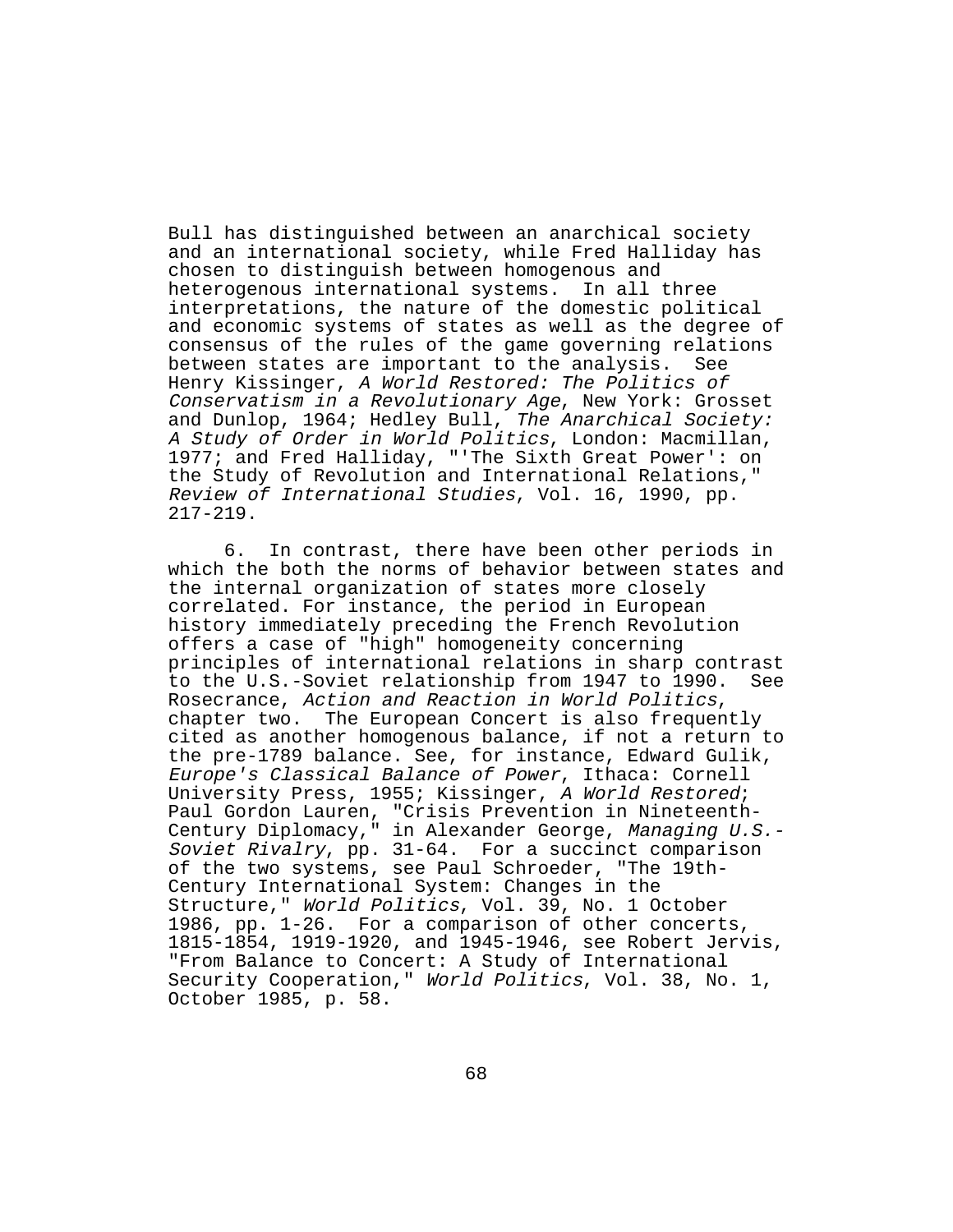7. Realists posit that war is the only event that can change the balance of power in the international system in an abrupt way. See, for instance, Robert Gilpen, War and Change in World Politics, Cambridge: Cambridge University Press, 1981 p. 203. This change in the international system that has occurred since 1991 poses a serious challenge to classical realist approaches to the study of international politics.

8. See especially John Mersheimer, "Back to the Future: Instability in Europe After the Cold War," International Security, Vol. 15, Summer 1990, pp. 5-55.

9. Kenneth Waltz, Theory of International Politics, Reading, MA: Addison-Wesley, 1979.

10. Mersheimer, "Back to the Future."

11. For greater explication of this model of international relations, see James Goldgeier and Michael McFaul, "A Tale of Two Worlds: Core and Periphery in the Post-Cold War Era, International Organization, Vol. 46, No. 2, Spring 1992, pp. 467-492.

12. Realists had interpreted peripheral wars throughout the Cold War as a consequence of bipolar balancing.

13. In the years of the 20th century, this condition has often been referred to as the "democratic peace." The argument here is different in two respects. First, it is not just democracy that matters but market economies as well. Second, the condition of homogeneity may be as important as the actual attributes of the domestic political systems. For instance, a states system dominated by monarchs may be as effective at keeping the peace as a system of states comprised of democracies. While we are still too early into the era of the "democratic peace" to judge it against other international systems, the relative peace of the 19th century has provided a high standard for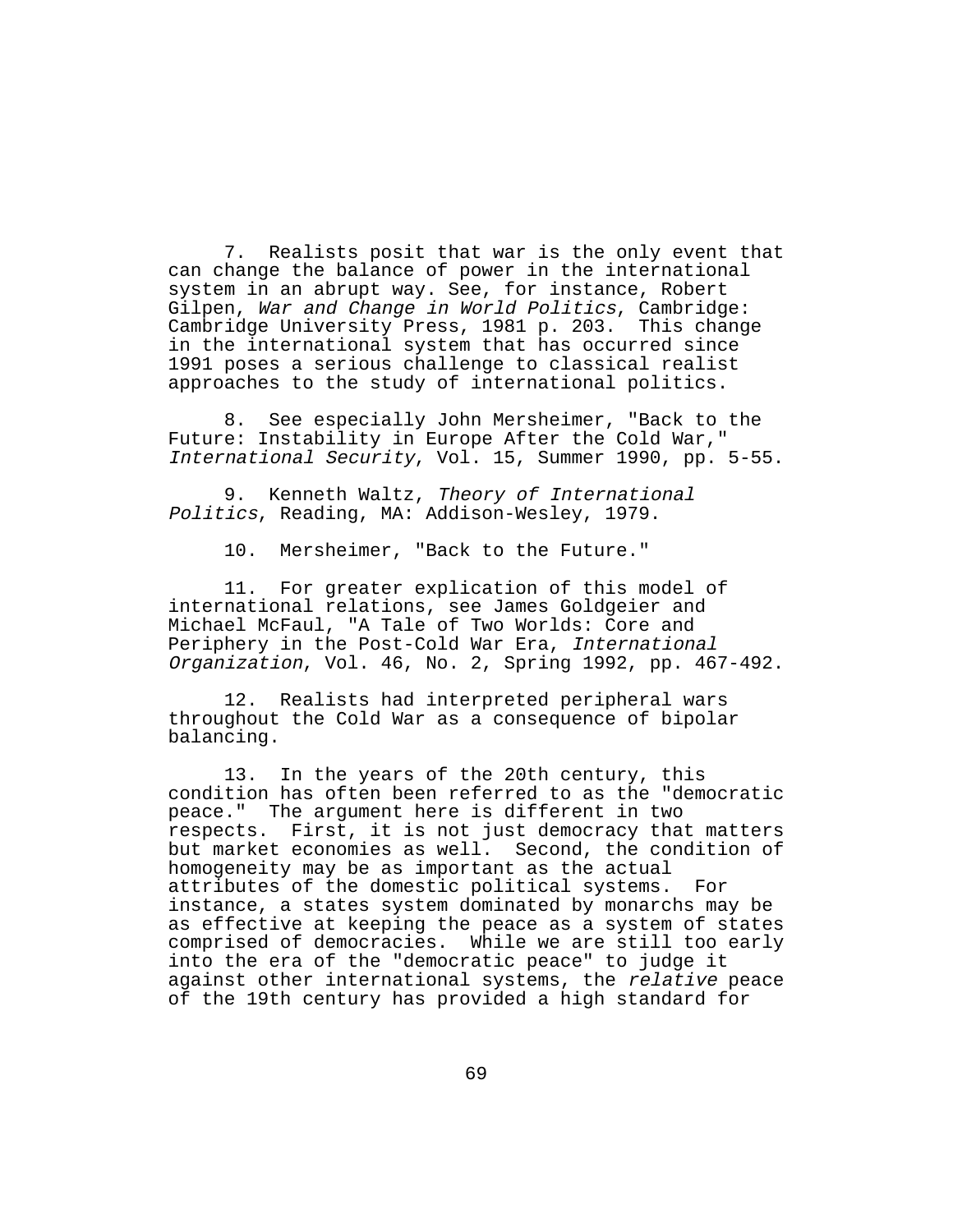own "democratic" era to match. Regarding the democratic peace debate, see most recently David Lake, "Powerful Pacifists: Democratic States and War," American Political Science Review, March 1992, pp. 24- 37; Christopher Layne, "Kant or Cant: The Myth of Democratic Peace," International Security, Fall 1994, pp. 5-49; and Edward Mansfield and Jack Snyder, "Democratization and the Danger of War," International Security, Summer 1995, pp. 5-38.

14. Hedley Bull, The Anarchical Society, London: McMillan, 1997.

15. Karen Barkey and Mark Von Hagen, After Empire, Boulder, CO: Westview Press, 1997.

16. See Philippe Schmitter with Terry Karl, "The Conceptual Travels of Transitologists and Consolidologists: How Far to the East Should They Attempt To Go?" Slavic Review, Vol. 53, No. 1, Spring 1994, pp. 173-185; and Russell Bova, "Political Dynamics of the Post-Communist Transition: A Comparative Perspective," in Bermeo, Liberalization and Democratization, Baltimore, MD: Johns Hopkins University Press, 1992 pp. 113-138. The "wave" metaphor comes from Samuel Huntington, The Third Wave: Democratization in the Late Twentieth Century, Norman, OK: University of Oklahoma Press, 1991.

17. For a explication of this approach, see Michael McFaul, "Revolutionary Transformations in Comparative Perspective: Defining a Post-Communist Research Agenda," in David Holloway and Norman Naimark, eds., Reexamining the Soviet Experience: Essays in Honor of Alexander Dallin, Boulder, CO: Westview Press, 1996, pp. 167-196.

18. Sigmund Neumann, "The International Civil War", World Politics, Vol. 1, No. 1, April 1949, pp. 333-334. For further discussion on the different definitions of revolutions, see Peter Calvert, Revolution and Counter-Revolution Minneapolis: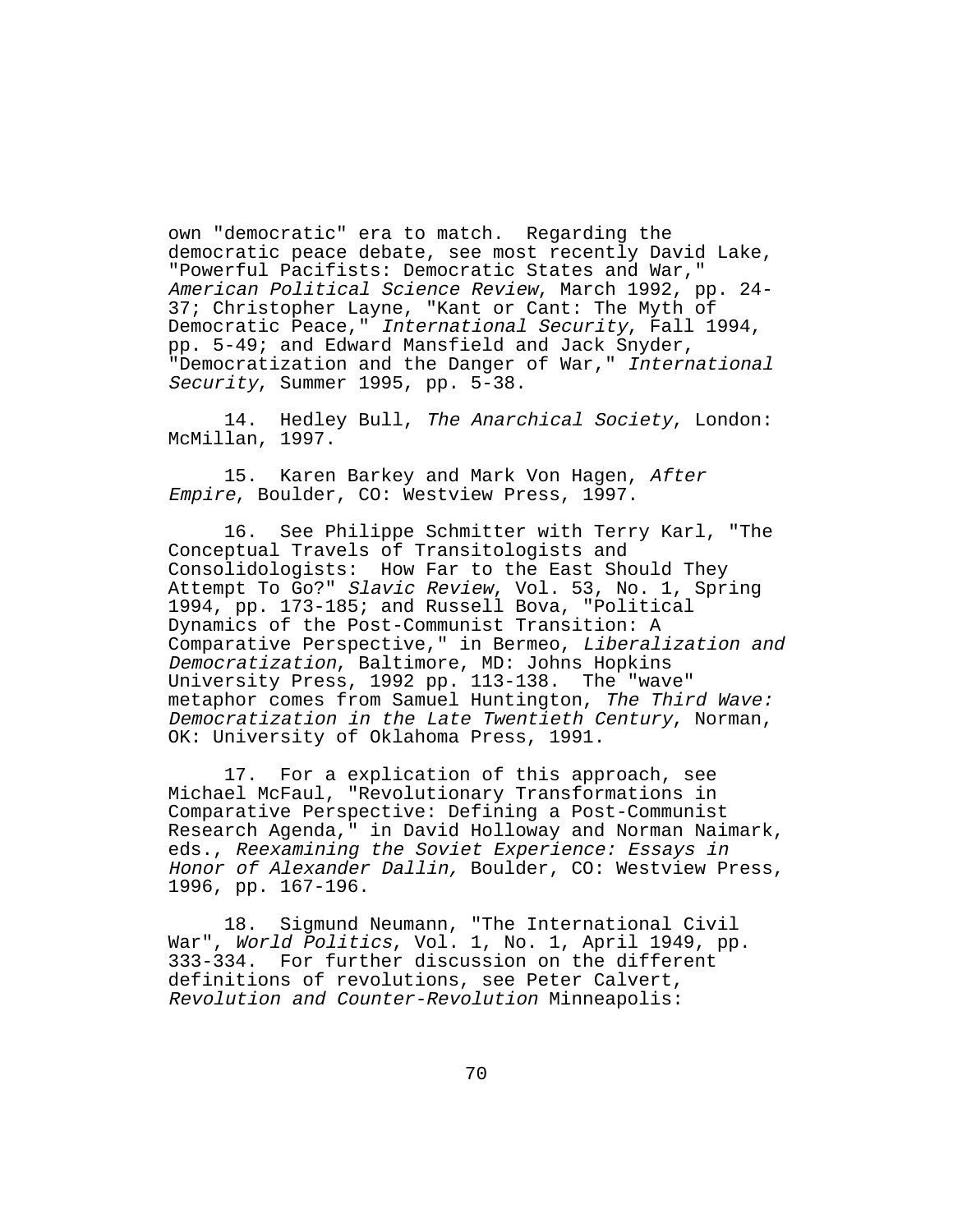University Minnesota Press, 1990; Theda Skocpol, States and Social Revolutions: A Comparative Analysis of France, Russia, and China, Cambridge: Cambridge University Press, 1979, chapter one; and Charles, Tilly, European Revolutions, 1492-1992, Oxford: Blackwell Publishers, 1993.

19. Coup d'etats, rebellions, and even changes in regime which do not precipitate a synchronous transformation of the socio-economic system are not considered revolutions here. These phenomena are related to revolutions in that they are abrupt, and often lead to the reorganization of the polity. It is the assumption of this essay, however, that the absence of the reorganization of the socioeconomic system--and, first and foremost, the reallocation and reordering of property rights--leads to different paths and outcomes than those regime changes which involve both the reordering of the political and economic system. Similarly, evolutionary changes in the structure and distribution of property rights are also not considered revolutions. Aspects of modernization, i.e., industrialization, can serve as the long-term causes of revolutions, but constitute an analytically distinct class of events than rapid and simultaneous changes in both polity and economy. For such an interpretation, see Francis Fukuyama, "The Modernizing Imperative: The USSR as an Ordinary Country," The National Interest, Spring 1993, pp. 10-18.

20. Crane Brinton, The Anatomy of Revolution, New York: Vintage Books, 1938; Charles Tilly, From Mobilization to Revolution, Addison-Wesley: Reading, MA, 1978; Samuel Huntington, Political Order and Changing Societies, New Haven, CT: Yale University Press, 1968; and Jack Goldstone, Revolution and Rebellion in the Early Modern World, Berkeley, CA: University of California Press, 1991.

21. For an assessment of democracy's prospects in Russia, see Michael McFaul, "Russia's Rough Ride," in Larry Diamond and Marc Plattner, eds., Consolidating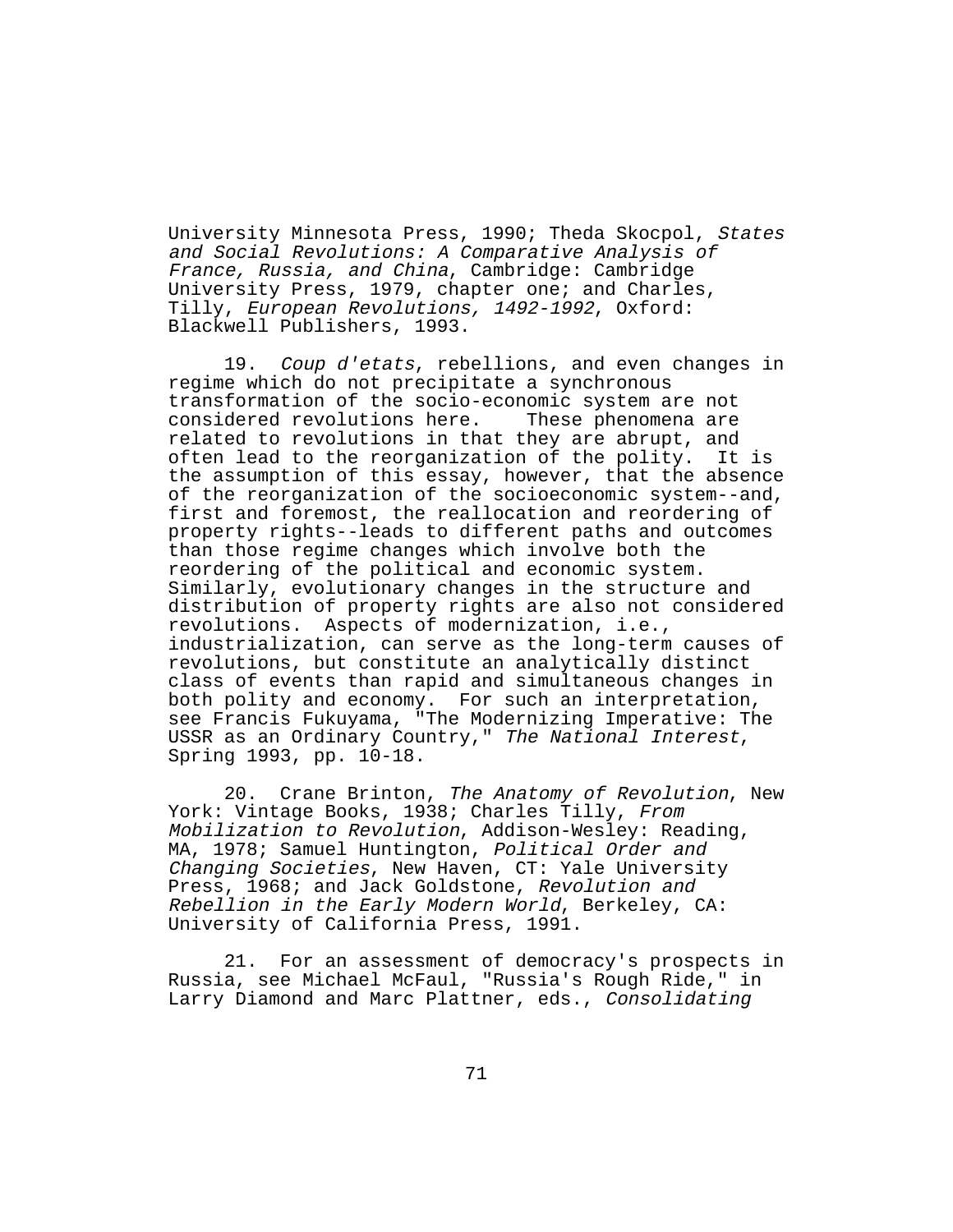the Third Wave Democracies, Baltimore, MD: Johns Hopkins University Press, 1997.

22. Anders Aslund, How Russia Became a Market Economy, Washington, DC: Brookings Institution Press, 1995.

23. The putchists from 1991 were arrested but then later released, the Communist Party has been put on trial, and Mikhail Gorbachev has been harassed, but the vast majority of those associated with the ancien regime, including the most of the leadership, are still active in politics and the economy. Many still have senior government positions, while another set of former Soviet officials now operate newly formed investment funds, banks, and holding companies.

24. This formulation of path dependence regarding institutional change follows Douglass North, Institutions, Institutional Change and Economic Performance Cambridge: Cambridge University Press; and Douglass North, "Five Propositions about Institutional Change," in Jack Knight and Itai Sened, eds., Explaining Social Institutions, Ann Arbor, Michigan University Press, 1995.

25. Ken Jowitt, The New World Disorder: The Leninist Extinction, Berkeley, CA: California University Press, 1992, p. 286.

26. Adam Przeworski, Democracy and the Market: Political and Economic Reforms in Eastern Europe and Latin America, Cambridge: Cambridge University Press, 1991, pp. 54-55.

27. Here, it seems that the power of the idea of international law sovereignty also may have been at play as there was no conceptual space from something between a federal state and a set of independent states that choose to enter into a treaty with each other. Obviously, the EU is an example of an organization "in between," but the development of this new quasi-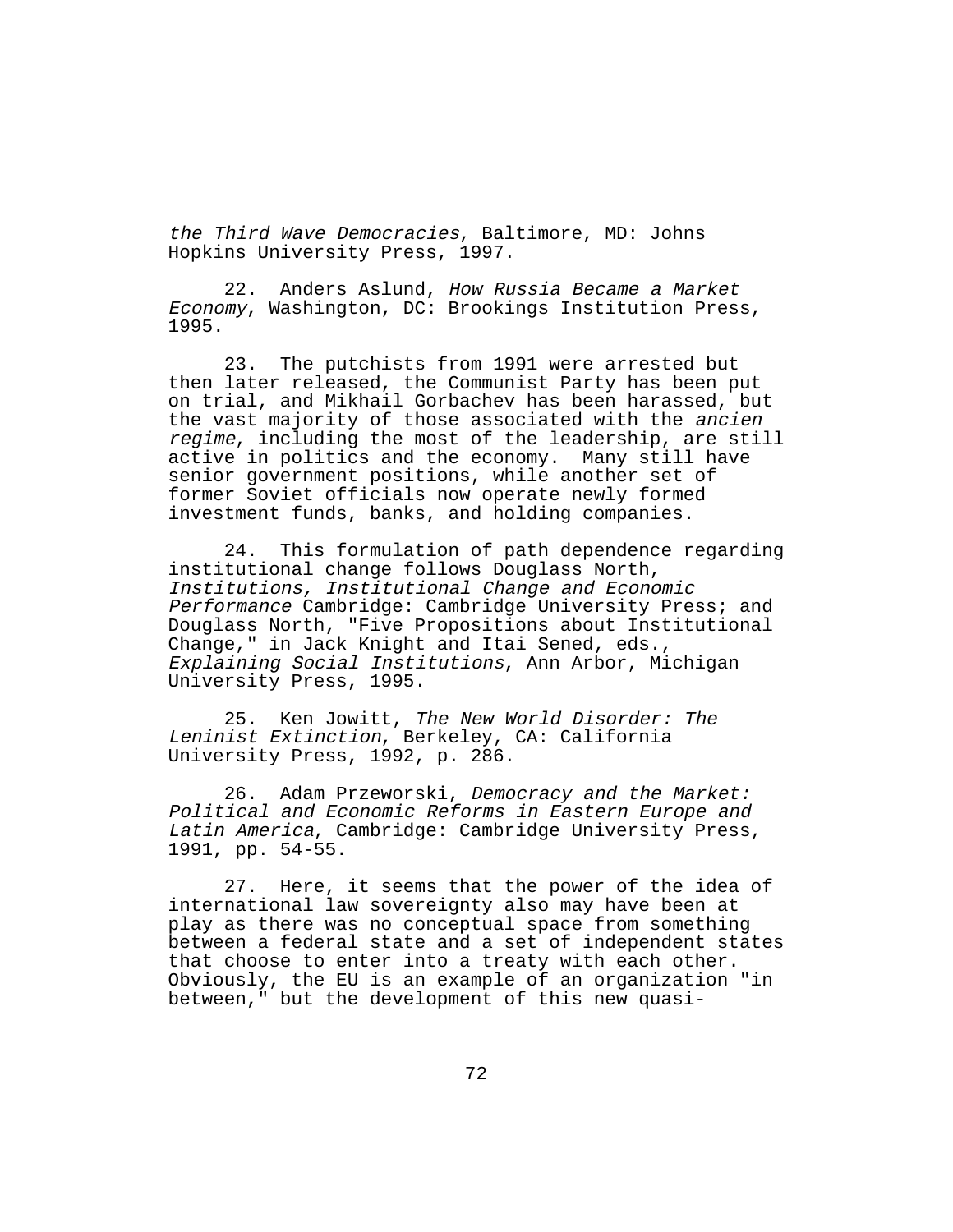sovereign entity has evolved over decades. In a crisis moment such as the collapse of the USSR, leaders--both in these newly independent states and in countries that had to make decisions about recognition--must have felt more comfortable with the script of state sovereignty rather than confront the difficulties of dealing with a new animal like the CIS.

28. During the 1996 presidential campaign, Yeltsin gave the following explanation for his fateful 1991 decision:

The Belovezhkaya accords were necessary mainly to turn the former republics of the collapsing union back to the center, toward the idea of a new union, to stimulate the negotiation process, and most importantly, to avoid the bloody "Yugoslav scenario" of uncontrollable collapse not only of the Soviet Union, but also of Russia itself••since already in 1991 the USSR law of 26 April 1990 was already showing results in terms of the events in Tatarstan and Chechnya. Therefore, it is strange to hear today that our actions were directed at the consensual collapse of the union and its<br>immediate destruction. I know that it will immediate destruction. not be easy to overcome this myth, but I emphasize once again: the CIS was the only possible way of preserving a united geopolitical space at that time.

Quoted in OMRI Russian Presidential Election Survey, No. 5, May 29, 1996.

29. For a review, see Michael Urban, "State, Property, and Political Society in Postcommunist Russia: In Search of a Political Center," in Carol Saivets and Anthony Jones, eds., In Search of Pluralism: Soviet and Post-Soviet Politics, Boulder, CO: Westview Press, 1994, pp. 125-150.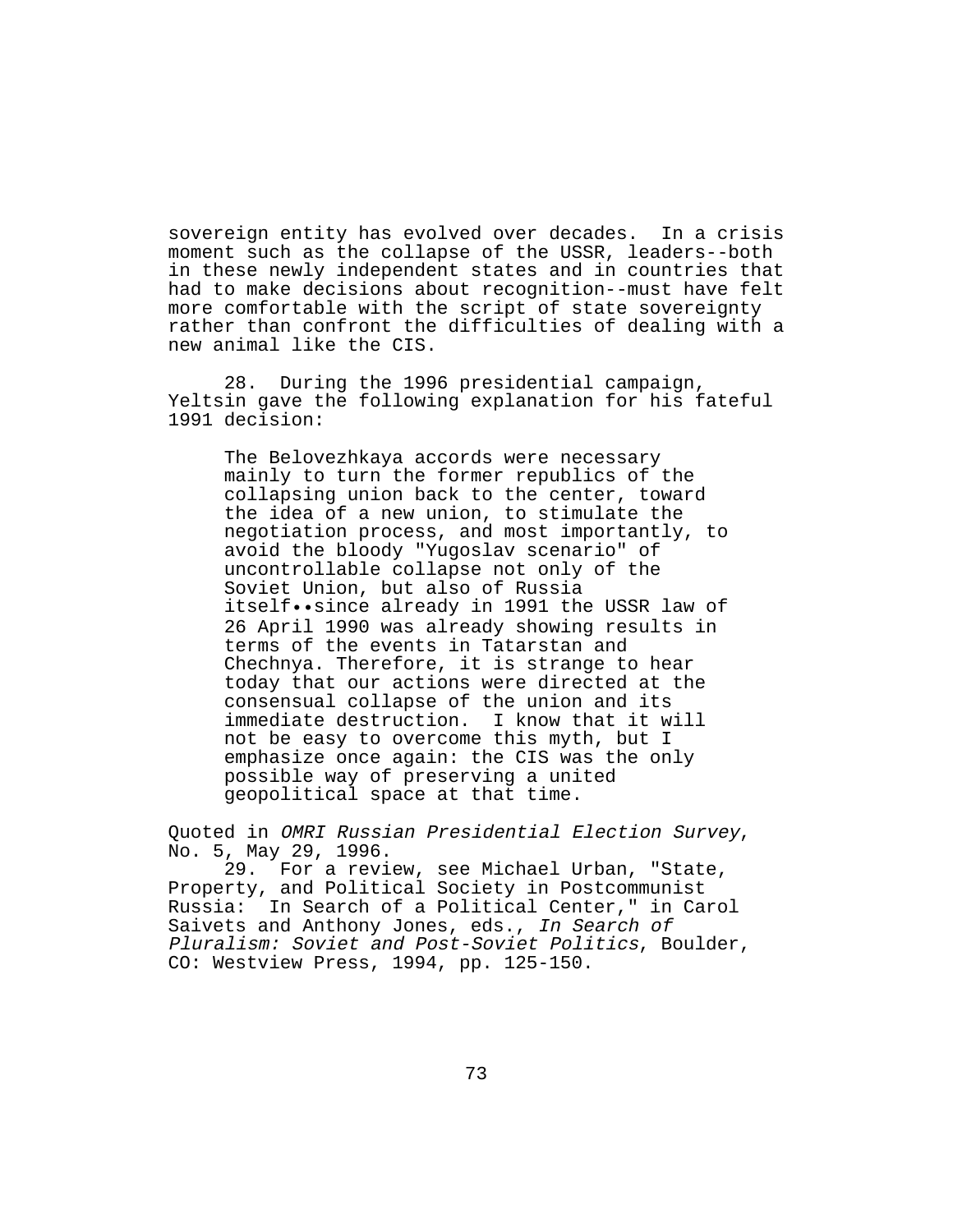30. VTsIOM, Pyat' Let Reform, Moskva, 1996 p. 17.

31. Ibid.

32. For an analysis of this election and this electorate, see Michael McFaul, Russia's 1996 Presidential Election: The End of Bipolar Politics, Stanford, CA: Hoover Institution Press, 1997.

33. Theda Skocpol, "Social Revolutions and Mass Military Mobilization," World Politics, Vol. XL, No. 2, January 1988, pp. 147-168.

34. On neo-containment, see Zbigniew Brzezinski, "The Premature Partnership," Foreign Affairs, Vol. 73, No. 2, March/April 1994, pp. 67-82. For an overview of the Clinton's administration's strategy of enlargement, see Strobe Talbott, "Democracy and the National Interest," Foreign Affairs, Vol. 5, No. 6, November/December 1996, pp. 47-63; and the review by Douglas Brinkley, "Democratic Enlargement: The Clinton Doctrine," Foreign Policy, No. 106, Spring 1997, pp. 111-127.

35. It follows that a change in either one of these conditions would necessitate a change in American strategy as well.

36. Note that the strategy outlined here approximates in spirit the Clinton administration's doctrine of enlargement, but also as discussed below in detail differs in several important ways at the policy level.

37. One of the greatest myths that pollutes debates on these issues is the idea that market reform must precede democratic reform for either to succeed. The counter argument is spelled out below.

38. Stephen Sestanovich, "Why the United States Has No Russia Policy," in Robert Lieber, ed., Eagle Adrift: American Foreign Policy at the End of the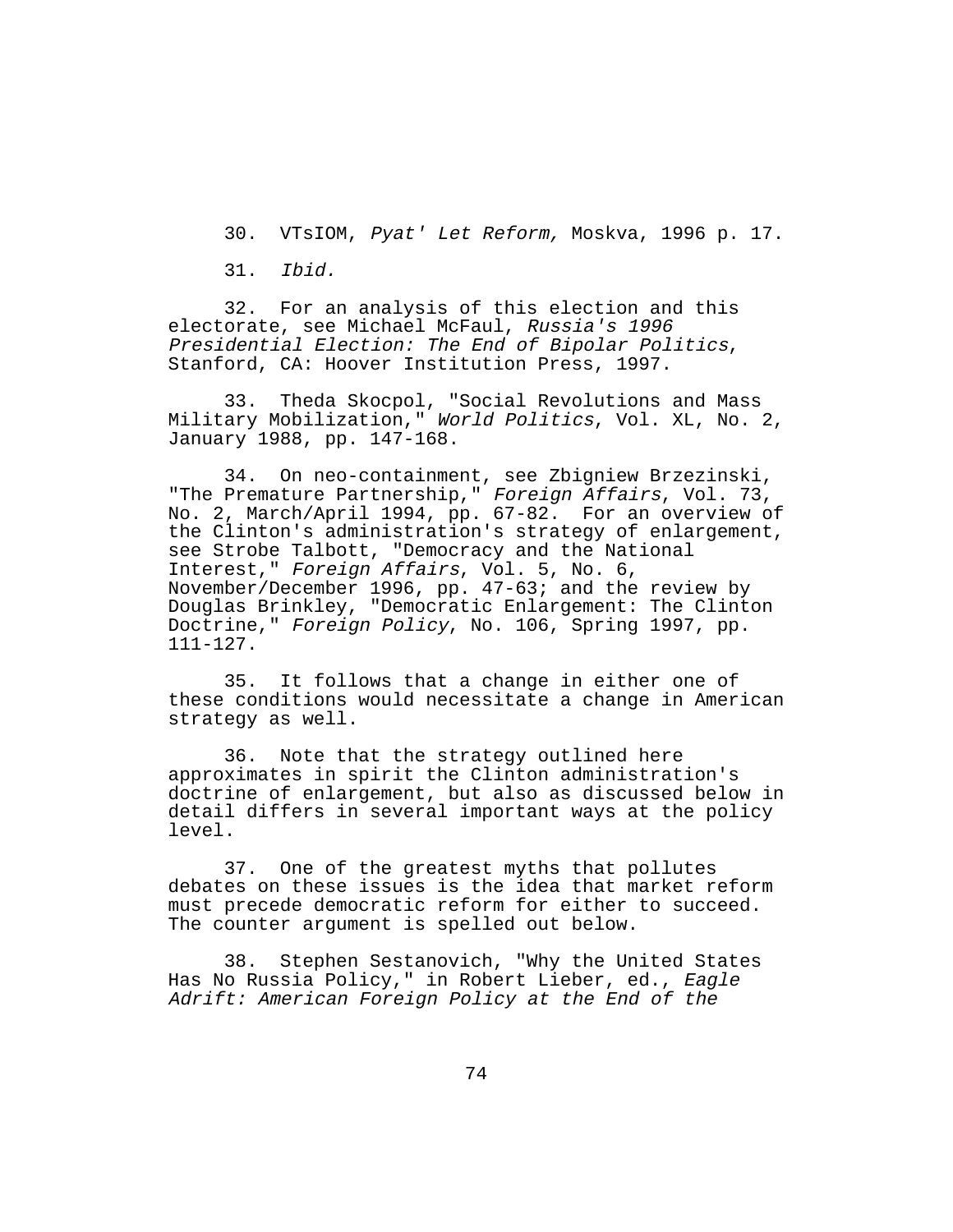Century, New York: Longman, 1997, pp. 163-177.

39. Compare Kissinger's views on NATO expansion in Henry Kissinger, "Helsinki Fiasco," Washington Post, March 30, 1997; with the logic for NATO expansion articulated by Strobe Talbott, "Why NATO Should Grow," The New York Review of Books, August 10, 1995.

40. For the most articulate version of this approach, see Michael Mandelbaum, The Dawn of Peace in Europe, New York: Twentieth Century Fund Books, 1996.

41. The G-7's decision to invite Yeltsin to attend the opening of their next summit in Denver, Colorado instead of coming at the end as he did before was a wise symbolic gesture. This phrase, "group of eight" has been coined instead of G-8 so as to maintain the organizational integrity of the G-7 without alienating the Russians.

42. See Istvan Szonyi, "The False Promise of an Institution: Can Cooperation between OSCE and NATO Be a Cure?," working paper, Stanford, CA: Center for International Security and Arms Control, 1996.

43. VTsIOM, Pyat' Let Reform, Moskva, 1996, p. 23.

44. Imagine, for instance, if Russia shared a border with a superpower that aimed to undermine the domestic institutions of the Western core states. Support for a "second" Marshall Plan for Russia would be easy to muster.

45. For more details on the negative effects of these financial industrial groups on both economic and political reform in Russia, see Michael McFaul, "The 'Privatized' State as an Impediment to Democracy in Russia," ms, Stanford, March 1997.

46. Sector Capital, "Who Rules the Russian Economy?" ms, December 9, 1996, p. 6.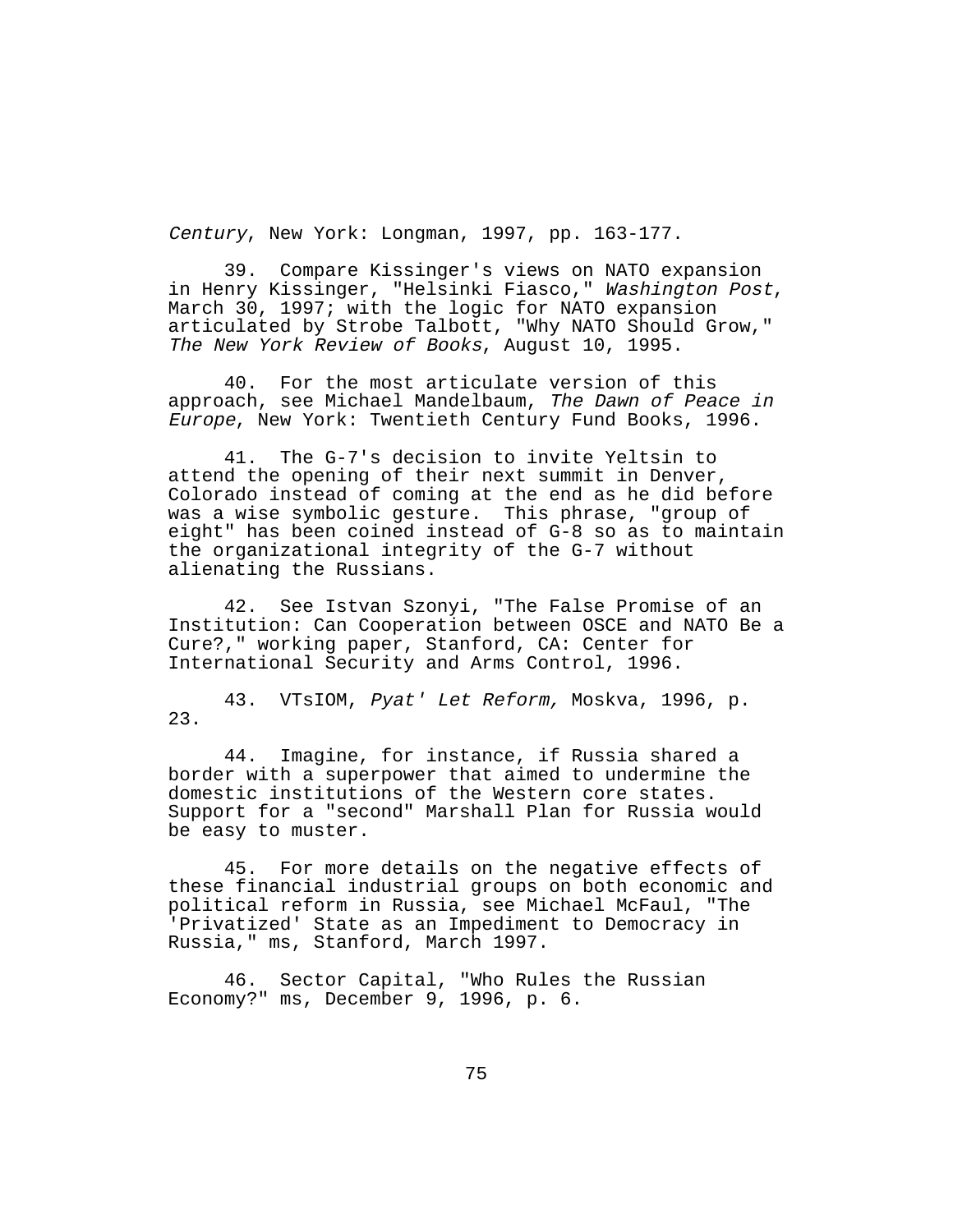47. Sector Capital, "Who Rules the Russian Economy?" ms, December 9, 1996, p. 6. Boris Berezovsky had claimed that seven conglomerates in Russian own 50 percent of all the productive assets in the country. See Chrystia Freeland, John Thornhill, and Andrew Gowers, "Moscow's Group of Seven," Financial Times, November 1, 1996, p. 15.

48. See Michael McFaul, "State Power, Institutional Change, and the Politics of Privatization in Russia," World Politics, Vol. 47, No. 2, January 1995, pp. 210-243. On this point more generally, see Barry Weingast, "The Economic Roles of Political Institutions," The Journal of Law, Economics, and Organizations, Vol. 11, No. 1, April 1995, pp. 1-31.

49. See especially the contributions by Adranik Migranyan and Igor Klyamkin in Sotsializm i Demokratiya: Diskussionaya Tribuna, Moskva: Institut Ekonomiki Mirovoi Sotsialisticheskoi Sistemi, 1990; and Vladimir Mau, Ekonomiki i Vlast' Moskva: Delo, 1995. This argument follows in the tradition of Moore who argues that countries must experience socioeconomic capitalist revolutions to create conditions for democracy. See Barrington Moore, Social Origins of Dictatorship and Democracy, Boston: Beacon Press, 1966.

50. For elaboration of this argument, see Michael McFaul, "Why Russia's Politics Matter," Foreign Affairs, Vol. 74, No. 1, January/February 1995, pp. 87- 99.

51. Joel Hellman, "Constitutions and Economic Reform in Post-Communist Transitions," ms, Harvard University, 1996.

52. McFaul, "Russia's Rough Ride." 53. These terms come from Larry Diamond, "Is the Third Wave Over?," Journal of Democracy, Vol. 7, No. 3, July 1996, pp. 20-37.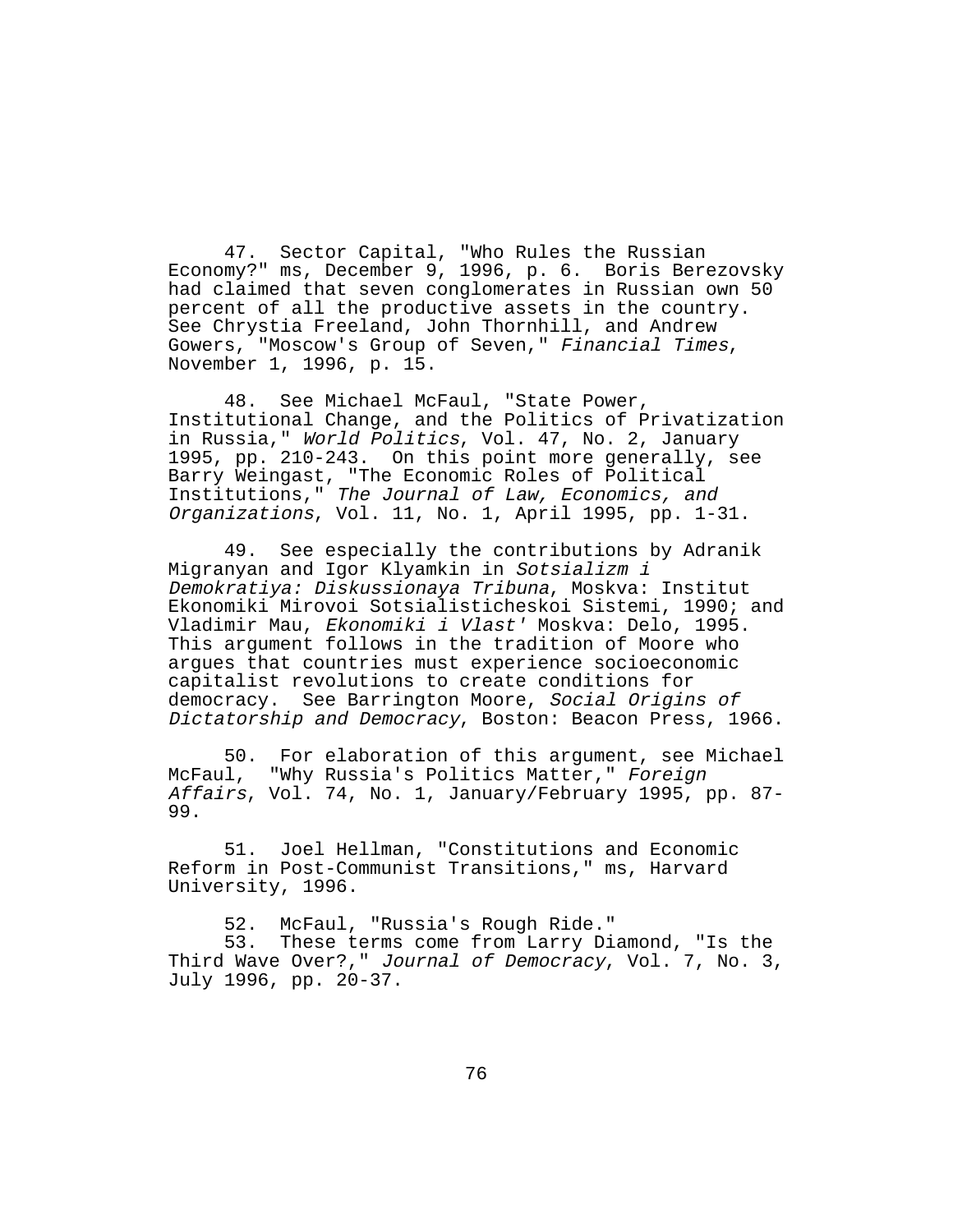54. See David Kramer, "Russian Aid II, The National Interest, No. 39, Spring 1995, pp. 78-82.

55. See Fred Hiatt and Daniel Southerland, "Grass-Roots Aid Works Best in Russia," The Washington Post, February 12, 1996.

56. At the time of invasion, I believed that the United States should have taken more punitive measures against the Russian government. See Michael McFaul, "Russian Politics After Chechnya," Foreign Policy, No. 99, Summer 1995, pp. 149-165; McFaul, "Russia aid: Not all or nothing," The Washington Times, February 16, 1995; and McFaul, "West Must Think Hard about aid to Russia," The Moscow Times, January 28, 1995.

57. Anders Aslund, "Governing by Default," The Moscow Times, November 10, 1996. In March 1997, Boris Yeltsin also began to recognize that Chernomyrdin was more of an hindrance than a help in deepening economic reforms in Russia. While Yeltsin allowed Chernomyrdin to retain his position as prime minister in order to avoid a clash with the Duma, he gave Deputy Prime Ministers Anatolii Chubais and Boris Nemtsov effective control over economic policymaking.

58. For a quick summary of Lebed's dubious democratic credentials, see Michael McFaul, "Lebed: the Next Hope?," The Moscow Times, February 27, 1997. For a comprehensive analysis, see Benjamin Lambeth, The Warrior Who Would Rule Russia, Santa Monica: RAND, 1996.

59. When I was a student in Moscow in the 1980s, there was a joke among the African students studying at my institute. Africans who studied in England returned to Africa as Marxists. Africans who studied in the Soviet Union returned as militant capitalists. Africans who studied in the United States did not return.

60. It must be remembered that most people in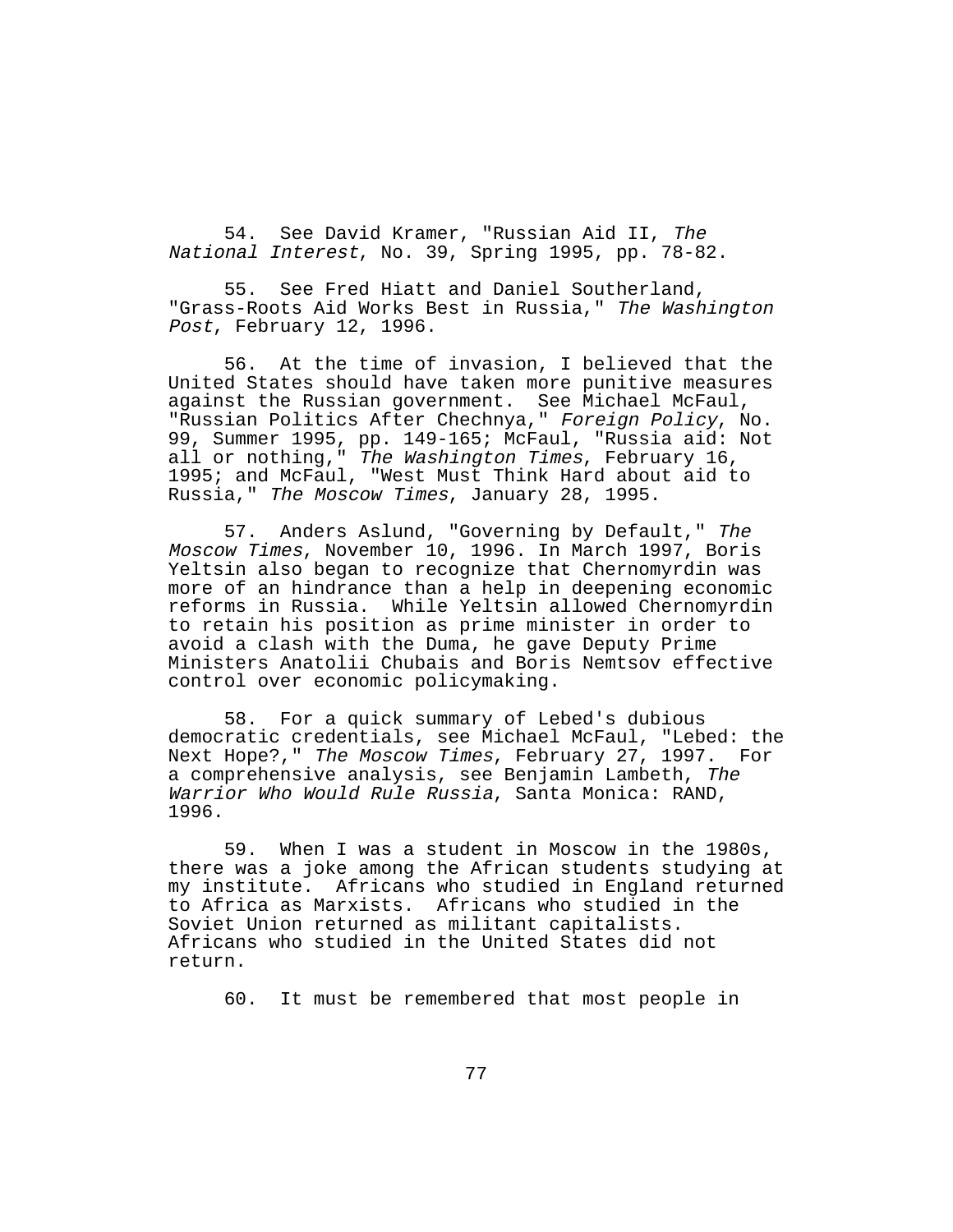Russia have incentives to learn how markets work, but see few obvious incentives in learning how democracy works. Moreover, the concept of democracy in Russia has been discredited by all the nasty policies undertaken in its name. For most people in Russia today, the word, "democrat," is a pejorative label.

61. The willingness to suffer losses, be they economic or diplomatic, has been missing from the Clinton administration's strategy of enlargement, both with respect to Russia and elsewhere. Notice the absence of any discussion of costs in an otherwise cogent account of American interests in democracy abroad in Talbott, "Democracy and the National Interest."

62. This logic here harkens back to the Cold War days when the U.S. Government would throw money at any leader--democrats and dictators alike--as long as they were anti-communist. This kind of aid fostered corruption and crime in countries like Zaire, El Salvador, or Egypt but little democracy or capitalism.

63. The parallels to 1917 are striking. At that time, many analysts predicted that Russia's internal strife would relegate Russia to a peripheral role in international affairs for decades. Yet, the Soviet Union emerged as a more powerful state than the Russian empire.